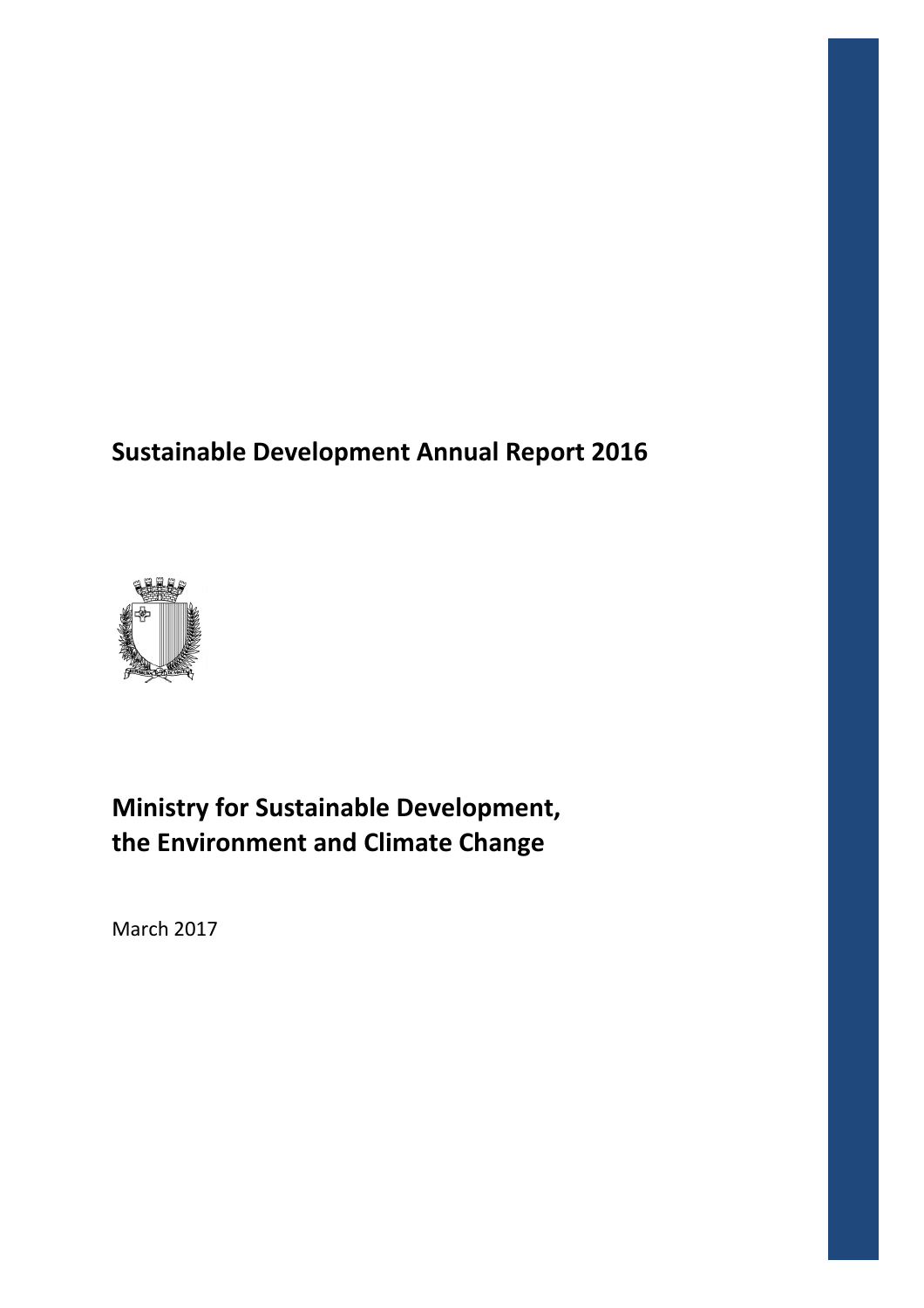# **Contents**

| $\mathbf{1}$ | Background                                             | 3  |
|--------------|--------------------------------------------------------|----|
| 2            | Scope                                                  | 5  |
| 3            | <b>Integrating Governance</b>                          | 6  |
| 4            | Socio Economic Development                             | 9  |
| 5            | Sustainable Consumption and Production                 | 12 |
| 6            | Social Inclusion                                       | 14 |
| 7            | Demographic Changes                                    | 17 |
| 8            | <b>Public Health</b>                                   | 18 |
| 9            | <b>Climate Change and Energy</b>                       | 19 |
| 10           | <b>Sustainable Transport</b>                           | 24 |
| 11           | Sustainable Use of Natural Resources                   | 26 |
| 12           | Eco Gozo                                               | 32 |
| 13           | <b>Regional Issues</b>                                 | 35 |
| 14           | A Sustainable Development Strategy for Malta 2007-2016 | 36 |
|              |                                                        |    |

Appendix A 37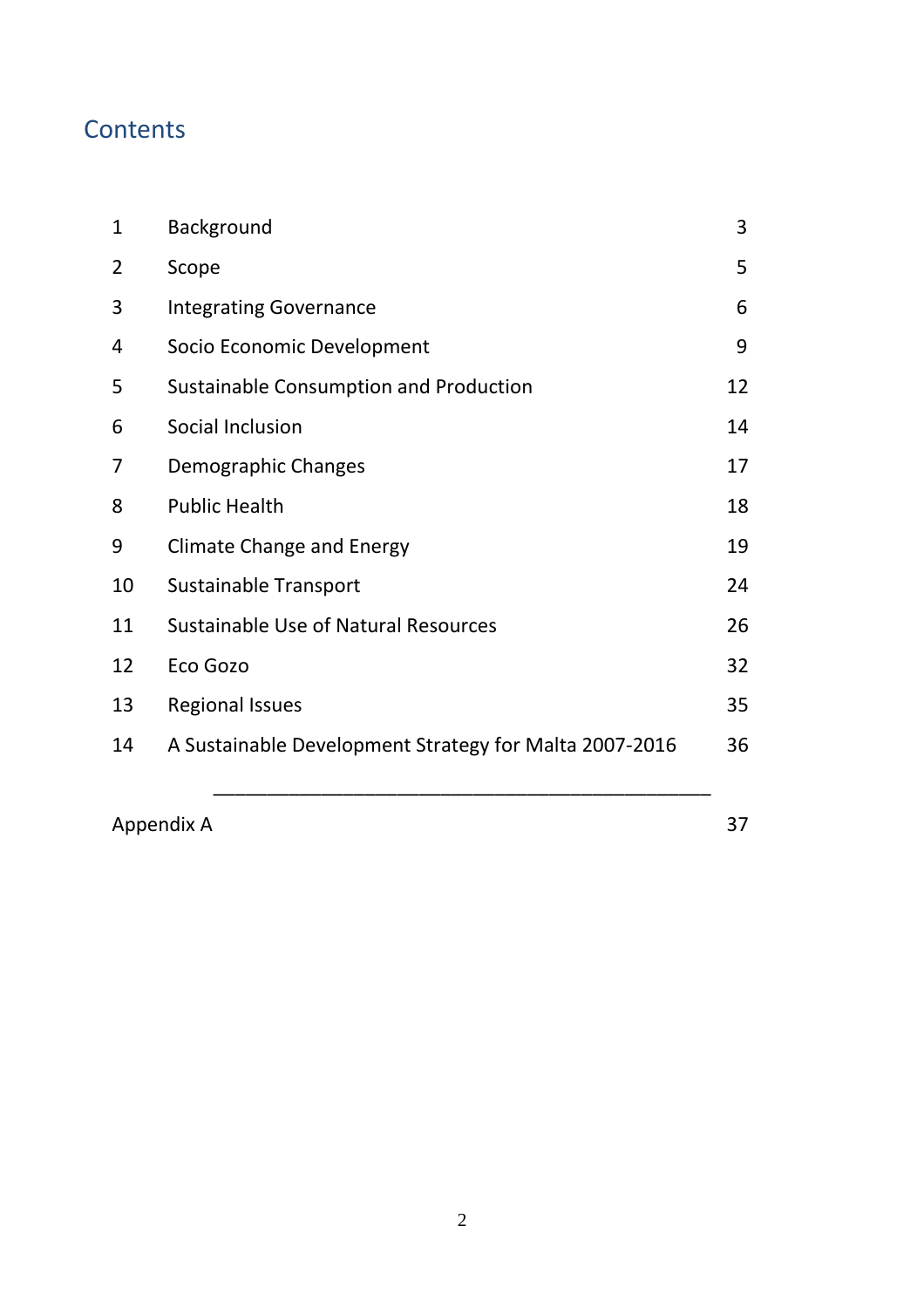# **1.0 Background**

The 2030 Agenda for Sustainable Development, adopted by the 70th session of the UN General Assembly in September 2015, represents an ambitious new blueprint to respond to global trends and challenges in a universal and transformative manner [reference]. The core of the 2030 Agenda is represented by the 17 Sustainable Development Goals (SDGs) and their 169 associated targets, which should be achieved by 2030.

The new Agenda balances out the three dimensions of sustainable development, covering areas such as poverty, inequality, food security, health, sustainable consumption and production, growth, employment, infrastructure, sustainable management of natural resources, oceans, climate change, but also gender equality, peaceful and inclusive societies, access to justice and accountable institutions.

Malta has also committed itself to implement these goals on a national and international level. Such implementation will require horizontal action, across all levels of government, as all initiatives would need to contribute to the identified targets.

The clock has already started ticking for the implementation of the 2030 Agenda for Sustainable Development as from  $1<sup>st</sup>$  January 2016. This is a transformative plan of action which is focused to address urgent global challenges over the next 14 years [reference] through the identified SDG's which are listed below:

| Goal 1  | End poverty in all its forms everywhere                                                                                 |
|---------|-------------------------------------------------------------------------------------------------------------------------|
| Goal 2  | End hunger, achieve food security and improved nutrition and promote<br>sustainable agriculture                         |
| Goal 3  | Ensure healthy lives and promote well-being for all at all ages                                                         |
| Goal 4  | Ensure inclusive and equitable quality education and promote lifelong<br>learning opportunities for all                 |
| Goal 5  | Achieve gender equality and empower all women and girls                                                                 |
| Goal 6  | Ensure availability and sustainable management of water and<br>sanitation for all                                       |
| Goal 7  | Ensure access to affordable, reliable, sustainable and modern energy<br>for all                                         |
| Goal 8  | Promote sustained, inclusive and sustainable economic growth, full and<br>productive employment and decent work for all |
| Goal 9  | Build resilient infrastructure, promote inclusive and sustainable<br>industrialization and foster innovation            |
| Goal 10 | Reduce inequality within and among countries                                                                            |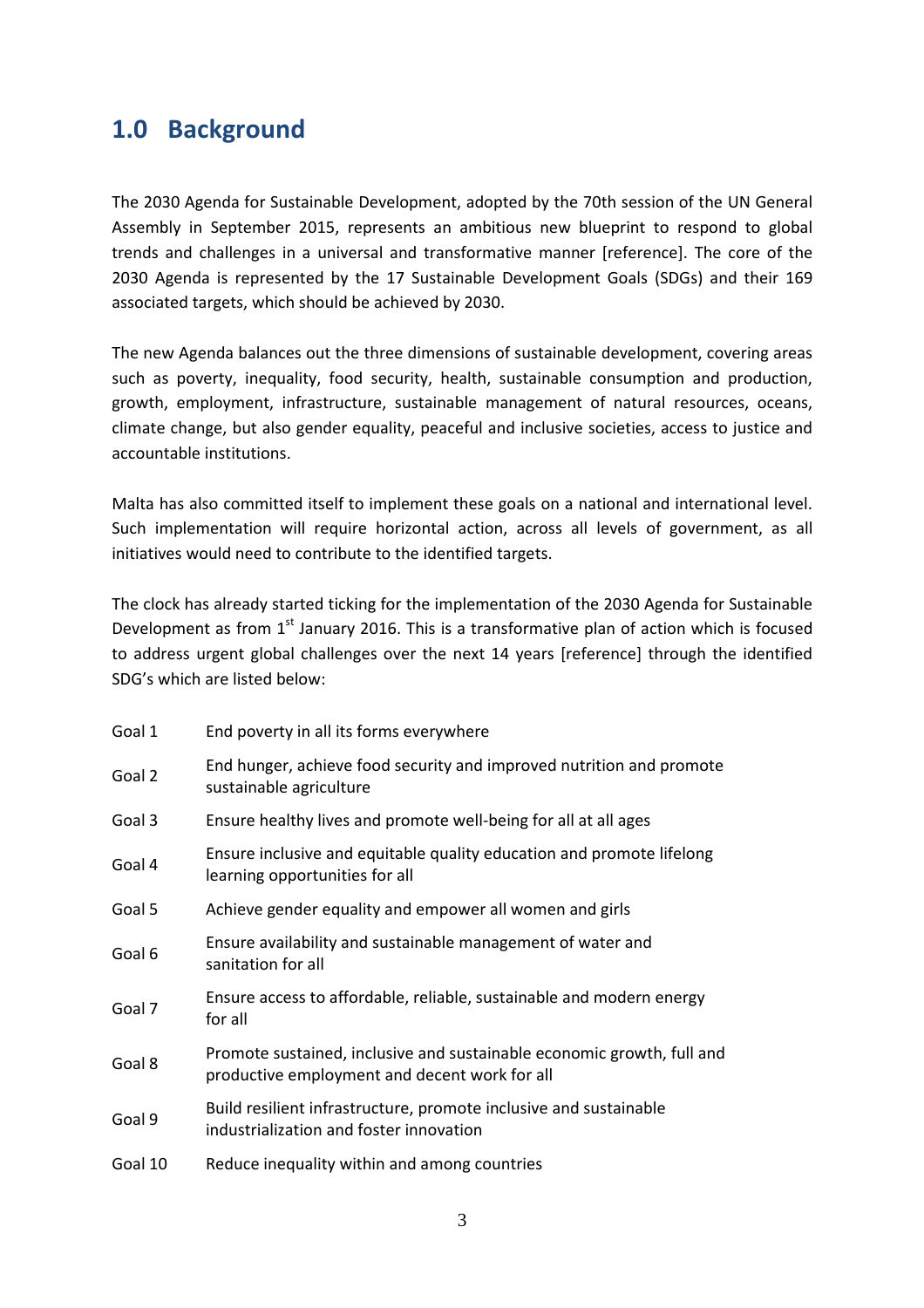| Goal 11 | Make cities and human settlements inclusive, safe, resilient and<br>sustainable                                                                                                                    |
|---------|----------------------------------------------------------------------------------------------------------------------------------------------------------------------------------------------------|
| Goal 12 | Ensure sustainable consumption and production patterns                                                                                                                                             |
| Goal 13 | Take urgent action to combat climate change and its impacts*                                                                                                                                       |
| Goal 14 | Conserve and sustainably use the oceans, seas and marine resources<br>for sustainable development                                                                                                  |
| Goal 15 | Protect, restore and promote sustainable use of terrestrial ecosystems,<br>sustainably manage forests, combat desertification, and halt and<br>reverse land degradation and halt biodiversity loss |
| Goal 16 | Promote peaceful and inclusive societies for sustainable development,<br>provide access to justice for all and build effective, accountable and<br>inclusive institutions at all levels            |
| Goal 17 | Strengthen the means of implementation and revitalize the global<br>partnership for sustainable development                                                                                        |

This new Agenda comes at an opportune moment for Malta as our Sustainable Development Strategy 2007-2016 comes to a close and is to be replaced by a newer one which can immediately factor the new Sustainable development Goals as well as their timelines and beyond.

Malta is one of the few countries having unique Sustainable development legislation through which government can integrate sustainable development in its operations as well as raising awareness on the subject across all sectors of government and society in general. The Sustainable Development Act provides for the establishment of three structures to drive the country's sustainable development agenda. The Ministry for Sustainable Development, the Environment and Climate change is currently the *de facto* Competent Authority responsible for a number of functions as defined by the Act; the Guardian of Future Generations "*for safeguarding inter-generational and intra-generational sustainable development in Malta*"; and the Sustainable Development Network responsible for promoting sustainable development locally.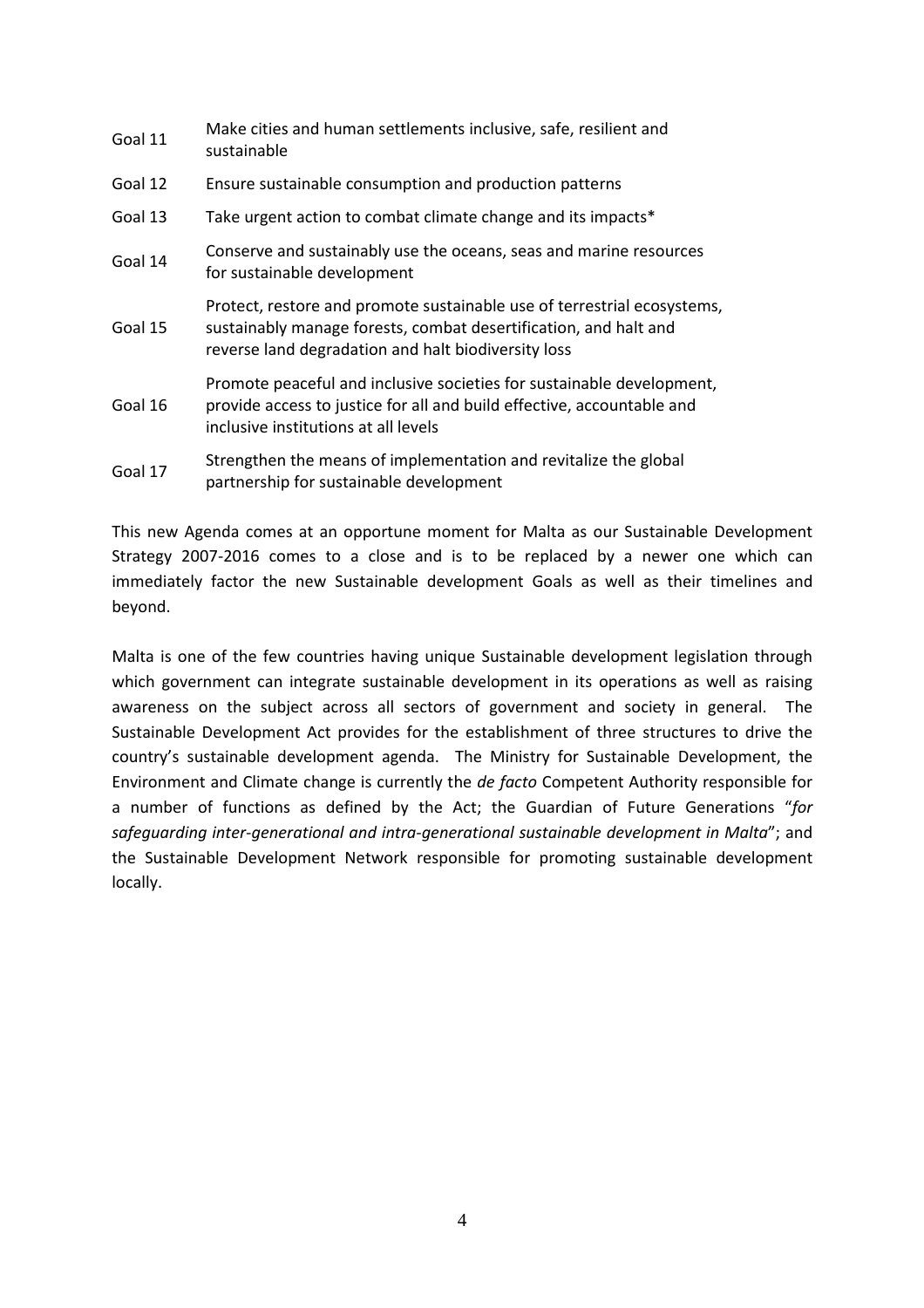# **2.0 Scope**

This report is being prepared in fulfilment of Part IV, Article 14 of the Sustainable Development Act, which requires the Competent Authority to produce a report to be submitted to the Minister responsible for Sustainable Development, delineating the activities carried out by the Competent Authority during the previous year. In terms of the Act the Minister shall provide a copy of the report to be laid on the Table of the House of Representatives and a debate held thereon as soon as practicable.

This Annual Report provides a national perspective of the work which is currently being undertaken by Government to address the key sustainable development isues. The report also aims to enable all interested stakeholders to gain a better understanding of how sustainable development is planned to be mainstreamed. In this context, the sustainable development agenda is not addressed through the work of one Ministry but through the collective efforts of all government Ministries in line with the horizontal nature of sustainable development.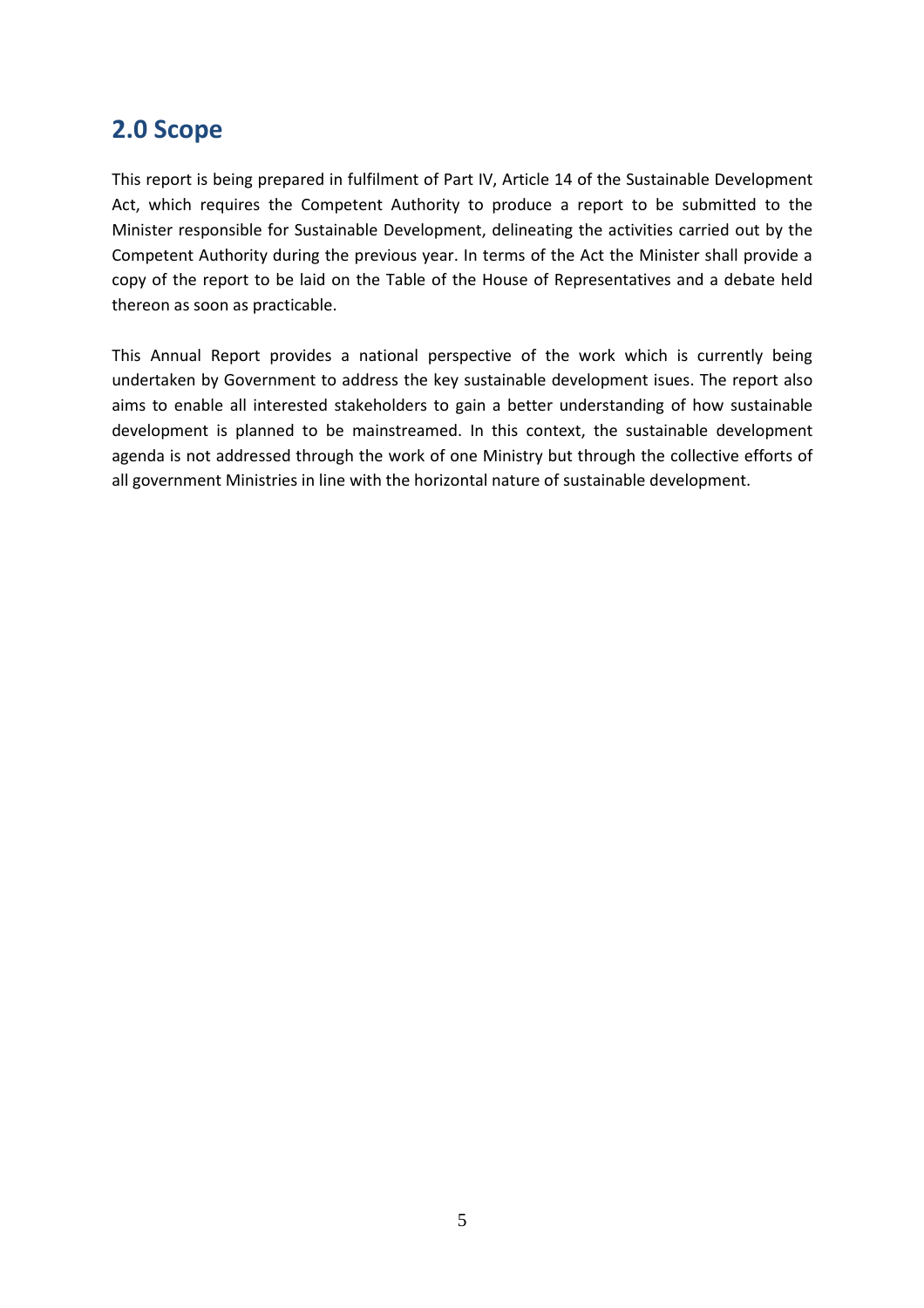# **3.0 Governance for Sustainable Development**

One of the main principles of sustainable development is that the "one-size-fits-all" models of governance do not work and that there are diverging pathways towards more inclusive political and economic institutions [reference]. The adoption of such a policy contributes to the quality of governance at national and sub-national levels [same reference] as it will play a crucial role in shaping the Sustainable Development Goals (SDGs) and the Agenda 2030.

The SDGs provide an opportunity to go beyond the 2020 Targets as greater attention is being given to global governance issues. The repercussions of the international financial crisis, the effects of climate change, the spill-over from intra-state conflict and impact of international crime, terrorism and illicit financial flows have raised attention to the importance of crossborder governance issues, in a world that is increasingly interconnected and more interdependent.

Integrating governance within the specific SDGs will open space for the creation of well tailored targets and indicators that advance specific aspects of a broader governance agenda .

Success towards these targets will be building on the experiences and networks that exist within several sectoral governmental departments, entities and also the private sector. Good governance targets are integrated across issues that focus on implementation, monitoring and annual reporting.

In order to meet the set targets, the governance challenge will be the alignment of present policies and measures to ensure greater success when the SDGs are implemented at the national and local levels. To a certain extent we need to SD-proof government policy to maximize its contribution towards the fulfilment of the SGDs themselves.

Good sustainable development governance will require the competent authority to be mandated to provide regular updates as to the progress achieved in fulfilling the SDGs. A transparent mechanism wherein our targets are explained and a baseline established from which progress can be measured will instil a degree of accountability in our workings. In doing so we need to secure the participation of all actors to whom we must reach out with effective communication strategies. By SD-proofing government policies we can ensure that there is coherency in the actions being taken and that a clear vision is kept on our horizon such that we may all work towards the same targets.

### 3.1 International Frameworks

### *3.1.1 The UN Agenda*

After the adoption of the 2030 Agenda for Sustainable Development, on 1 January 2016, the implementation process of this ambitious Agenda officially began with a horizon for achievement spanning over the next 15 years.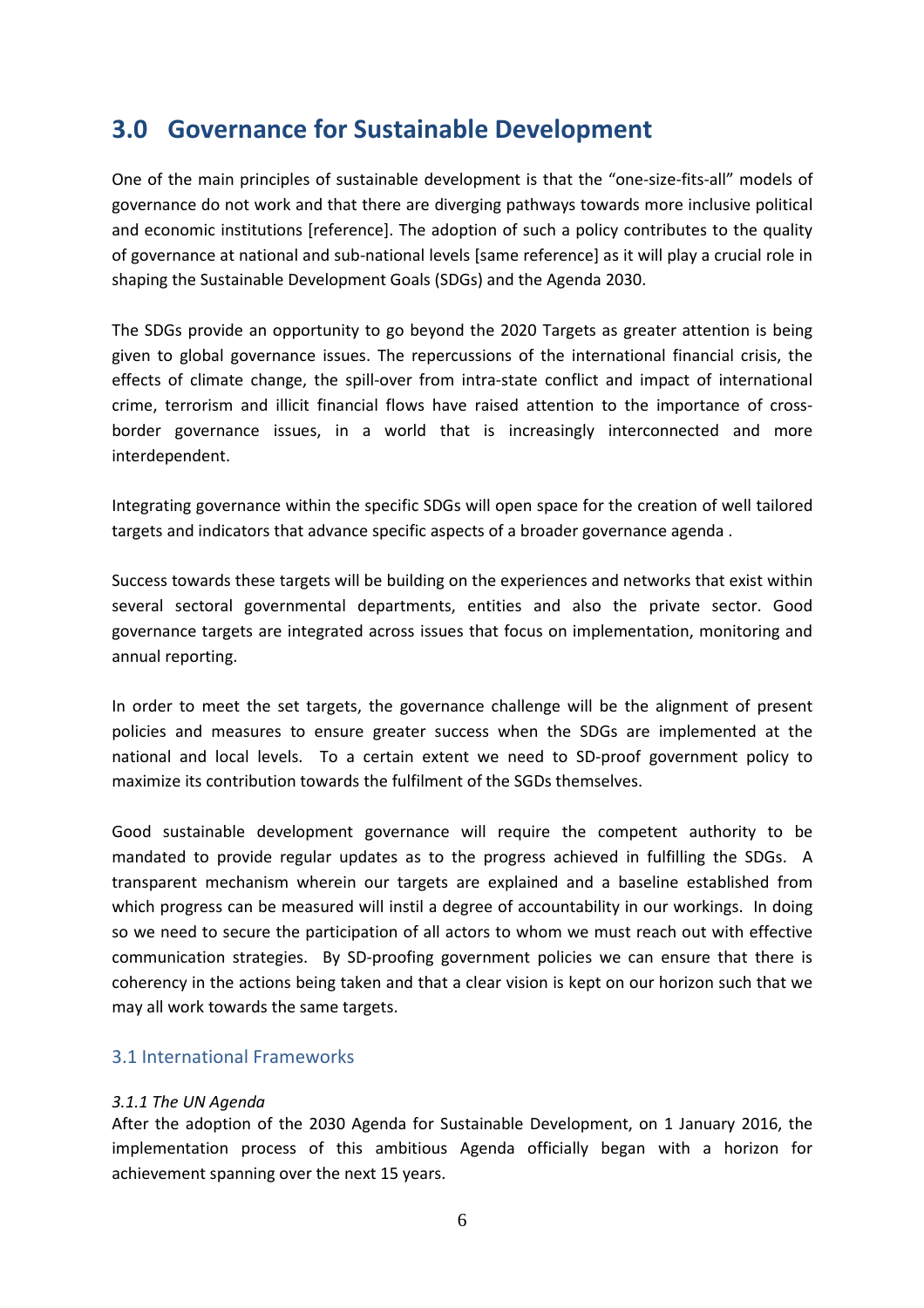In mid 2016 the UN published a progress report on the new global development agenda which provides the recent available information on poverty, hunger, education and sanitation, among others, so that the world can address urgent global challenges over the next 15 years.<sup>1</sup>

Statistics are at the fundamental aspect of the progress report which is the baseline information for analyising the existing situation whilst at the same time act as a platform for the follow-up of the 2030 Agenda for Sustainable Development and the 17 SDG's. Progress reports are expected every year for the next 14 years and will be presented to the High-level Political Forum, which is the UN's central platform for the follow-up and review of the SDGs. A copy of this report can be accessed through this link:

### *https://unstats.un.org/sdgs/report/2016/The%20Sustainable%20Development%20Goals%20Rep ort%202016.pdf*

### *3.1.2 WPIEI Global*

In view of the European Commitment regarding Sustainable Development MSDEC had regularly attending the WPIEI Global meetings which are held on a monthly basis in Brussels. During these meetings specific agenda related to the international environmental dimension of sustainable development were discussed. This is done in parallel with UNEP agenda which is set up from time to time. Malta participates actively during these meetings and provides the required feedback accordingly.

Malta also participated in the UNEA  $-2$  general assembly where resolutions on climate change, biodiversity oceans, sustainable urban development chemicals and waste amongst others discussed and unanimously approved. Discussions on the implementation of the sustainable development goals as advocated by the UN were also held within this forum.

### 3.2 Local SD Boards

### *3.2.1 Sustainable Development Network*

The Sustainable Development Network met twice during 2016 until the Chairman of this board resigned in April. Unfortunately the Network did not hold any more meetings until a new chairman is re appointed.

### *3.2.2 Guardian for Future Generations*

The Guardian of Future Generations did not function during the period under review and a new board was appointed in December 2016 and is composed of 4 members who will be meeting at least every quarter as stipulated in the Sustainable Development Act.

 $\overline{a}$ <sup>1</sup> Sustainable Development Goals Report  $2016 - 19^{th}$  July  $2016 - New York$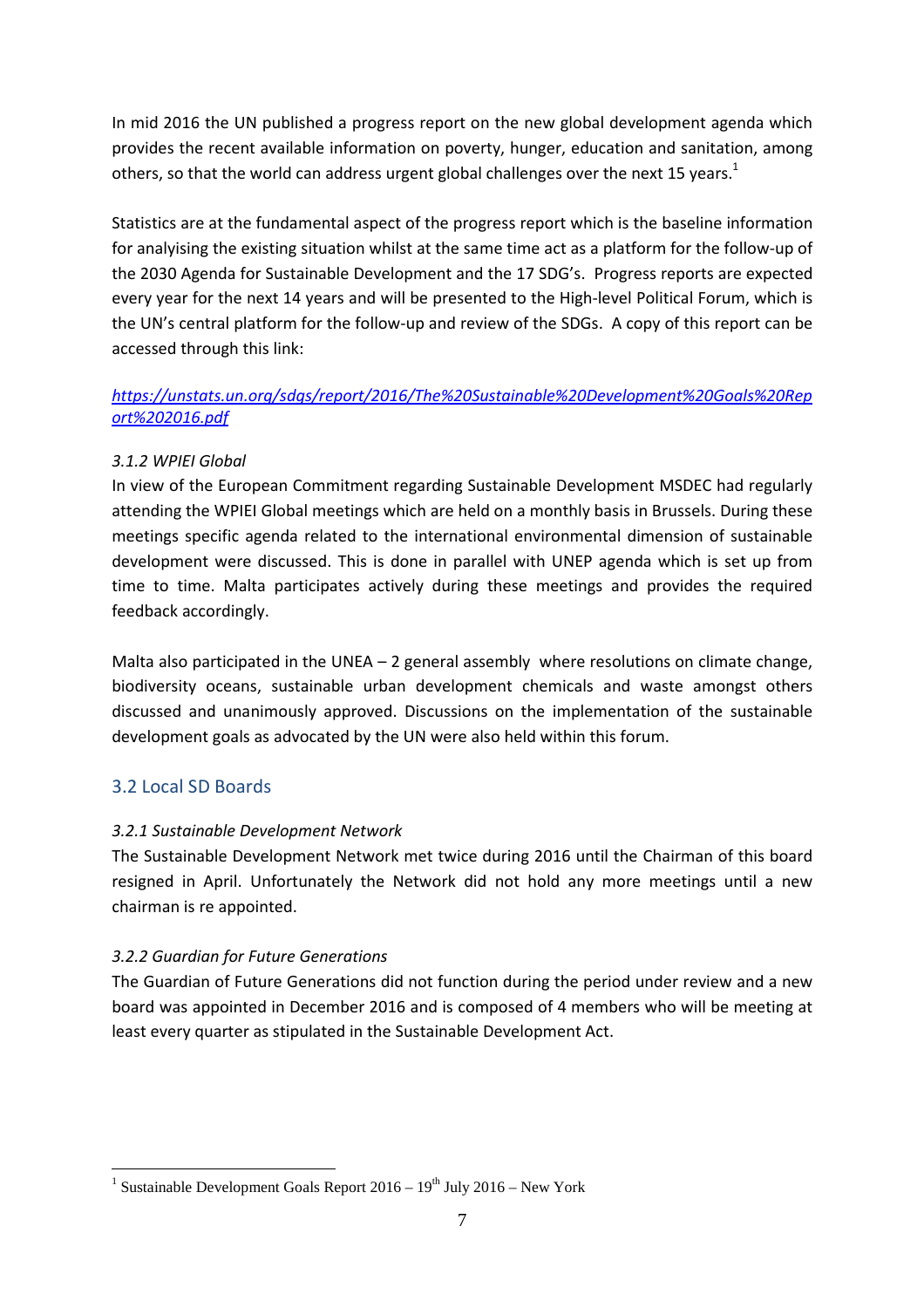#### 3.3 National Contribution towards the Sustainable Development Agenda

Sustainable development has to be implemented in all its dimensions (economic, environmental and social) in a balanced and integrated manner, and resolve to integrate its principles into our domestic policies and plans as well as our international development efforts, as required.

Hence the sustainable development agenda is achieved through the collective effort and actions of the various Ministries, department and entities. To this effect, the following sections summarise the contribution of the workings of government towards sustainable development.

This report outlines the collective actions which were implemented during 2016 focusing on concrete results, mutually beneficial and win-win outcomes, openness, flexibility and transparency.

This report seeks to compile a the sustaianble development inidicatios which were establised in the National SD Strategy which had ended its time line during 2016. The presented data seeks to provide information on tracking tracking the country's progress in this area.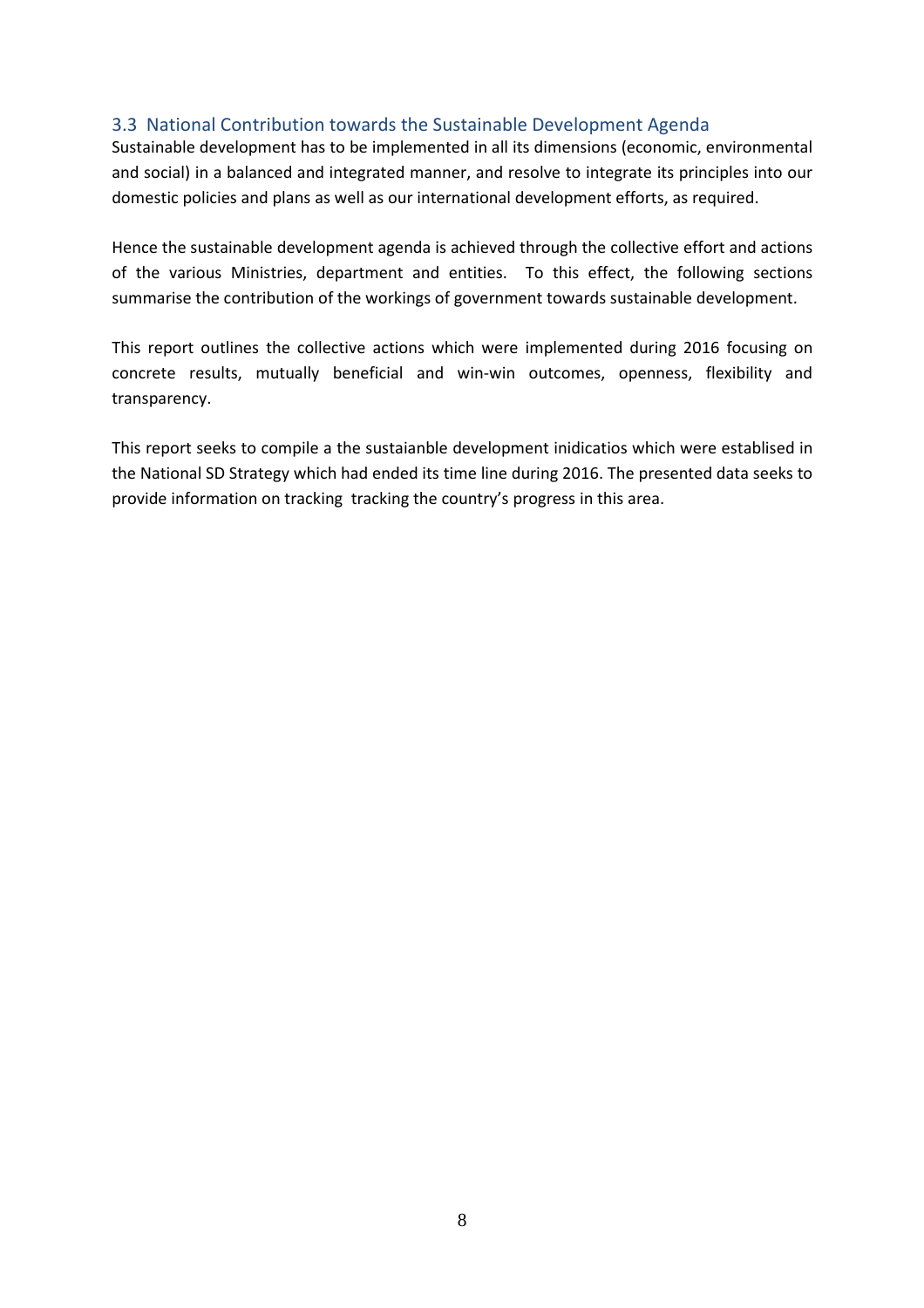# **4.0 Socio Economic Development**

### 4.1 Economic Performance

NSO's provisional estimates published in March 2016 indicate that the Gross Domestic Product (GDP) in 2016 amounted to €9,898.0 million, an increase of €622.2 million or 6.7 per cent when compared to that of 2015. In real terms, GDP growth went up by 5.0 per cent.

This growth is mainly attributed to inputs from the professional, scientific and technical activities; administrative and support service activities which increased by 11.9 per cent; arts, entertainment and recreation, repair of household goods and other services which increased by 9.3 per cent; and Public administration and defence; education; human health and social work activities which increased by 6.2 per cent.

Total final consumption expenditure in nominal terms increased by 2.7 per cent when compared to 2015.



Figures 1 and 2 shows the Real GDP per capita and the respective growth rate and its comparison with the EU 28 countries.

 **Figure 1 – Real GDP per capita: Malta vs EU-28 (Source: Eurostat)**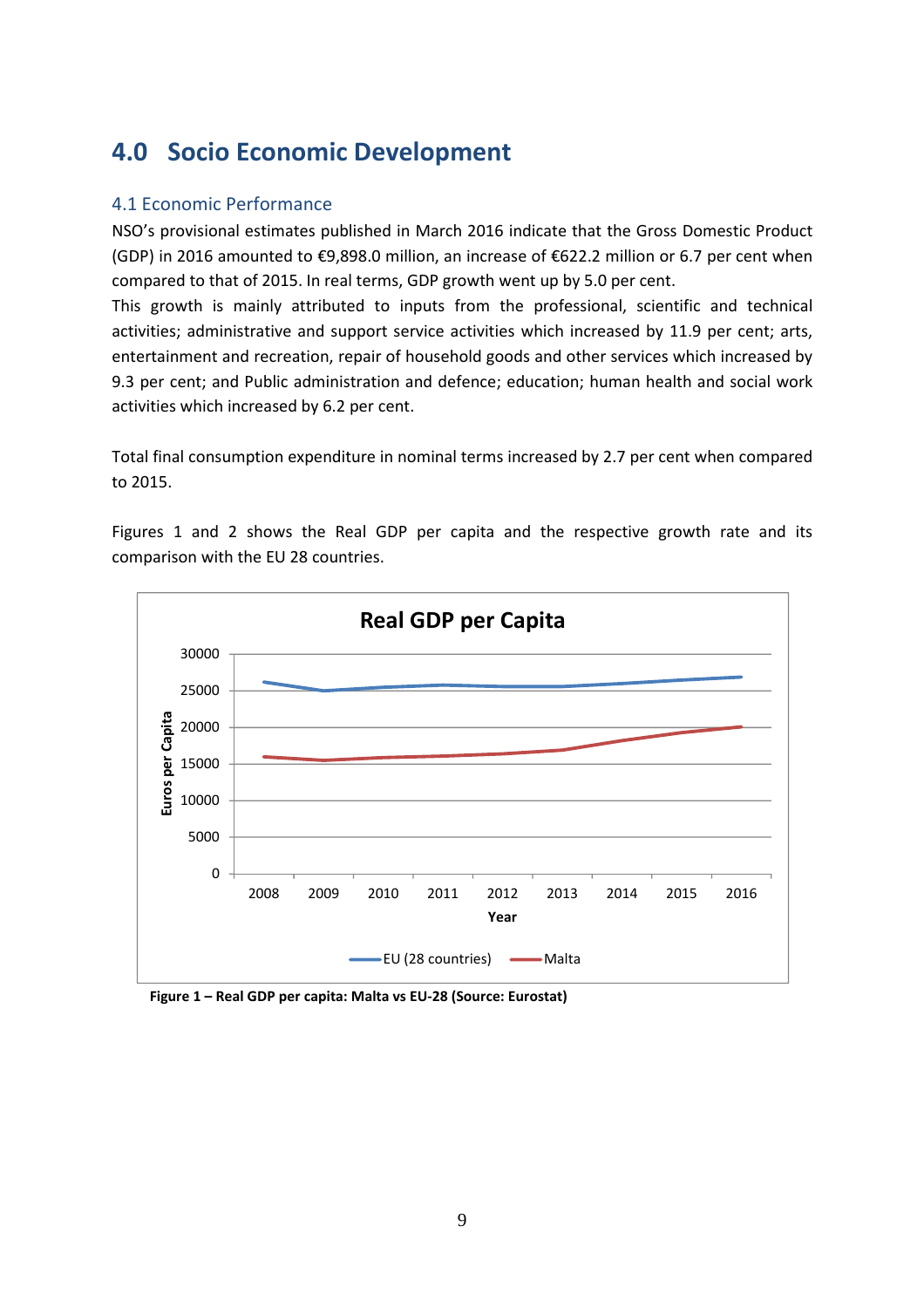

**Figure 2 – Real GDP per capita growth: Malta vs EU-28 (Source: Eurostat)** 

#### 4.2 Employment

The total employment rate for people aged between 20 to 64 years in 2016 saw an increase of 1.8 per cent over the previous year. Data presented in Figure 3 below indicates that the employment trend in Malta experiences a steady steep growth from 2009 to date with an average yearly growth rate of 1.3 per cent. The EU 28 yearly growth rate for the period under review is of 0.3 percent.

The unemployment rate for 2016 stood at 4.7 percent, (0.7 percent less than 2015). It is to be noted that the gap between Malta and the EU-28 in terms of the total employment rate was at its lowest ever.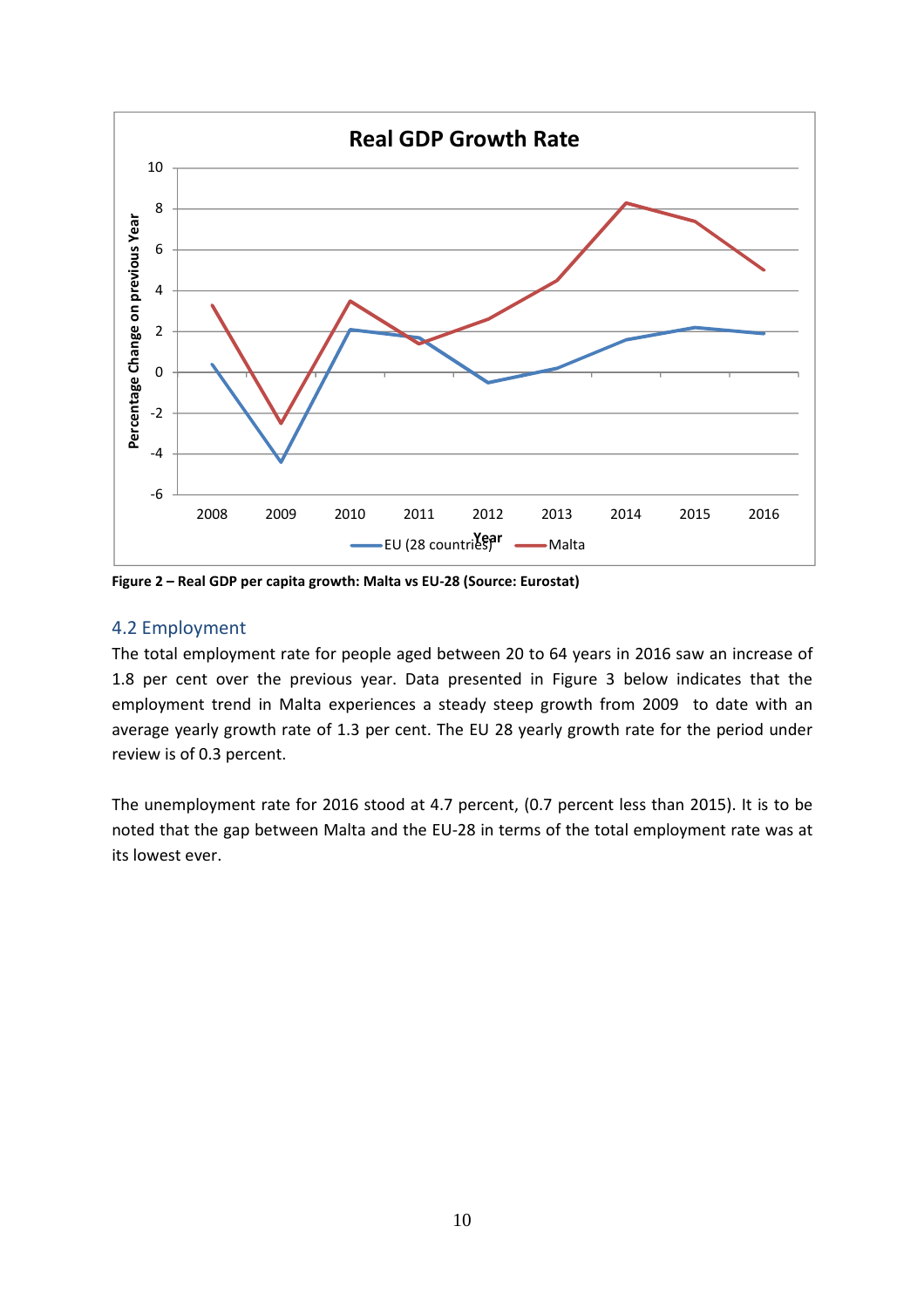

 **Figure 3 – Total Employment Rate: Malta vs EU-28 (Source: Eurostat)**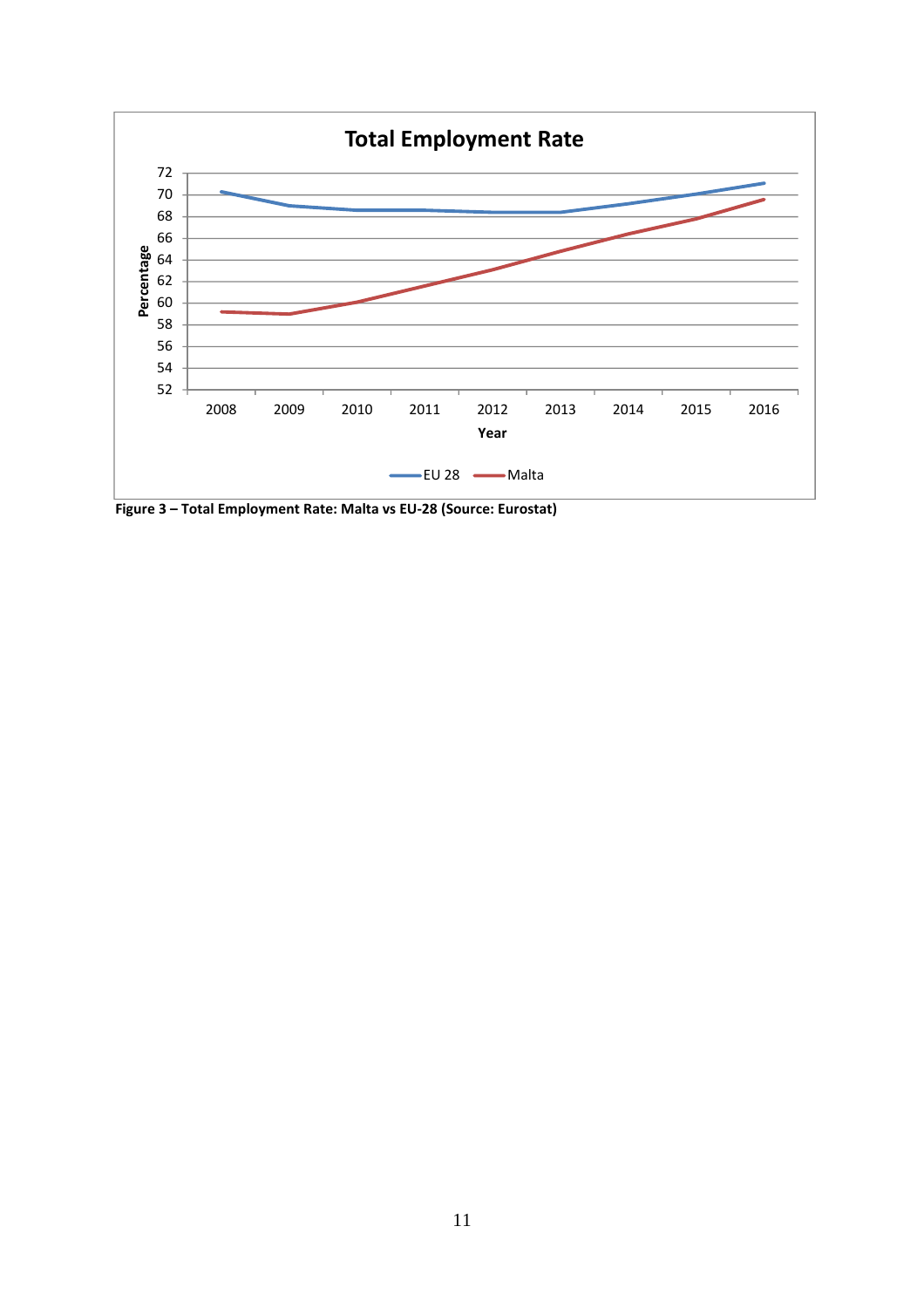# **5.0 Sustainable Consumption and Production**

Sustainable consumption and production is one of the three overarching objectives of, and essential requirements for, sustainable development, together with poverty eradication and the management of natural resources in order to foster economic and social development.

Sustainable Development Strategies set out the objective of promoting sustainable consumption and production patterns. Addressing social and economic development within the environmental framework in order to decouple economic growth from environmental degradation is an essential requirement for sustainable development.

In 2015, the EU generated an economic value of €2 per kilogram of material consumed. This represents a considerable improvement in resource productivity since 2000, when the economic benefit created had only been €1.5 per kg. This long-term efficiency gain occurred because GDP had been growing faster than domestic material consumption (DMC), in particular before the onset of the economic crisis. Since 2008, EU resource use has dropped sharply, putting DMC below levels observed a decade ago.

These divergent trends – GDP growing while DMC is falling – indicate decoupling of economic growth from resource use in the EU over the long-term period from 2000 to 2015. Decoupling has also taken place in the short term with material consumption falling sharply by 20.6 % between 2008 and 2013, surpassing the 1.3 % fall in GDP. Because the long-term trend was mainly due to positive short-term developments, the improvements in resource productivity are not likely to represent a major turnaround in resource use patterns, but rather mirror the impact of the economic crisis on resource-intensive industries such as construction.



 **Figure 4 – Resource Productivity: Malta vs EU-28 (Source: Eurostat)**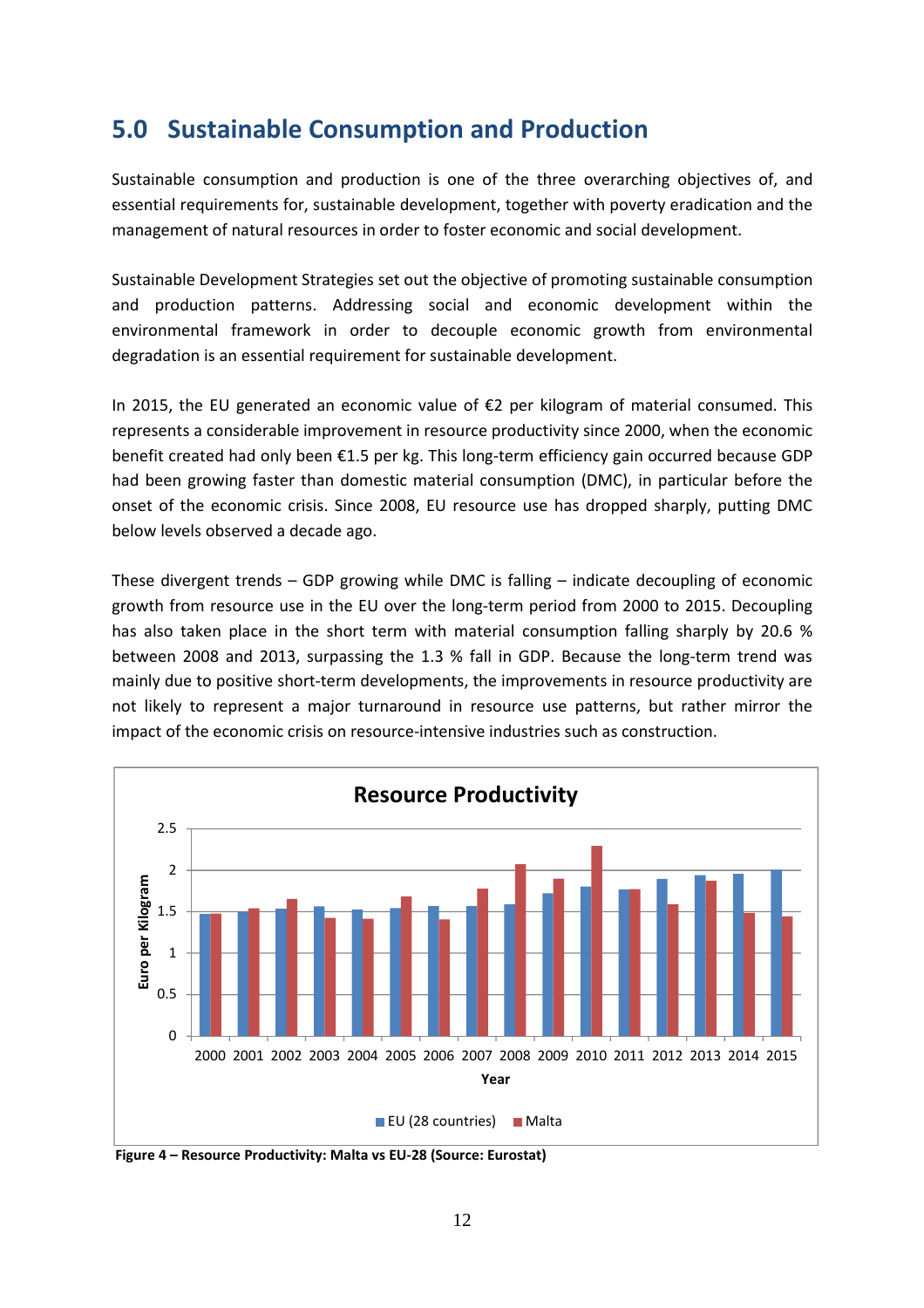Figure 4 shows that whilst, in the European Union (EU), resource productivity increased from 1.5 €/kg in 2000 to 2 €/kg in 2015, an increase of 25% the same cannot be said for Malta which saw a decrease of 3.3 per cent.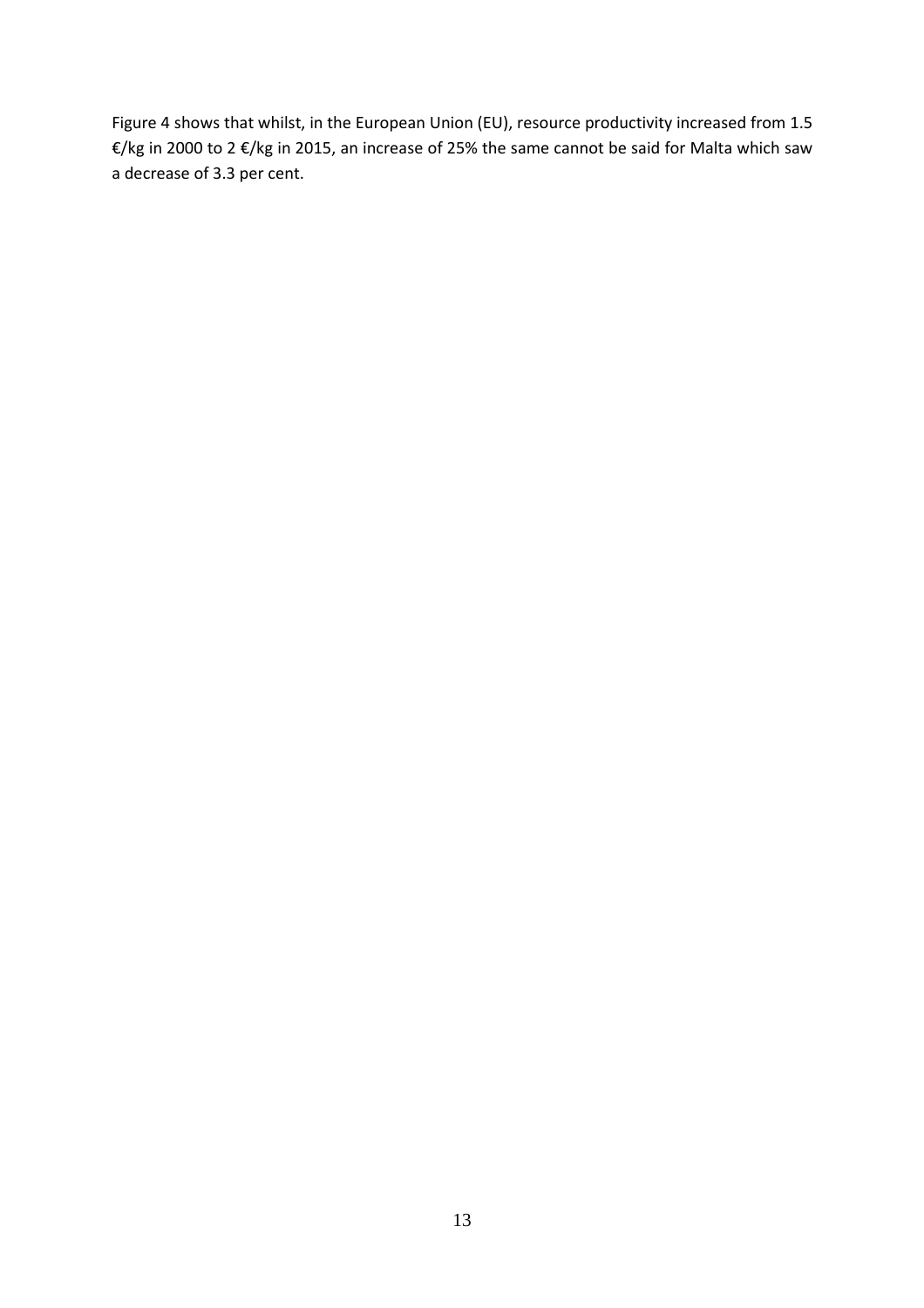# **6.0 Social Inclusion**

### 6.1 Income and Living Conditions

One of the targets of Sustainable development is to break cycles of poverty and enhance the wellbeing of society. In the absence of 2016 data, official statistics available for the year 2015 show that 16.3 per cent (68,658 persons) of the total population was at the risk of poverty. This means that that rate has increased by 0.4 per cent over the previous year.

In view of this scenario, Government undertook a number of measures to combat poverty and enhance social inclusion among children, the elderly, unemployed and working poor. The following measures were introduced during the 2016 budget:

- Certain contributions will be credited to parents who stopped working to rear their children or those persons who decided to stop working to specialise and further their studies.
- Companies employing more than 20 employees and failing to employ a minimum number of persons with disability will be liable to pay a contribution of  $\epsilon$ 1,600 per person (previously €800) with disability that should have been employed by the company. Such contributions will be utilised by the 'Fondazzjoni Lino Spiteri' to employ more job coaches in order to assist both employers and persons with disability in their workplace.
- Government will be paying the social security contributions of employees with disability whilst their employers will benefit from a refund of 25% of the total wage payable to such persons together with a subsidy of €125 per week for 3 years.
- Where a family receives social assistance on the basis of a means testing of income, the income earned by the children will not be taken into consideration for establishing whether such families are entitled to these benefits. Thus such a family would not forfeit its entitlement of €16.30 per week per working child who still resides in the family home.
- A grant of €300 will be paid to persons of 75 years and over.

### 6.2 Education

Education is an essential component within a country because it enables citizens to exercise the right to decent life and individual development whilst at the same time increases prosperity of families and society in general.

Reducing the rate of early school leavers positively contributes towards sustainable development. Although early school leavers rate dropped by 7 percentage points between 2008 to 2016 the this is still 9 percentage points higher the EU-28 average.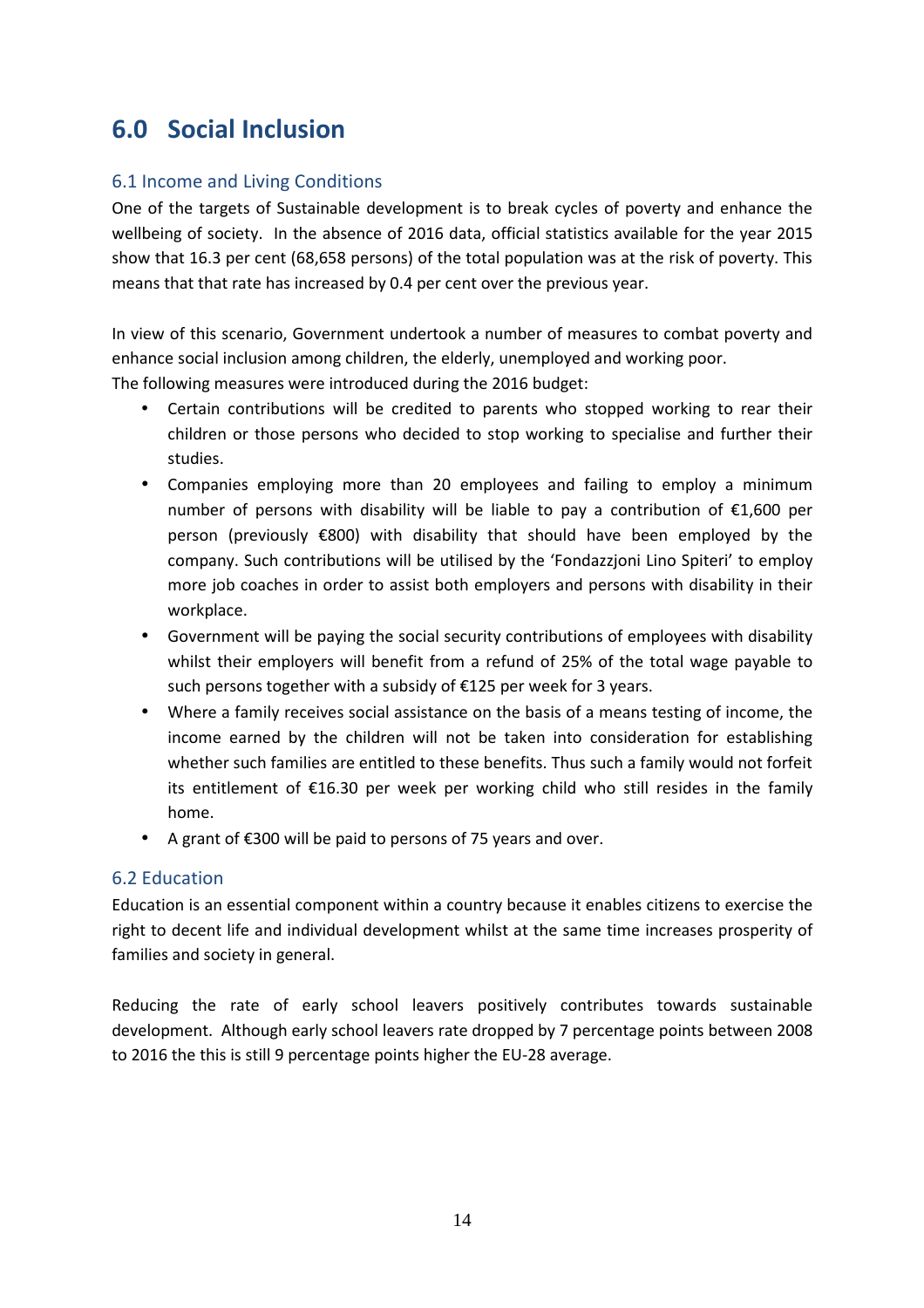

 **Figure 5 Early School Leavers: Malta vs EU-28 (Source: Eurostat)**

At the same time, the mainstreaming of sustainable development requires the mainstreaming of lifelong learning. Malta is showing a growing trend in the percentage of people in lifelong learning which has gradually increased over the period 2008 to 2016. Such growth rate is also in line with the EU 28 trends for this period under review. Trends for the period 2008-2016 are shown in Figure 6.



**Figure 6 – People in lifelong learning: Malta vs EU-28 (Source: Eurostat)**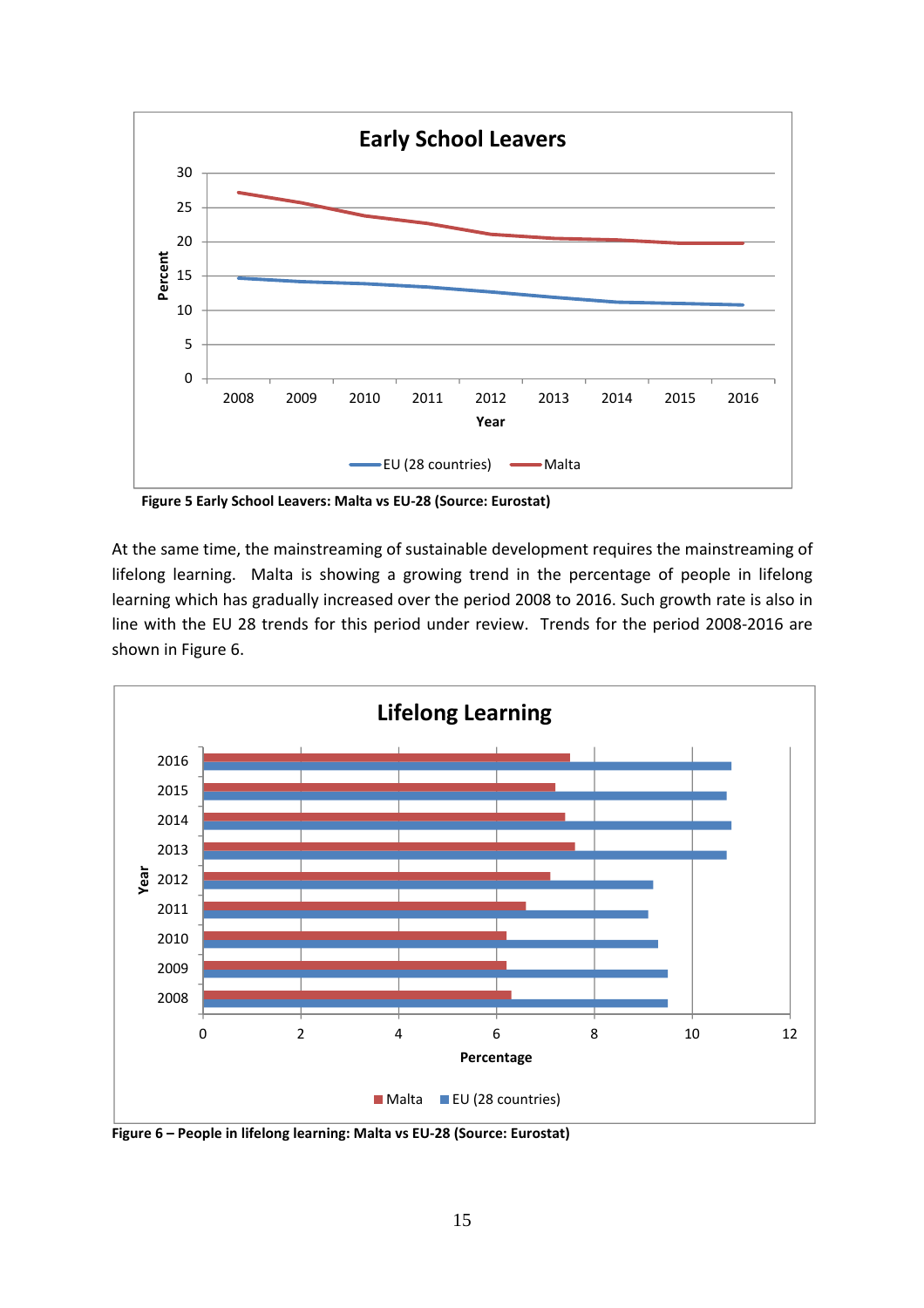#### 6.3 Sustainable Pensions

Sustainable pensions remain at the top of the Maltese Government's agenda and, during 2016, work on the pension reforms continued according to plan.

A number of measures have taken off during the year under review. The contributory period is being raised from forty to forty-one years for persons born after 1968. This is based on the principle of securing a balance between contributions and benefits across generations and is a pivotal measure in strengthening the sustainability of the pension system.

Several proposals for the 2017 Budget were drafted with the key one being the protection from being at-risk-of-poverty. The Minimum Pension for a person with a full contributory record was set to be not less than €140 per week. This measure was complimented with zero taxation on income which is arising from any type of pension amounting up to a maximum of €13,000 for married persons. This reflects a slight increase from the €138 per week which was effective in the previous years.

Credits were also increased for the raising of children to neutralise the inherent gender discriminatory aspects of the PAYG pension system. Credits were also introduced for human capital development and lifelong learning to ensure that persons who invest in their education are not penalised by having not having a full contributory history due to time spent in further education institutions.

Another measure which was affected is that enabling spouses who are entitled to a pension in their own right to receive their spouse's successor's pension in full rather than the  $5/6<sup>th</sup>$ entitlement.

The sustainability and adequacy of pensions has also been improved by increasing women's participation rate in the labour market from 30 to 50 per cent between the years 2004 and 2016. This ensures that future households are likely to benefit from a better overall pension derived from the spouses' working history.

During 2006, the Strategy Group proposed that the current mechanism in the Social Security Act mandates a health check of the pension system every 5 years. The year 2016 saw the programmed check to be affected as outlined above. Work on the next health check mechanism which has to be presented in 2020 is expected to start in 2017.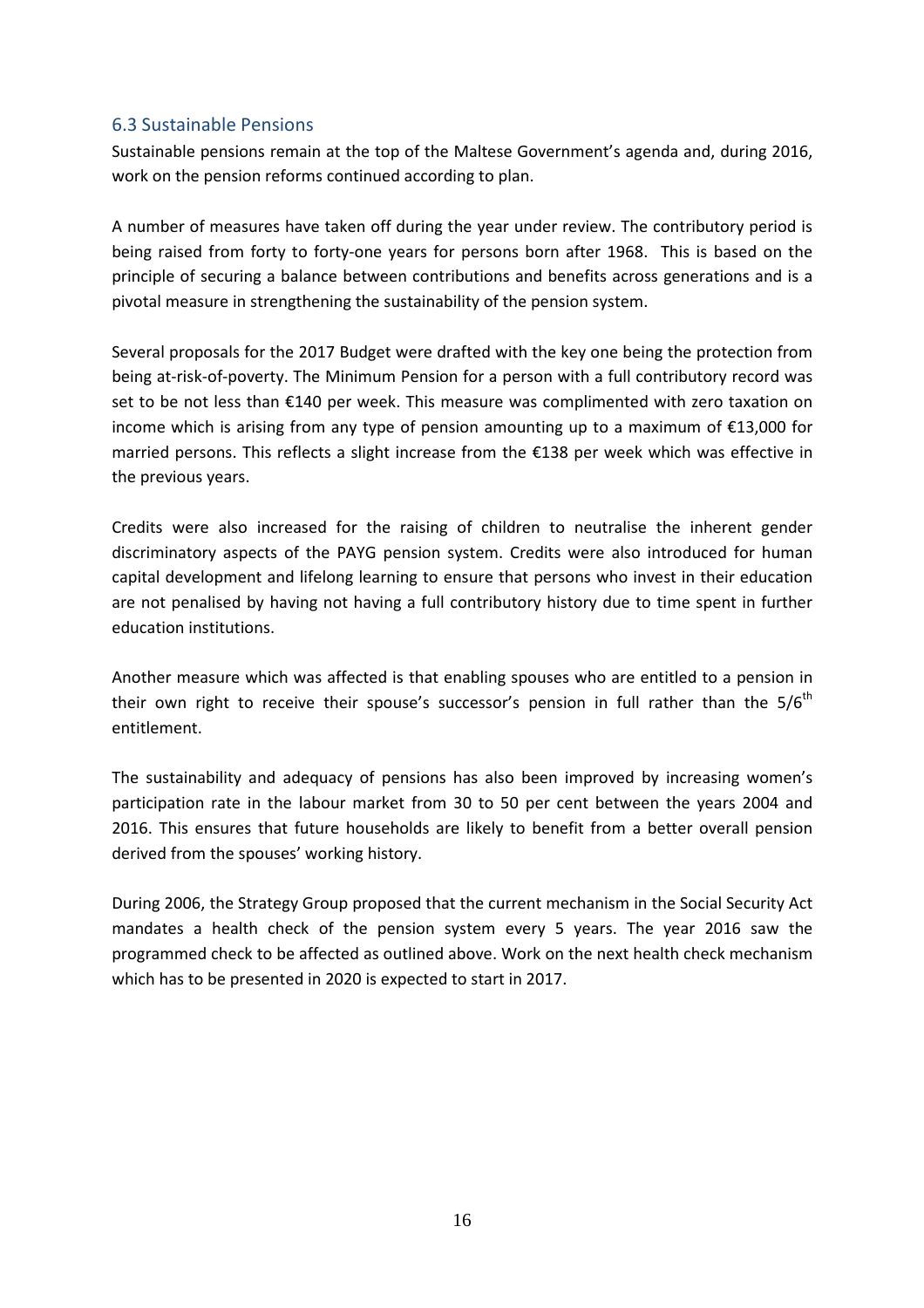# **7.0 Demographic Changes**

Employment of older workers continued its upward trend and, as in 2015, stood at 40.3% up from 37.3% in the previous year. The continuous growth rate in Malta averaged 1.45 percent per annum for the past eight years while that for the EU 28 was of 1.11 percent. Such growth rate is due to various incentives which were introduced by Government so that the retired workers can retain their active work participation. Current trends are summarized in Figure 7 and show that growth rates for Malta are slighter higher from those of the EU-28.



**Figure 7 – Employment Rate of Older Workers: Malta vs EU-28 (Source: Eurostat)**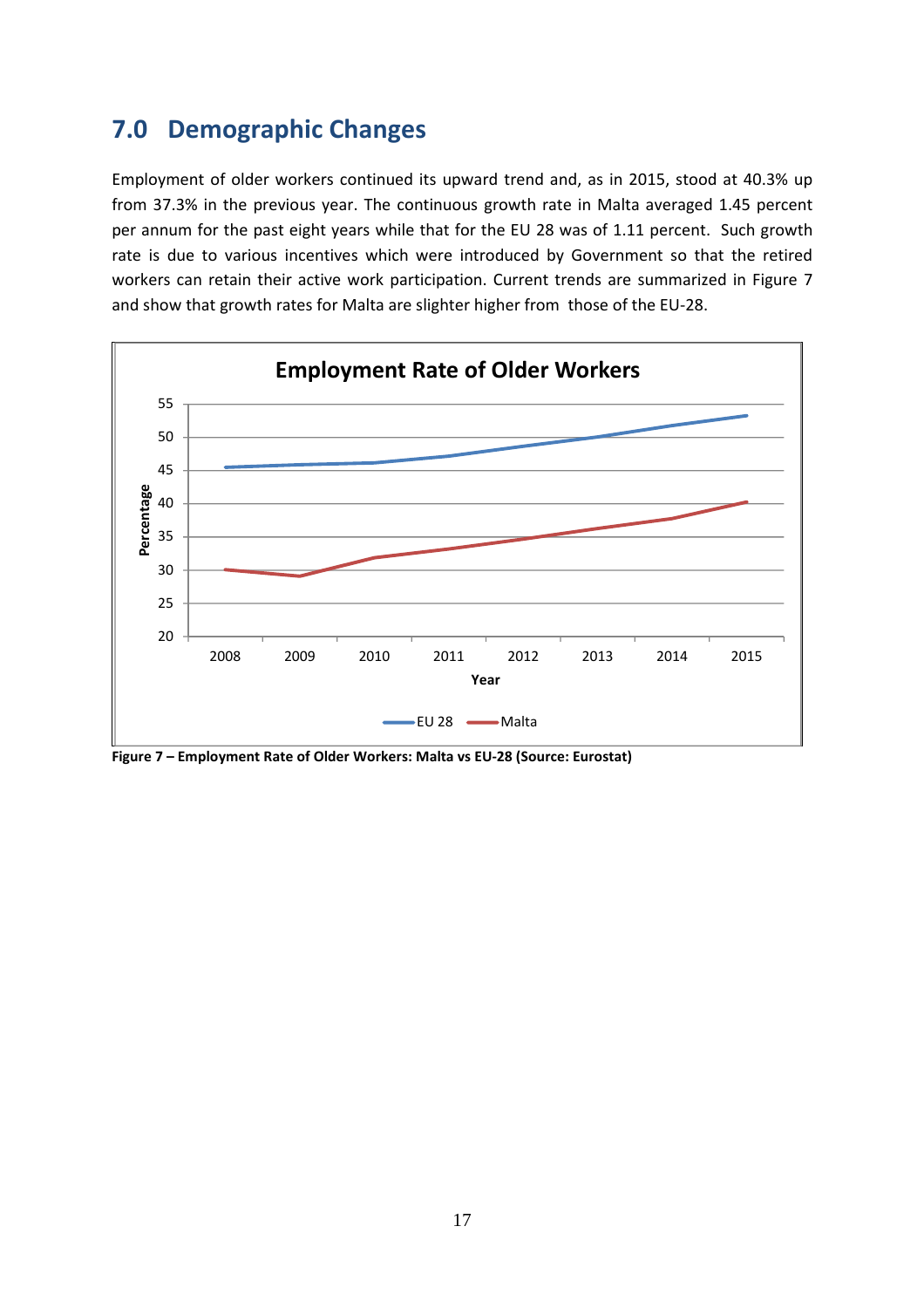# **8.0 Public Health**

The quality of the national health services remains one of the more important aspects of sustainable development. The 2030 Agenda for Sustainable Development highlights important links between development, the environment, human well-being and the full enjoyment of a wide range of human rights, including the rights to life, health, food, water and sanitation.

Most health systems share a common genesis in that they serve to generate health within and improve the health of a population by ensuring equitable access, guaranteeing an adequate standard of care and supporting an efficient delivery of health care.

The indicator Healthy Life Years (HLY) is utilised to monitor health as a productivity/economic factor and also introduce the concept of quality of life. It is also used to measure the employability of older workers and monitor the progress made in access, quality and sustainability of healthcare.

Data presented in Table 1 show that as of 2014, Malta's HLY stood at 74.3 compared to the EU-28's 61.8. Malta's crude rate of population change at 2014 stood at 9.3, higher than the EU-28's 2.5 whilst its aggregate replacement ratio was at par with that of the EU-28 at 0.56. Malta's duration of working life has constantly been on the increase and as at 2014 stands at 33 years compared to the EU benchmark of 35.3 years. This shows that Malta's population is well supported from a health perspective and can yield potentially longer involvement times in active service.

| Table 1 Healthy life years and life expectancy at birth, by sex               |  |  |  |  |  |      |      |      |      |      |
|-------------------------------------------------------------------------------|--|--|--|--|--|------|------|------|------|------|
| 2009<br>2013<br>$2010$   2011<br>2008<br>2005<br>2007<br>2012<br>2006<br>Year |  |  |  |  |  | 2014 |      |      |      |      |
| EU (28 countries)                                                             |  |  |  |  |  | 62.6 | 62.1 | 62.1 | 61.5 | 61.8 |
| Malta<br>72.1<br>70.7<br>70.4<br>69.5<br>71.1                                 |  |  |  |  |  |      |      | 74.3 |      |      |

**Source: Eurostat**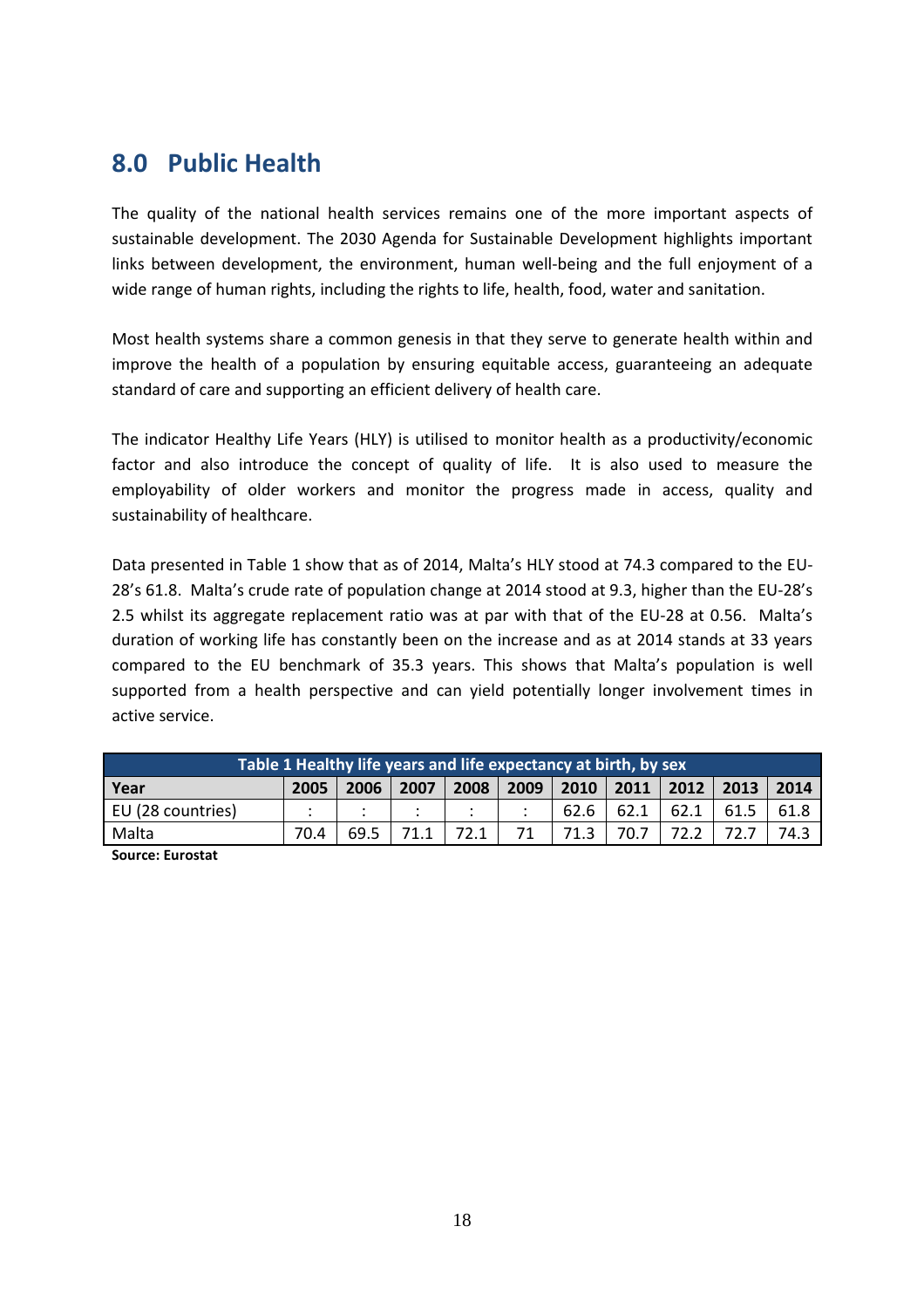# **9.0 Climate Change and Energy**

### 9.1 Climate Policy

During 2016, Malta actively participated and still participates in the climate change international negotiations, which culminated with the Paris Agreement in December at COP 21 (UNFCCC Climate Change Conference held in Paris), where 195 countries adopted the first-ever universal and legally binding global climate deal. The ambitious yet balanced agreement is considered as the first major multilateral deal of the 21st century setting out a global action plan to counteract prevailing trends in climate change in particular by limiting global warming to well below 2 degrees.

The Paris Agreement entered into force on 4 November 2016 and the first session of the Conference of the Parties serving as the Meeting of the Parties to the Paris Agreement (CMA 1) took place in Marrakech, Morocco from 15-18 November 2016. To date 141 Parties have ratified the Paris Agreement. The Paris Agreement will now need to be implemented by the different Parties, and in this context discussions are currently ongoing in the European Union on the 2030 legislative framework which Malta has been actively participating in since the publication of the legislative proposals in course of 2015 and 2016.

During the past three years the under mentioned initiatives have been undertaken in order to address green house gas emissions.

- Switch to less carbon intensive fuels
- Efficiency improvement in the energy and transformation sector
- Efficiency improvements of buildings
- Efficiency improvement in services/ tertiary sector
- Efficiency improvement in industrial endues sectors

At a national level, Malta also finalised a high level Low Carbon Development Vision document which is expected to be issued for public consultation in 2017. The outlined initiatives within this document will surely contribute towards lowering Malta's GHG index which remains relatively high compared to the EU average as shown in Figure 8.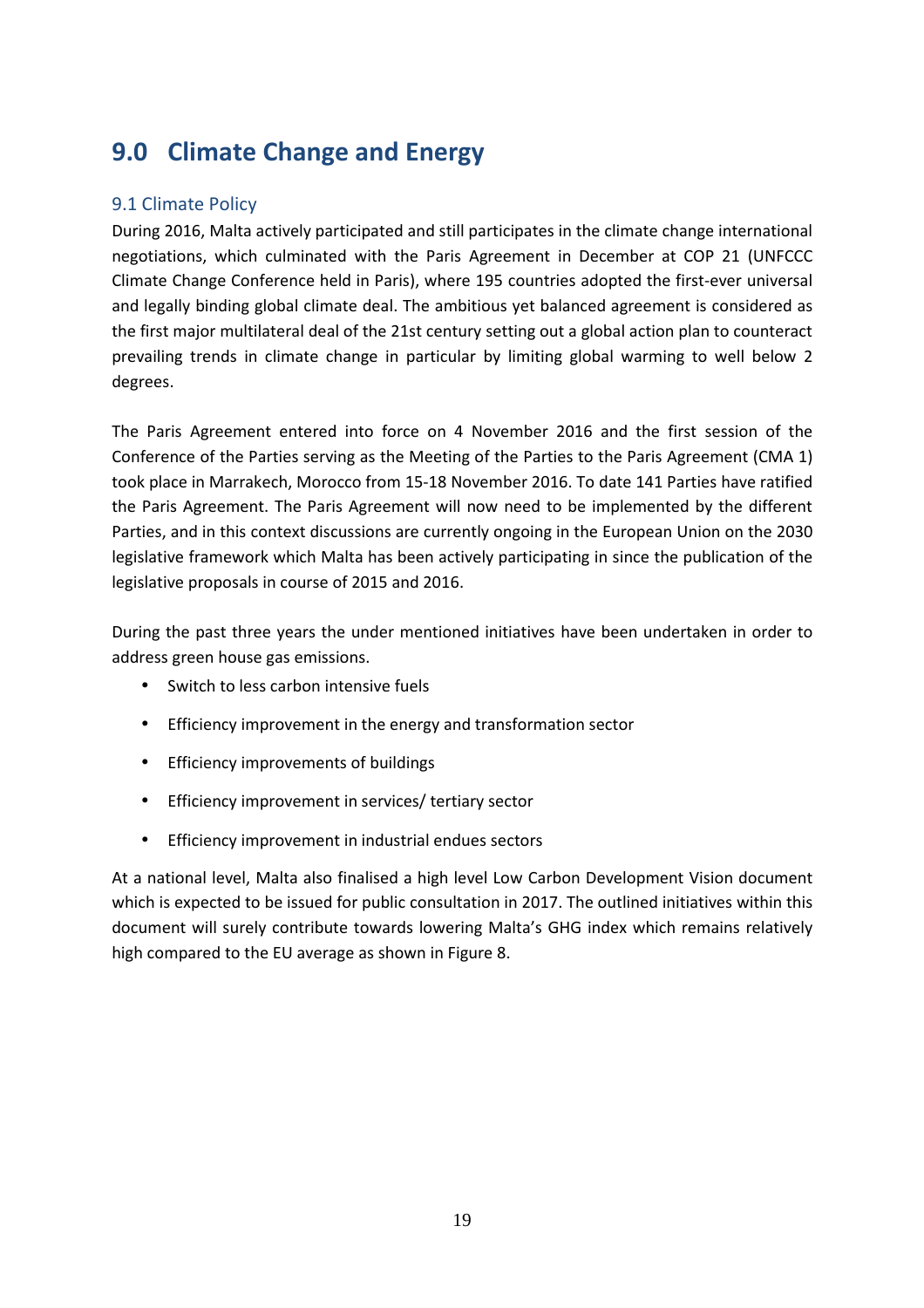

**Figure 8 – GHG Emission Index: Malta vs EU-28 (Source: Eurostat)** 

However when considering energy consumption only, as per Figure 10, a different scenario is portrayed. The greenhouse gas intensity of energy consumption is the ratio between energyrelated greenhouse gas emissions (carbon dioxide, methane and nitrous oxide) and gross inland energy consumption. The data indicates that the difference between Malta and EU-28 indices is a marginal one of 4 points. Though improvements are being achieved to curb emissions being generated from the energy sector, more efforts are required from different sectors to address this issue.



**Figure 9 – GHG Emissions Intensity of Energy Consumption Index: Malta vs EU-28 (Source: Eurostat)**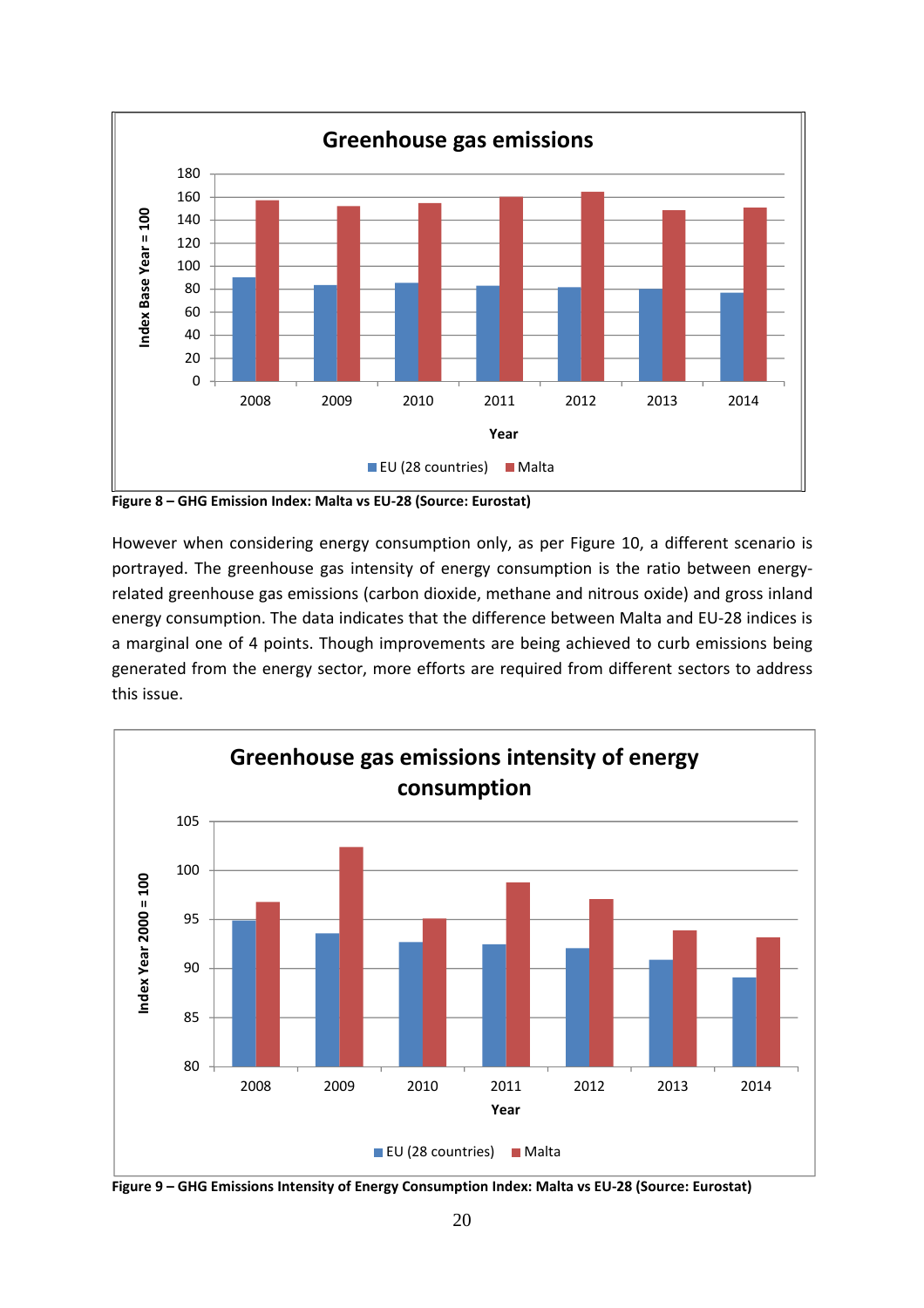### 9.2 Renewable Energy and Efficiency

#### *Renewable Energy*

Malta has a target to increase its share of renewable energy in gross final energy consumption by 2020 to 10%. In November 2016, Malta published its revised National Renewable Energy Action Plan (NREAP) for public consultation. This plan provides an up-to-date plan for Malta, incorporating new priorities, projects and initiatives put forward for the energy sector. The target is expected to be reached mainly by exploiting solar energy (PV installation and solar water heaters), heat pumps, biofuels, biomass and energy recovery from waste. The penetration of solar water heaters in households as at the end of 2015 was 18,216 installations. The total PV installed capacity by December 2015 was 74.5MWp. An estimated additional capacity of 20MWp was installed in 2016. It is envisaged that around 185MWp of PV capacity is installed by 2020 with the area required for such estimated at around 2.7km2, which would ideally be met through rooftop space. However, studies indicate that while this rooftop area exists, in practice only a small portion can be effectively utilised for solar exploitation.



**Figure 10 – Electricity Generated from RES: Malta vs EU-28 (Source: Eurostat)**

Additionally, Malta currently has the following waste assets whose potential to generate renewable energy is being exploited:

- Landfills at Għallis and Żwejra operated by WasteServ Ltd are equipped with gas extraction systems;
- The biological treatment plant (MBT) at the Sant Antnin Solid Waste Treatment Facility also operated by WasteServ Ltd;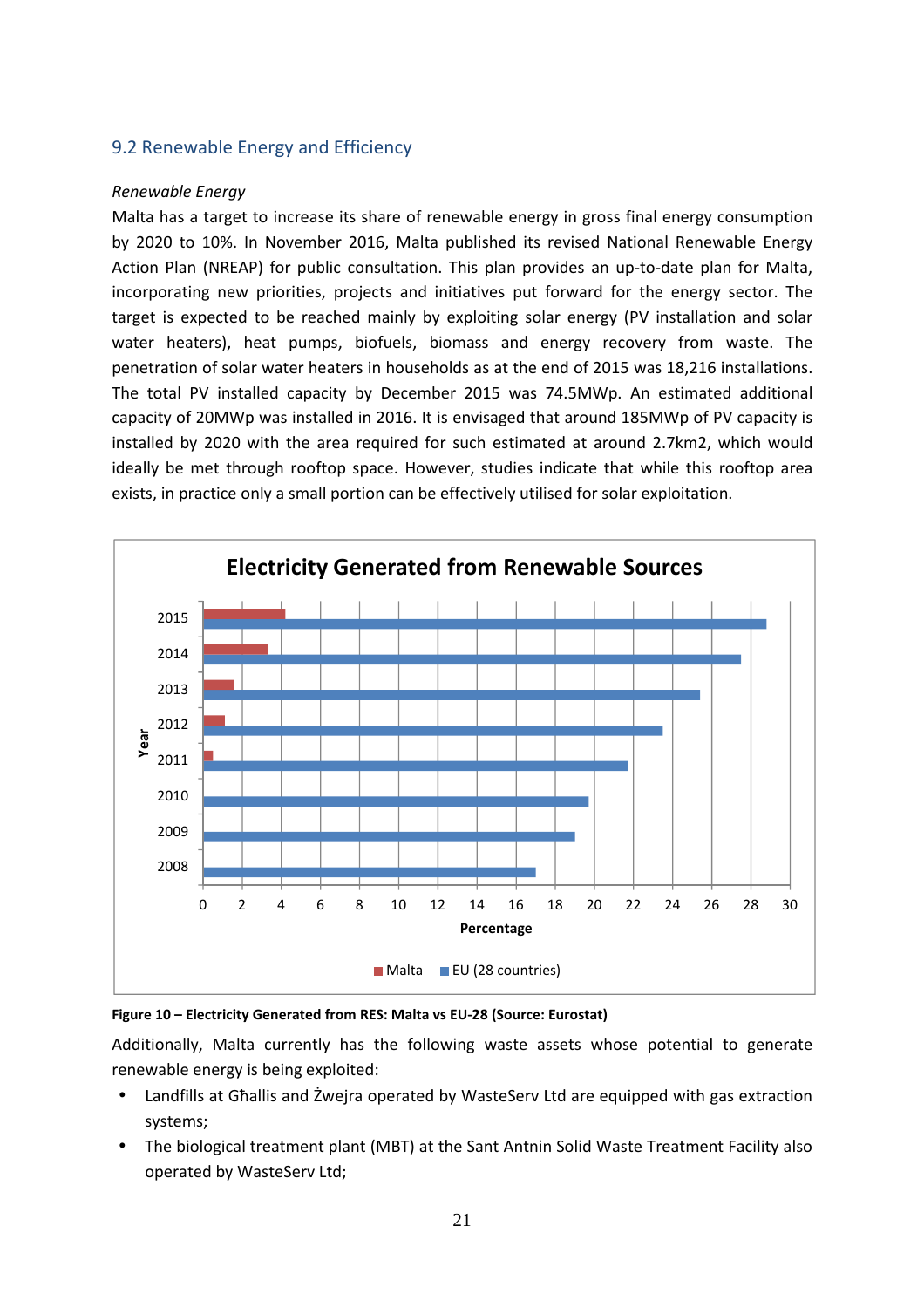• CHP plant at Ta' Barkat sewage treatment plant (STP) operated by Water Services Corporation.

The construction of a Mechanical Biological Treatment Plant (MTP - AD) for the North of Malta for treatment of Municipal Solid Waste (MSW) became fully operational in 2016.

#### *Energy Efficiency*

The electricity sector is undergoing significant improvement in generation efficiency through the Sicily-Malta electricity interconnector and the building and commissioning of a Combined Cycle Gas Turbine (CCGT) plant and Liquefied Natural Gas (LNG) facility. The CCGT is a high-efficiency power plant powered by natural gas which is sourced from the LNG plant. The LNG facilities will also supply gas to the existing 144MW diesel engines, which are currently being converted to run on natural gas. The improvement in the electricity generation has reduced the primary energy consumption, plus that the fuel change has drastically reduced Malta's dependency on electricity generated through oil based fuels resulting in lower emissions.

In line with the requirements of the Energy Efficiency Directive, Malta set up an energy auditor and an energy manager certification courses. A list of energy auditors and energy managers is now available on the Regulator's website. The non-SMEs have carried out the obligatory energy audits and now the Government through the Energy and Water Agency and Malta Enterprise is seeking to continue energy audit promotion to SMEs and energy awareness house visits in the residential sectors.

Through the collaboration of the Malta Business Bureau and the Energy and Water Agency twenty-three non-SMEs have agreed to sign voluntary agreements to achieve committed annual energy savings. This has led to the larger enterprises being the main economic drivers where energy savings are being achieved. Other projects or schemes that were important to Malta achieving energy savings albeit having an increasing GDP were:

i) Schemes in the domestic sector to install double glazing, roof insulation and solar water heaters;

ii) Circulation tax and the vehicle scrappage scheme in the transport sector;

iii) The utility's electricity price progressive tariff structure that favours a lesser consumption.

During 2016, Government has increased its effort through Government Notice 531/16 to further encourage the better use of the energy being generated by the country. The scheme is funded by the European Regional Development Fund (ERDF) funded which aims to encourage the use of photovoltaic systems for residential use that reduce the use of energy, or use renewable sources of energy.

Energy efficiency results have been mainly achieved from the industrial sector (including early actions in the water sector), the domestic sector (due to schemes to replace appliances, change lighting systems and install solar water heaters), as well as in the transport sector (circulation tax and scrappage schemes). In this regard, grants towards the capital cost incurred through the installation of solar water heaters, roof insulation and double glazing were extended.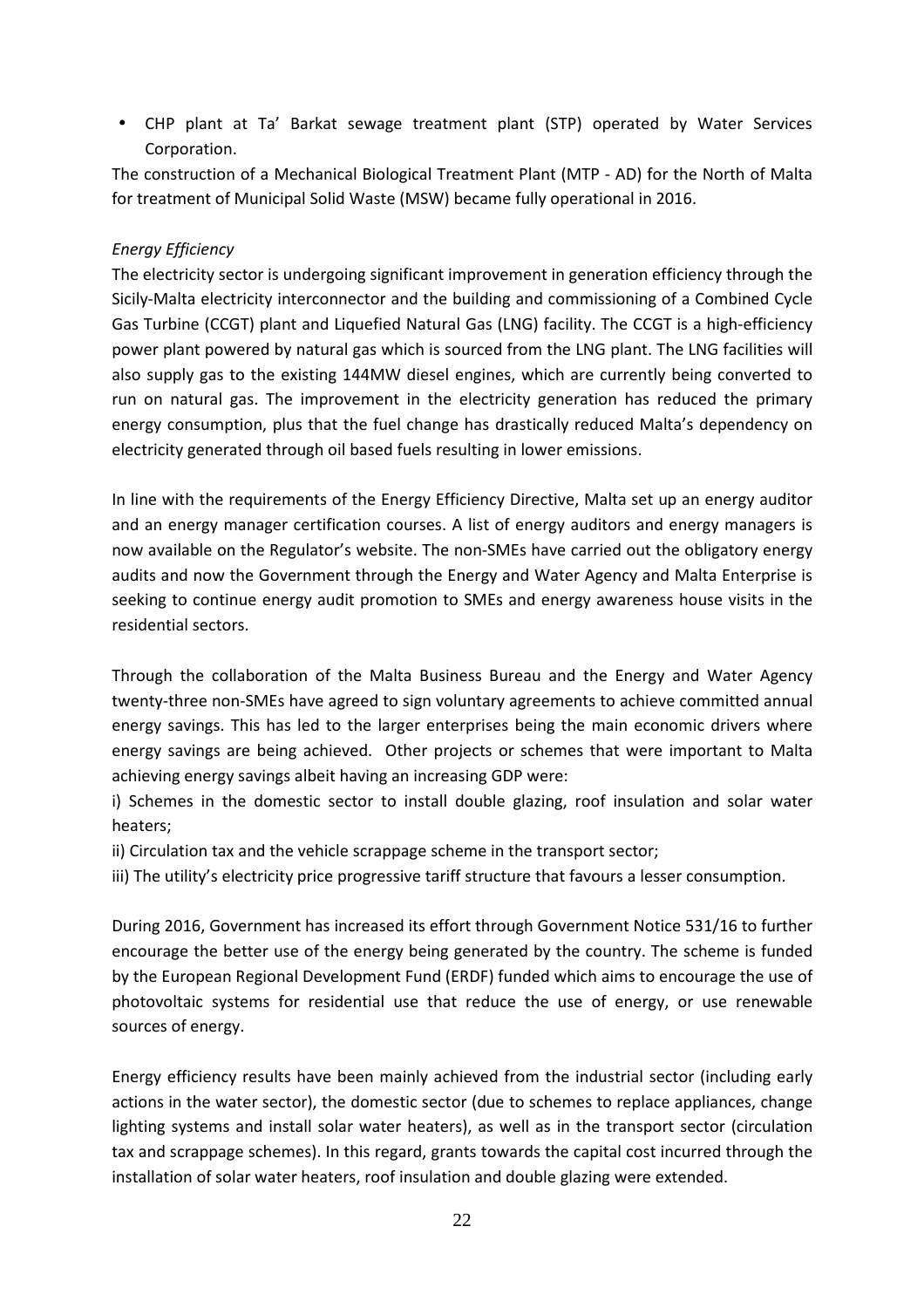

**Figure 11 – GHG Emissions Intensity of Energy Consumption Index: Malta vs EU-28 (Source: Eurostat)**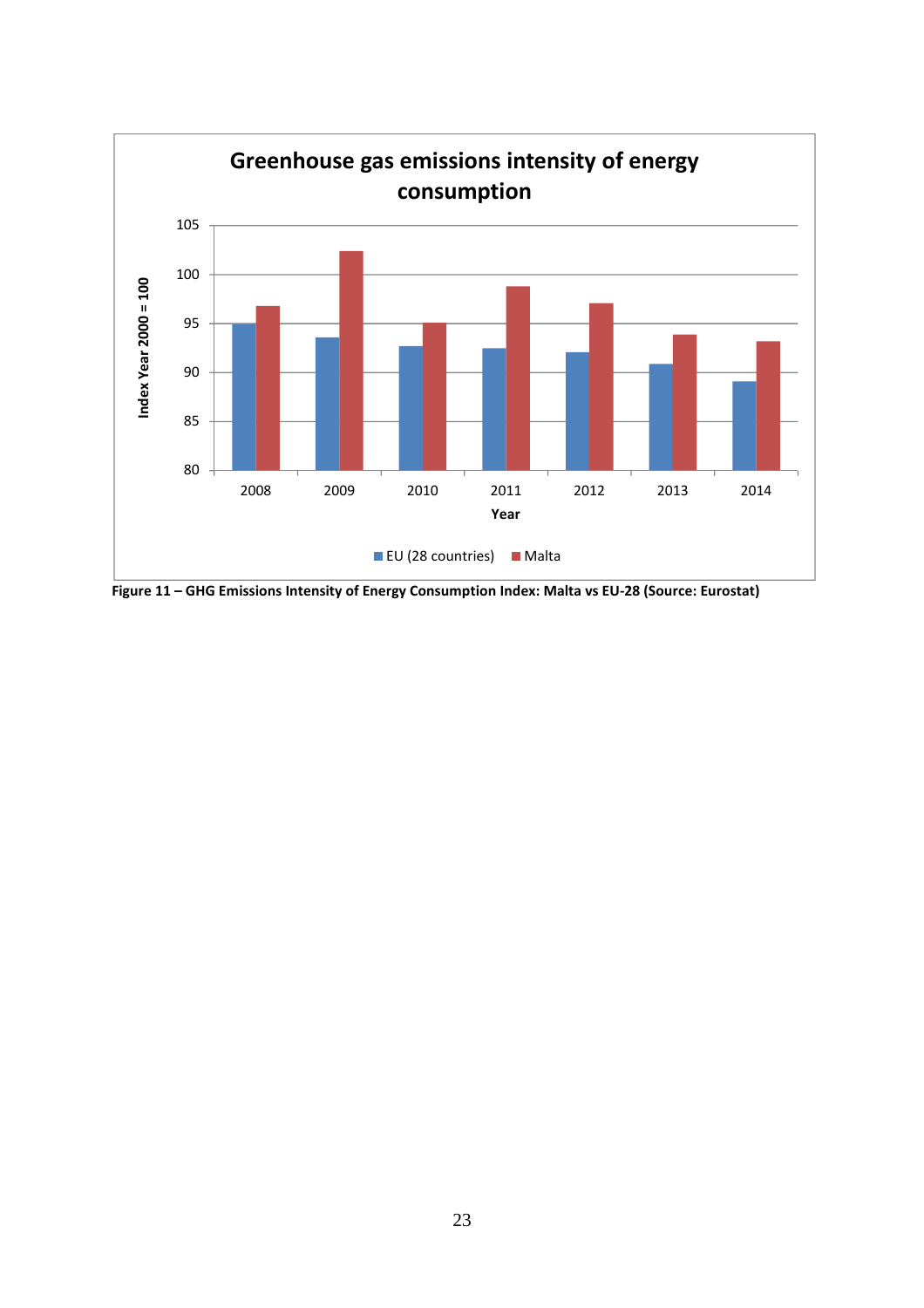# **10.0 Sustainable Transport**

In December 2016, the European Commission approved Malta's Transport Strategy and Master Plan. The Plan, which will be administered by Transport Malta, was subject to a consultation exercise with different line ministries, their departments an entities as well as with the public in general. Both the Master Plan and the Strategy recognise and acknowledge the negative impact of emissions on the surrounding environment and human health which have to be addressed through actions and measures related to the mitigation and abatement from transport.

During the past seven years,  $CO<sub>2</sub>$  emissions from the transport sector have been oscillating as shown in Figure 12.



**Figure 12 – GHG Emissions from Transport - Malta (Source: Eurostat)**

Making transport in Malta sustainable is a priority, and the electrification of transport in Malta is one of the main pillars in the transport policy. The uptake of electric vehicles is to be incentivised through a series of measures, one of which is the scrappage scheme which allows a grant for individuals and companies who want to scrap their current car and replace it with a BEV.

The 2016 Budget Government introduced the following measures to address the emissions regional issues.

- 1. Refund of the VAT paid on Registration Tax for vehicles registered between 1st January and 31st December 2005
- 2. Flat annual licence fee of €10 for all Motorcycles with a cubic capacity lower than 125cc
- 3. VRT each year for vehicles with an odometer reading of over 160,000 km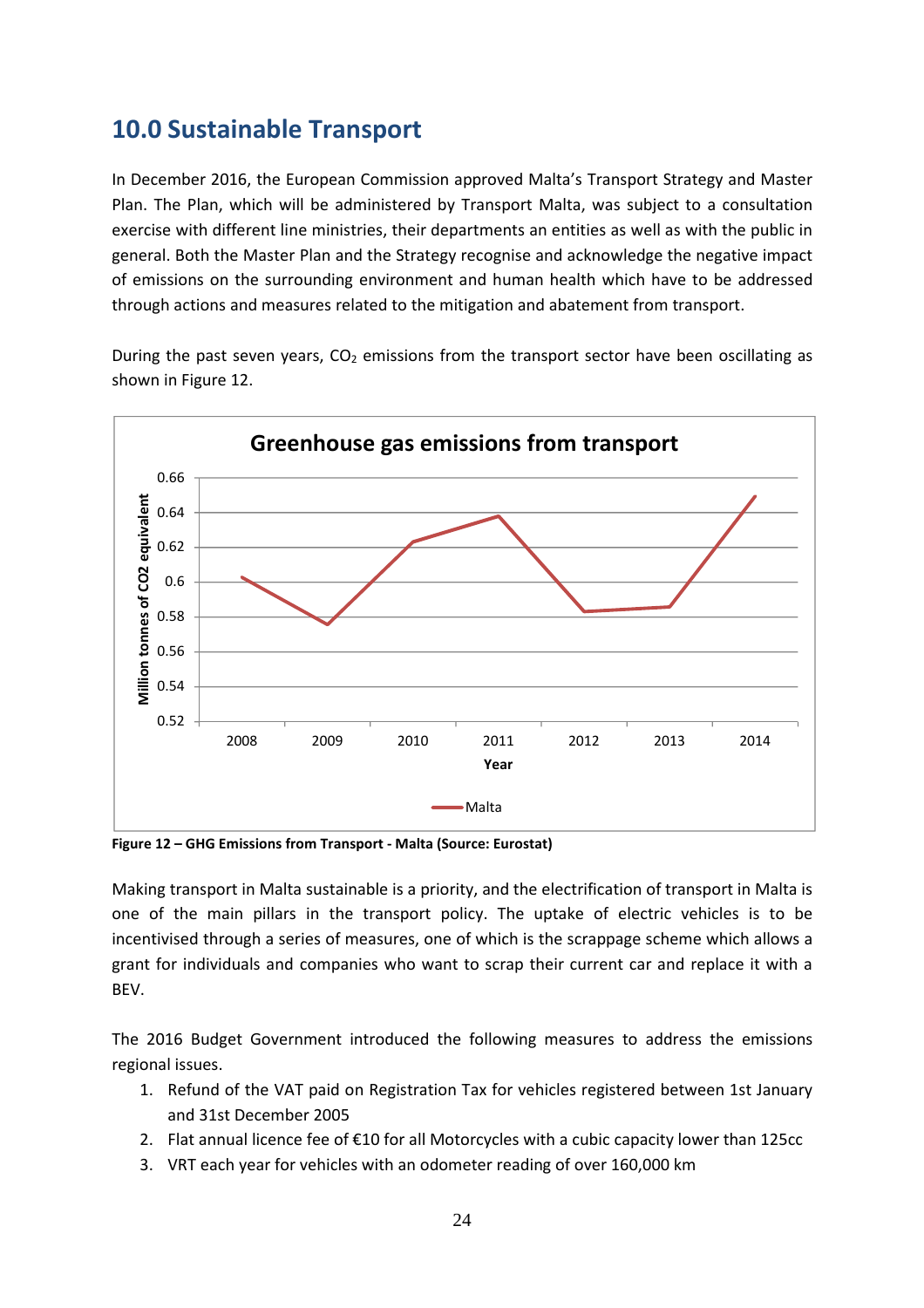- 4. Conversion of vehicles to Auto-gas
- 5. Removal of Registration Tax for Electric Motorcycles
- 6. Renewal of Scrappage scheme

Besides promoting sustainable mobility, the scope of these initiatives is to assist government in addressing Malta's environmental targets, which range from climate action and energy targets as well as the improvement of Air Quality Levels

The drive for the purchasing electric vehicles for personal use was also being encouraged as in the previous year. This incentive is backed up by a financial grant which has been put forward by government to assist potential car buyers to opt for an electric vehicle.

Aiming for a low-carbon transport system can help achieve other economic, social and environmental objectives. These include improving access to mobility, reducing traffic and parking congestion, saving consumers money, supporting economic development, increasing public health and safety, and reducing air and noise pollution.

As a small island state implementing an integrated policy approach is a must to overcome the implementation barriers, minimize rebound effects and create the basis for coalitions among key political actors and societal stakeholders.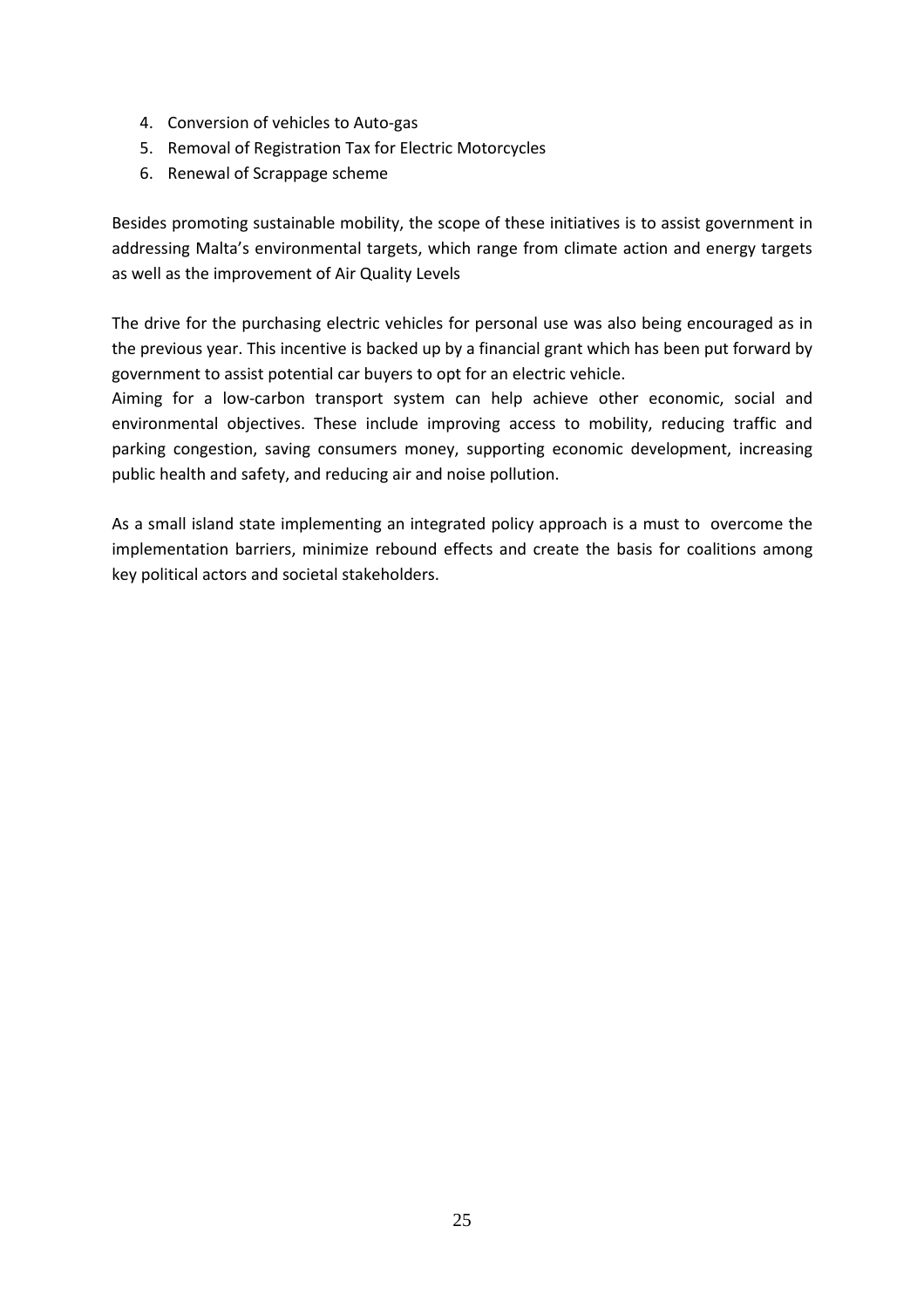# **11.0 Sustainable Use of Natural Resources**

#### 11.1 Environment Initiatives

During 2016 MSDEC continued to implement and monitor the National Environment Policy. A number of measures have been undertaken jointly with other ministries and government agencies.

#### 11.2 Waste Management

The Directorate for the Environment and Climate Change continued to implement the the Waste Management Plan 2014-2020.

#### *Education and awareness raising campaign on waste management*

The overall objective of this public awareness campaign is to introduce a cultural shift in people's behaviour towards waste prevention and management so that Malta could attain its 2020 waste management targets.

The campaign aims to identify and prioritise specific clear messages relating to different waste streams addressed in the Waste Management Plan to different target audiences. It also aims to raise appropriate awareness on waste prevention and management, targeting behavioural traits and perception towards waste prevention and better separation at source, among different target audiences.

Activities carried out in 2016 as part of the campaign included on-line, TV, radio and local newspapers advertisements; TV and radio appearances; setting up of a website and the use of social media such as Facebook; organisation of seminars; promotion stunts in supermarkets: participation at fairs; purchasing of giveaways such as magnetic notepads, and pens to distribute during events such as fairs and seminars and distribution of posters in, among othe places, ministries, hospitals and schools.

#### *Organic Bag Pilot Project*

The organic bag pilot project has continued to be implemented in 2016 in the following localities; Cospicua,Mdina,Birkirkara,Mgarr,Kirkop,Marsaxlokk,Swieqi,Ghaxaq,Ta' Xbiex and all Gozitan localities . Domestic waste data indicates that 52% of household waste is biodegradable waste which is composed mainly of food waste but also includes leaves, flowers and soiled paper. The introduction of the white bag for the collection of biodegradable waste is one of the deliverables highlighted in the Waste Management Plan 2014-2020. It aims to improve the performance of Malta's mechanical biological treatment (MBT) plants i.e. Sant'Antnin in M'Scala and Malta North in Maghtab and increase the amount of energy (electricity and heat) and compost produced by these plants. It also provides a roadmap for the country to achieve its EU obligations not least in reducing the amount of biodegradable municipal waste going to the landfills to 35% of biodegradable municipal waste.

Data related to this project also established that there was an associated increase in the amount of dry recyclables collected. Such increase in the dry recyclables, together with the organic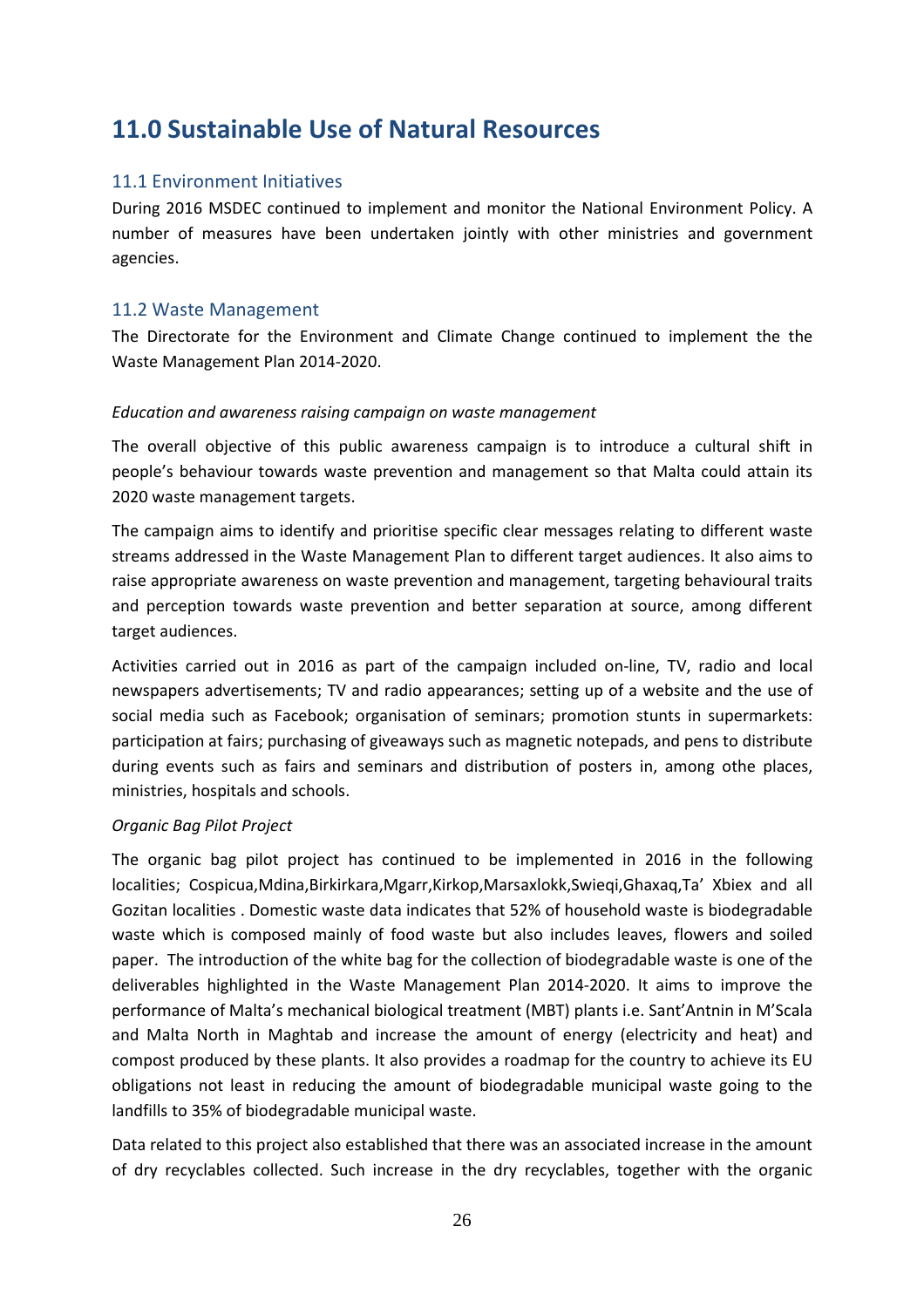waste, mean that recycling rate of door-to-door collected waste increased significantly from 9% to 23% overall

By the end of 2016, the project covered 45,000 households with a total of 85,000 people where the separate organic component amounted to around 16 per cent of the total collected waste for the island of Gozo and 8.7 percent for the mentioned surveyed localities in Malta.

#### 11.3 Water

During 2016, Malta launched its  $2^{nd}$  Water Catchment Management Plan (River Basin Management Plan) as part of the implementation process of the EU Water Framework Directive. This plan outlines a "programme of measures" which are intended to support the achievement of sustainable use levels for Malta's natural water resources by 2021.

The Water Catchment Management Plan (WCMP) looks at water demand management and water supply augmentation measures simultaneously to ensure sustainability of the resource. In so doing, the measures under the plan focus on the management (reduction) of the national water demand and the development of alternative (non-conventional) water resources in order to broaden the national water supply-base and thereby reduce dependency on Malta's groundwater resources.

Central to the WCMP is the New Water Project being implemented by the Water Services Corporation. During 2016, the development of three new polishing plants at each of Malta's urban wastewater treatment plants was continued. These works are envisaged to be concluded in 2017. These three polishing plants will enable the production of 7 million  $m^3$  of high quality treated water (New Water) which will be supplied to users in the agricultural, landscaping and industrial sectors. The project also includes the development of a main distribution system in Malta (South and North) and Gozo to enable the delivery of this new water resource close to the point of use.

The development of other alternative water resources was also considered, where the Energy and Water Agency successfully submitted an application under the European Regional Development Fund for the rehabilitation of the Wied il-Qlejjgha water retention systems. Following the award of the project, studies for the mapping of the ecological status of the valley system were initiated in late-2016, to enable the development and implementation of an ecologically sensitive action plan for this valley system.

From a water demand management perspective, the Water Services Corporation continued with the implementation of its active leakage management control programme in the municipal water distribution network with the aim of further lowering system water demand. During 2016 the Corporation continued the testing of online tools to support consumers in detecting in house leakages, thus further curbing the losses of municipal water. Throughout the use of these tools, consumers are notified about abnormal consumption patterns which could arise from leakages from their in-house water conveyance systems.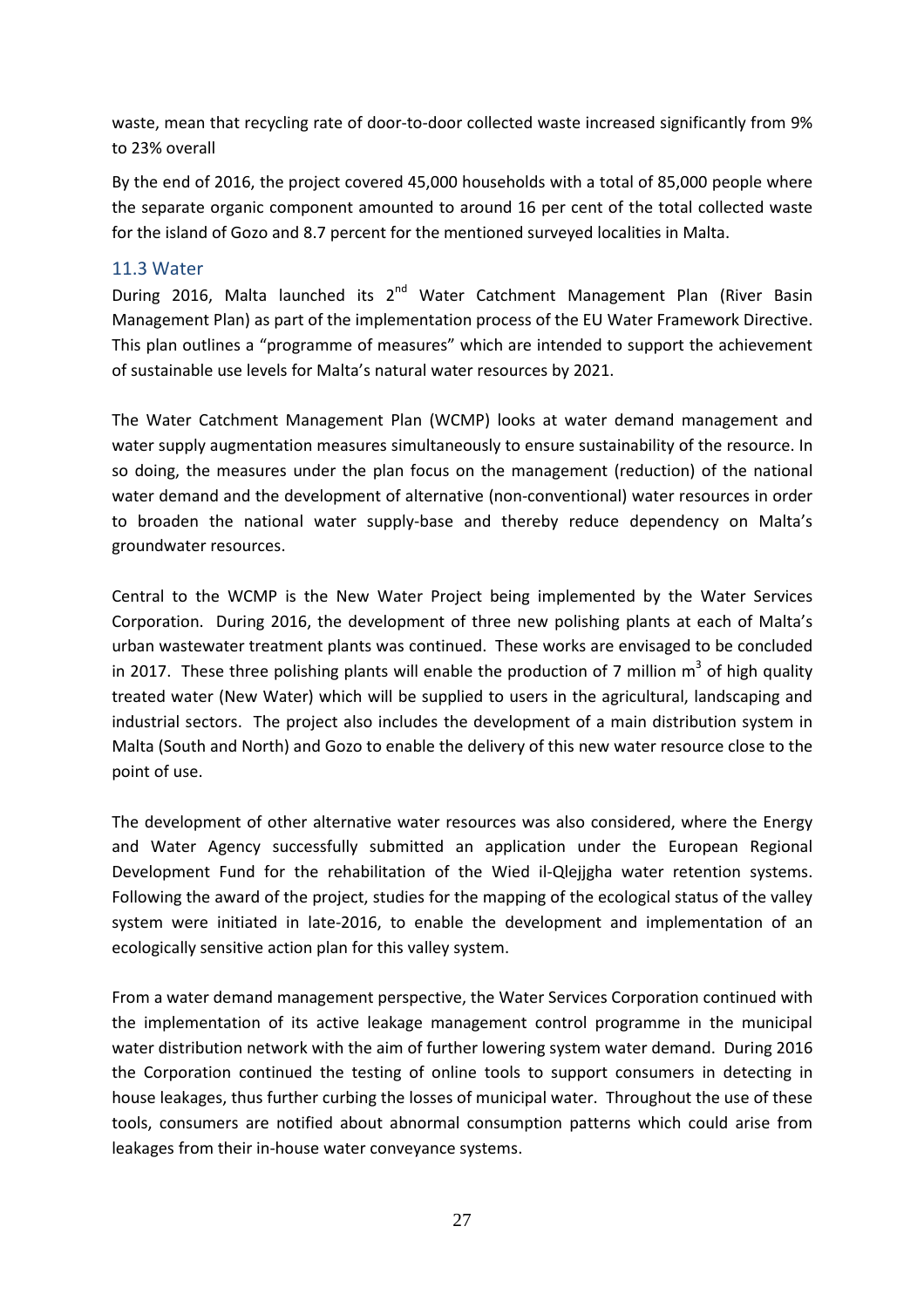The Energy and Water Agency, during 2016 finalised the design of a National Water Conservation Campaign which was subsequently submitted for funding under the EU Cohesion Funds. If awarded, this campaign will commence in 2017. Furthermore the Agency continued in the implementation of the development of a National Water Conservation Awareness Centre in Rabat. This Centre, financed under the EEA/Norwegian Funding Mechanism, will serve as a focal point for education on water conservation. Educational activities in the Centre are being developed with the support of Global Water Partnership- Mediterranean and will be managed by Nature Trust Malta's Eco-Schools initiative. The Centre will be officially opened in April 2017.

#### 11.4 Green Public Procurement

During 2016, work by the GPP office focused on the drafting the 2<sup>nd</sup> National Action Plan on Green Public Procurement 2018-2020. During this tenure, the Ministry has engaged the services of experts to conduct a series of qualitative and quantitative analysis of the  $1<sup>st</sup>$  National Action Plan (NAP). Furthermore, a series of consultation sessions have been organised together with MEUSAC in November 2016. During these sessions stakeholders were invited to voice their concerns and get accustomed to the new technical specifications, on the implementation of the new GPP criteria for sanitary tap ware, toilets and urinals, indoor lighting, electrical and electronic equipment used in the health care sector, computers and monitors as well as office building design, construction and management. A series of consultation sessions have also been held with Contracting Authorities such as Foundation of Tomorrow Schools (FTS), Building Regulation Office (BRO), Ministry for Transport and Infrastructure (MTI), Central Procurement and Supplies Unit (CPSU), Housing Authority, OPM-Energy, MITA and Transport Malta.

The second NAP is set to be more ambitious in terms of targets but still adopts a realistic and incremental approach. It is foreseen to set out targets for fourteen product and service groups, six of which are new criteria. However, the NAP is set to go beyond setting higher targets for the forthcoming three years, giving a mandatory status to additional product and service groups and introducing GPP criteria for additional sectors within the NAP. The second NAP's prioritisation is to adopt a more comprehensive approach for public procurement procedures. In fact the plan includes nine new initiatives in order to effectively address this vision; greening other procurement instruments, greening award criteria, pooling of advisory experts, training and constant refresher courses, incentivising local councils through award schemes, greening EU funding, introducing green finance, post procurement auditing and enhancing the role of the GPP coordinator.

### 11.5 Fisheries

The fisheries sector has the potential to contribute significantly to food security, economic growth and rural development. It also offers valuable employment opportunities which must be safe guarded whilst at the same time promote sustainability.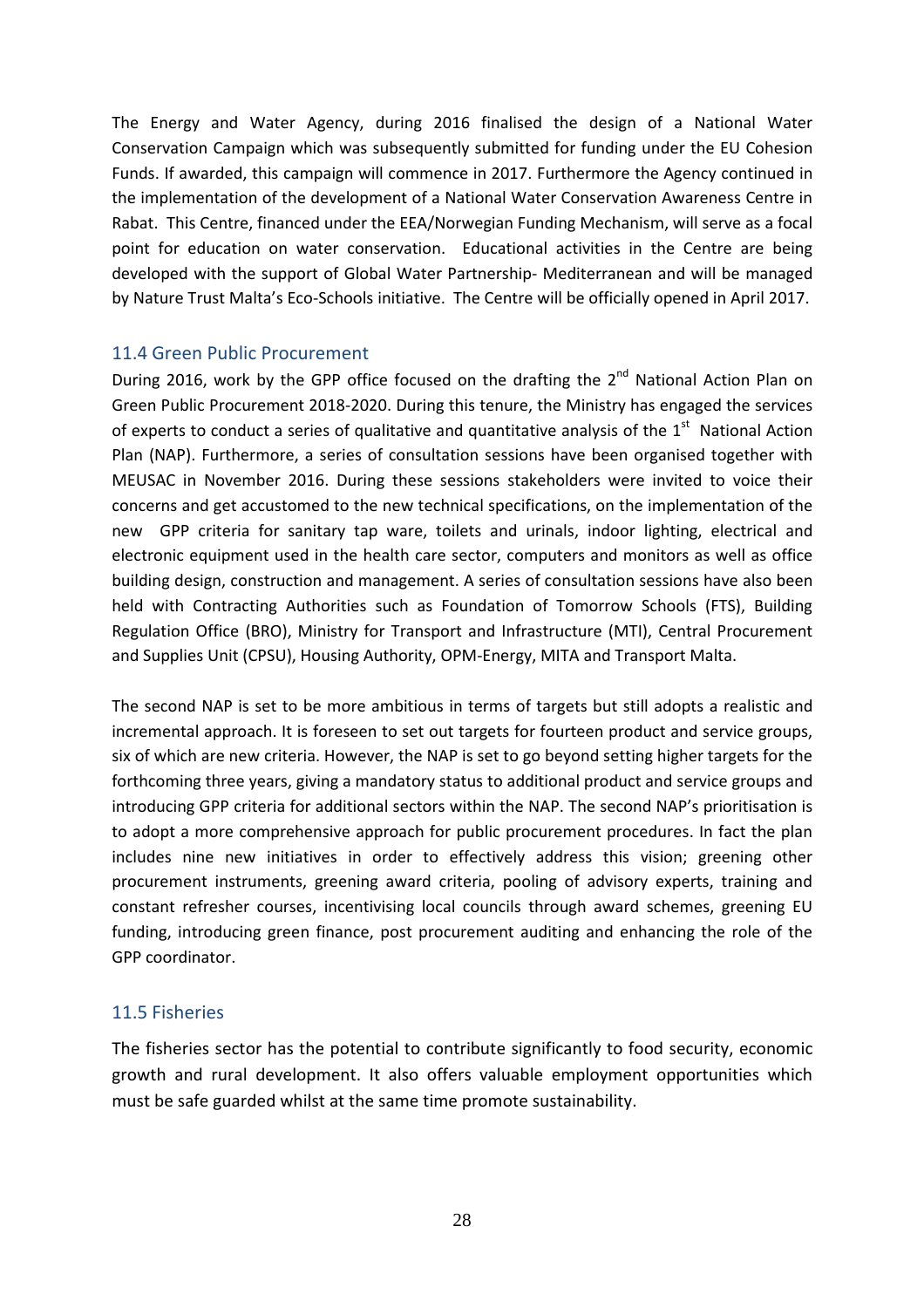During the year under review, Malta took part for the 20<sup>th</sup> Special Meeting of the International Commission for the Conservation of Atlantic Tunas (ICCAT) held in Vilamoura Portugal on 14-21 November 2016.

Various recommendations were drafted and presented to ICCAT with the most important one being the adoption of a 15 year recovery plan for Mediterranean Swordfish setting a 2017 Total Allowable Catch of 10,500 tonnes between all the Contracting Parties, to be gradually reduced by 3% each year over the period of 2018-2022. During this ICCAT Annual Meeting Malta was also chairing EU coordination meetings which were held internally between the European Commission and EU Member States where discussions on the various recommendations being presented during the annual meeting were internally discussed between Member States for a common EU position.

Malta also participated in a High Level Seminar on the Status of Fish Stocks in the Mediterranean and on the CFP Approach in Catania (9-10 February 2016). This Seminar discussed the status of fish stocks in the Mediterranean and regional co-operation with the view that further regional cooperation is required. Malta was actively involved in discussions due to the fact that all stocks targeted by Maltese fishers are shared with other countries, and furthermore, in the majority of cases Malta's contribution to mortality is negligible when compared with those of other countries.

In 2016 Malta also hosted the fortieth session of the General Fisheries Commission for the Mediterranean (GFCM) that was held in St. Julian's. The GFCM Annual Session also included the seventh session of the Committee on Administration and Finance (CAF) and the tenth session of the Compliance Committee (CoC). An EU Proposal for a recommendation on the management of Hake stocks in the Mediterranean Sea together with the recommendation of establishing a multiannual plan for the fisheries exploiting Hake and Deepwater Rose Shrimp in the Strait of Sicily were submitted. Due to their direct impact on Maltese Fisheries, Malta was an active participant in the drafting of these proposals in order to safeguard the status of the fish stocks involved as well as to mitigate any detrimental effects to the local fisheries sector.

The GFCM also adopted a mid-term strategy (2017-2020) towards the sustainability of the Mediterranean and Black Sea fisheries. Malta along with the EU was involved in discussions during an Inter Sessional Meeting in Rome (22-23 Sept. 2016). The strategy that was discussed consists of a plan to reverse the trend of declining fish stocks and improve national fisheries management capacities through international cooperation.

To further improve data collection for fisheries management, following the adoption of Commission Implementing Decision (EU) 2016/1251 adopted in July 2016, Malta submitted a Work Plan for the collection of fisheries data during 2017-2019 which was adopted by the EC by the end of December 2016. Malta was an active participant in the regional discussions required in the preparation of each Member States National Work Plan. In order to enhance and complement data collection required from this Regulation, Malta was also involved in other EU funded projects; namely project MARE/2014/19 (Strengthening regional cooperation in the area of fisheries data collection in the Mediterranean and Black Sea), Life+ Bahar (data collection and preparation for the designation of Marine Protected Areas around the Maltese Islands), and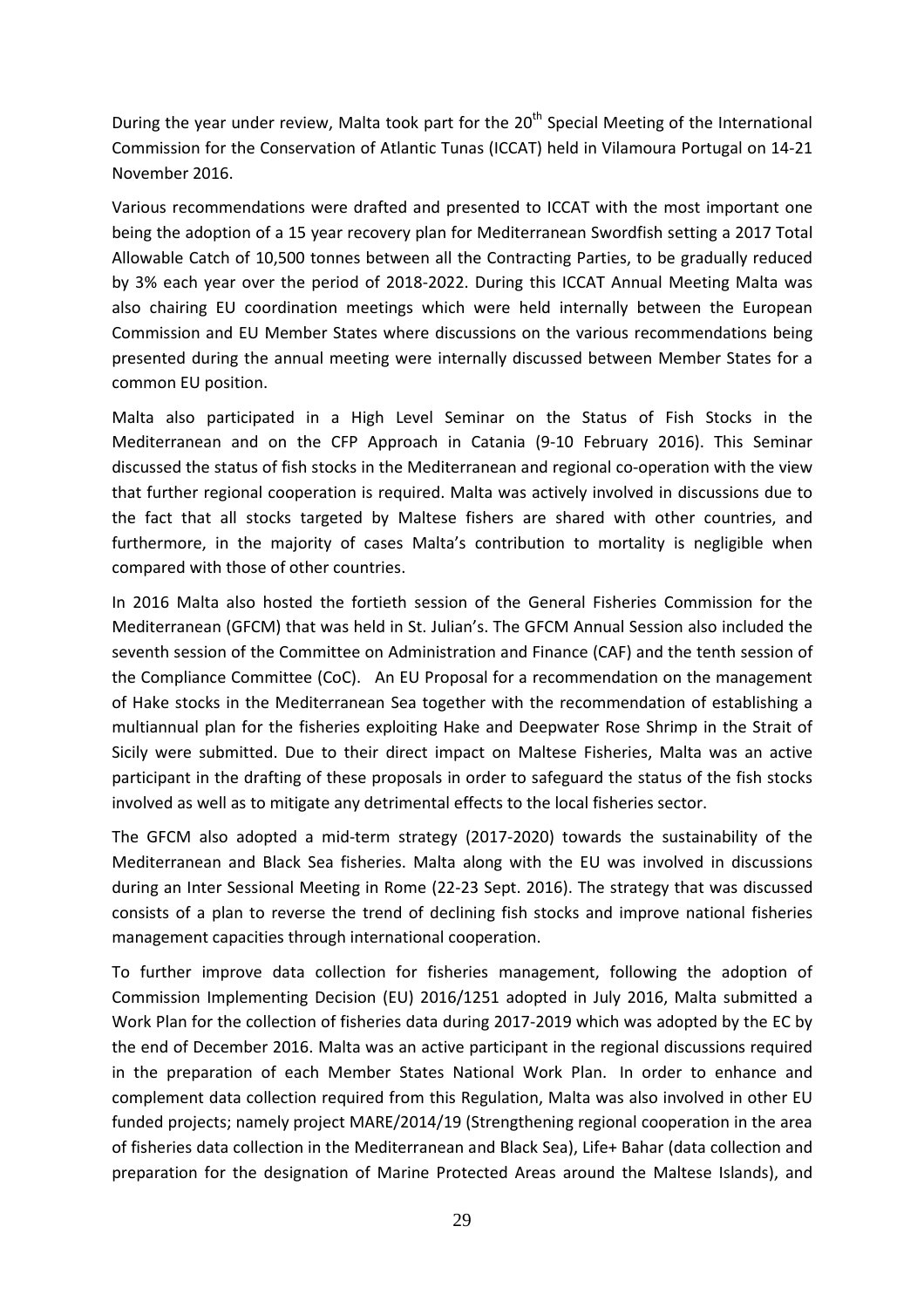MANTIS (Marine protected Areas Network Towards Sustainable fisheries in the Central Mediterranean).

During 2016, a number of reports have been made along the years since the establishment of tuna farms, related to the formation of greasy foam on the sea surface which is drifted to the shoreline by favourable sea currents. In view of such incidents a number of measures have been taken in order to protect the coastal seas whilst at the same time regulating the fish farming industry. These are as follows:

•Preparation of permits and their review;

- •Data collection Collection of statistical data (GFCM/NSO/ICCAT);
- •Onsite collection of samples for monitoring purposes;
- •Analysis of Samples;

•Enforcement at Sea – Monitoring of position of cages, effects on the surrounding environment;

•Enforcement on land – Checks to monitor that conditions of permit are being followed e.g. waste management plan, etc…

•Foaming events – Onsite inspections, Collection of Samples, Analysis of Samples, Development of testing protocols, Education campaign

#### 11.6 Noise

In 2016, the Minister for Sustainable Development, the Environment and Climate Change, appointed a non statutory board with a view to establish a legal framework to better implement the co-ordination and enforcement of noise more specifically on neighbourhood noise amongst the different competent authorities concerned. The purpose of this Non-statutory Noise Control Commission, as approved by Cabinet, is to review the current and proposed legislative framework, and supporting collateral, with a view towards developing additional legislative provisions for the prevention, abatement and control of noise together with a holistic implementation framework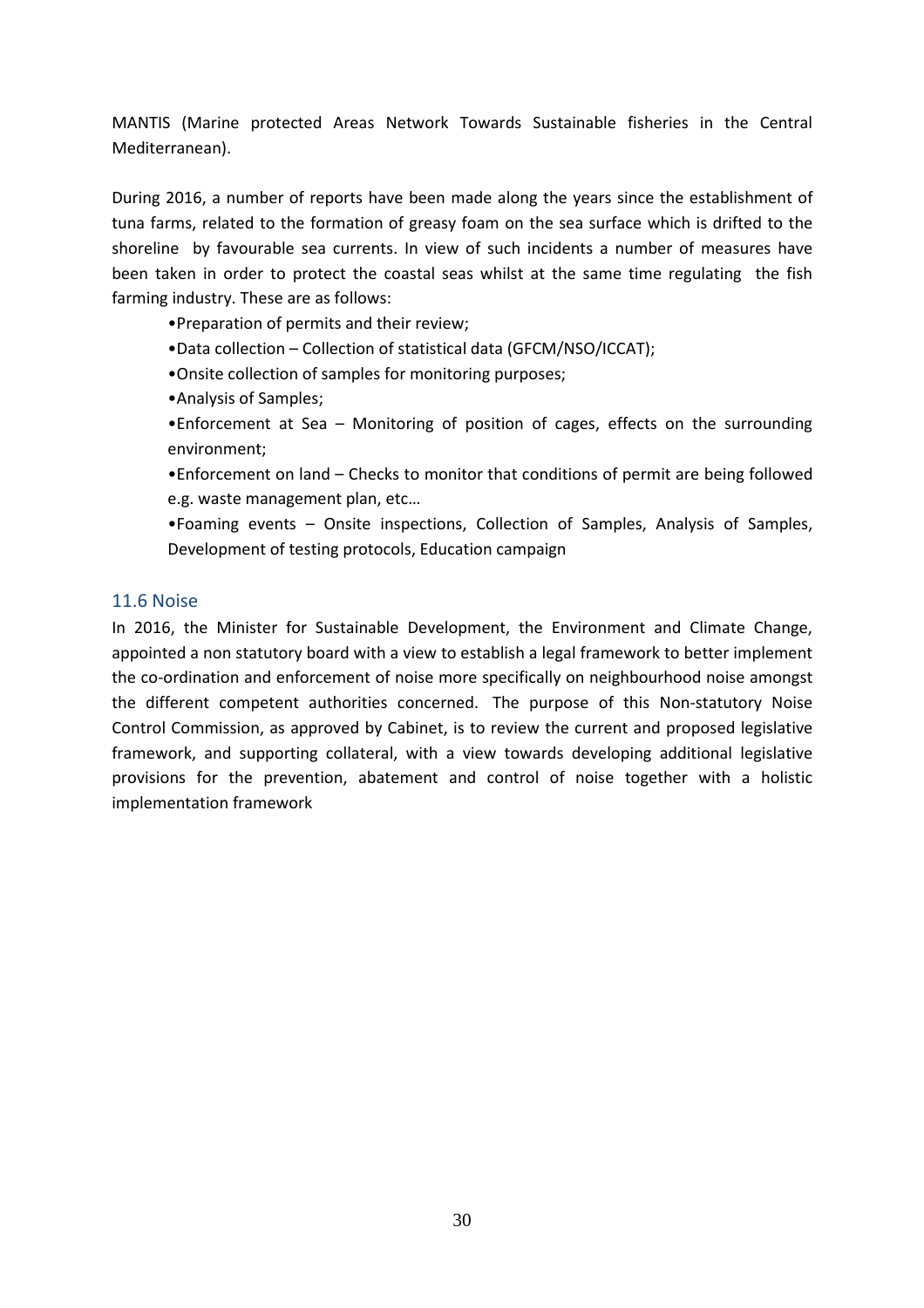

**Figure13 Population living in households suffering from noise - Malta (Source: Eurostat)** 

Data extracted from Eurostat's database and presented in Figure 13 above, indicates that from 2015 to 2016, Malta had a 5 percent of the population who were less exposed to harmful noise levels. However this is still 7 percentage points lower than the EU Average which has 18 percent of the population exposed to harmful noise levels opposed to that of 25 percent of the Maltese population.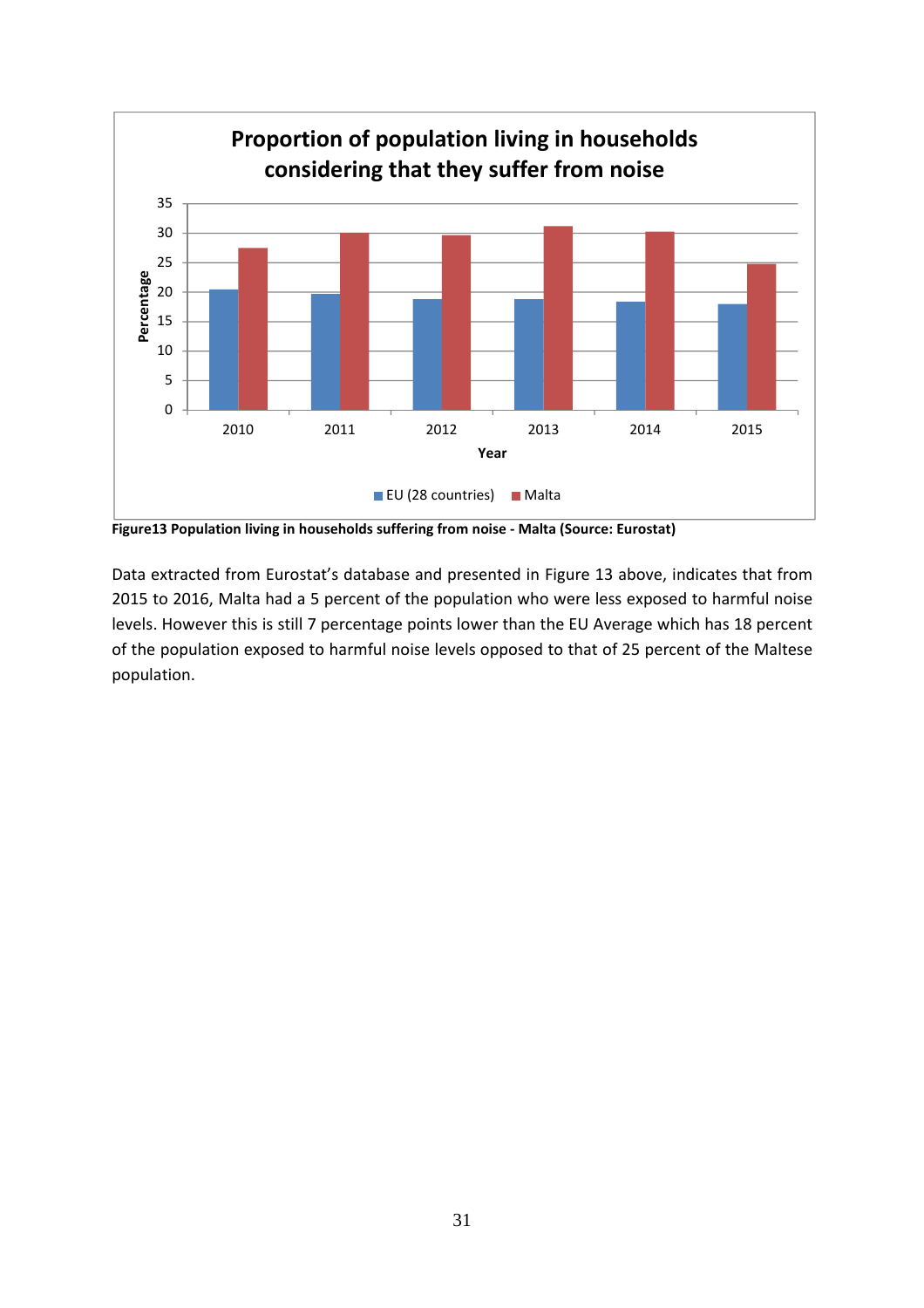### **12.0 Eco Gozo**

EcoGozo is a local sustainable development strategy for the island of Gozo which is spearheaded by the Ministry for Gozo. This strategy is being implemented in very close collaboration with stakeholders on the island, and seeks to engage Gozitan citizens as widely as possible.

The following are some of the initiatives implemented under the ecoGozo strategy during 2016.

#### 12.1 Renewable Energy

EcoGozo has continued to make strides forward in the proliferation and monitoring of renewable energy projects within Gozo. During 2016, the Ministry for Gozo fully commissioned the 231-panel photovoltaic project on the fifteen housing estate blocks at Tac-Cawla. It is expected that these panels will generated approximately 100,000-kWh of electricity annually.

Additionally, through ERDF funding, photovoltaic panels that were installed on nine government buildings in 2015 were fully commissioned in 2016. A total of 1549 panels were commissioned and are expected to generate over 600,000-kWh of electricity annually.

#### 12.2 Energy Efficiency

A study is currently being conducted within the Ministry for Gozo with the scope of identifying renovation strategies to improve the energy efficiency of the buildings of the Ministry. Measures to reduce the energy consumption of the sectors that consume the most energy will be identified and implemented. Through these actions, the Ministry will serve as a public example for energy efficiency in buildings.

#### 12.3 Waste Management

During 2016, EcoGozo officers participated in a number of meetings with representatives from Wasteserv to discuss the idea of introducing a separate collection bag for organic waste in Gozo. Advice on the successful implementation of this initiative was delivered to the households. . Organic waste from all villages in Gozo started to be collected separately starting from  $30<sup>th</sup>$ September 2016.

#### 12.4 Water Conservation

Rehabilitation, cleaning and restoration works of Gozo's valleys continued in 2016. Firstly, the upper valley of Mgarr ix-Xini is being cleaned and maintained. Through this intervention, the agricultural cropland flooding over the valley sides will be reduced, decreasing the risk of local farmers losing their crops. Maintenance works of the rubble walls along the valley sides will be done. This intervention is expected to increase the overall rainwater storage capacity of the valley.

Work continued on the research project on water quality in Marsalforn Valley in collaboration with MCAST. The first phase of the project was concluded with the prepartion, collection and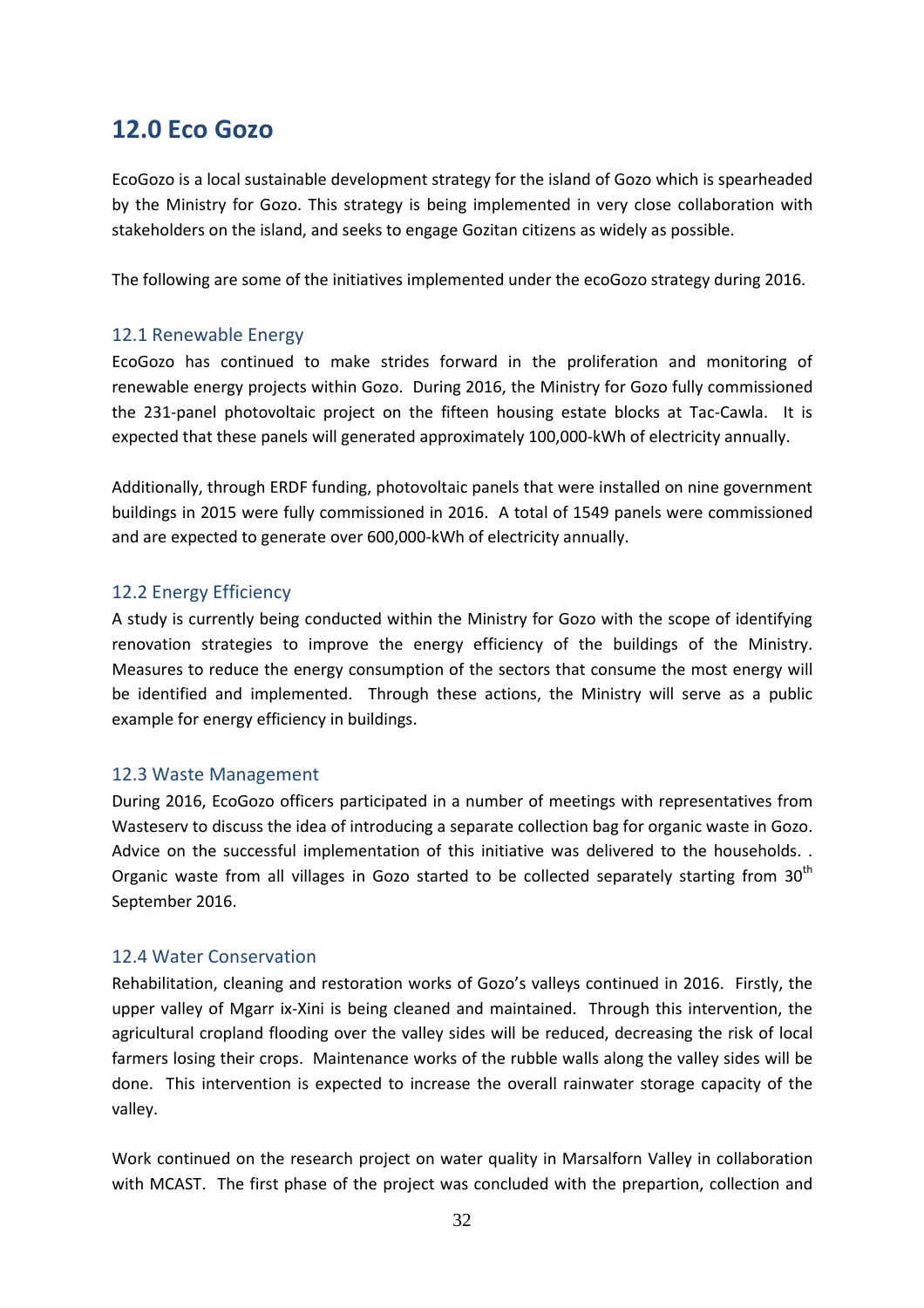implementation of geographic information of the key features of the valley. The second phase is currently underway with the analysis of the water samples collected. Tender documents were prepared for the cleaning of Wied il-Ghasri, and the results of the bid published.

Application for European Union funds for various water-related projected were prepared by SEWCU (now the Energy and Water Agency) under the LIFE IP program. These pilot projects include the use of secondary water generated by wastewater purification for farming and landscaping purposes, a national valley-cleaning plan and public education regarding the careful use of water through house visits and school meetings. This application is currently being processed.

### 12.5 Nature Conservation

EcoGozo organized a number of activities at the beaches of Hondoq ir-Rummien and Marsalforn as part of an initiative to achieve Blue Flag certification by 2017. Today, these beaches have already been awarded the Quality Beach certification and beaches must meet 100% of the necessary criteria to achieve Blue Flag certification. One of these necessary criteria is that the beach or surrounding area must host at least five activities during the period of the Blue Flag. EcoGozo managed to successful organize eight activities at Hondoq ir-Rummien and nine activities at Marsalforn.

These activities were held in collaboration with local groups and organizations. They were suitable to people of all ages and served to raise awareness about the marine environment and to educate about environmental protection.

The Gozo Biodiversity Explorer is another EcoGozo initiative aimed at creating awareness and environmental consciousness on Maltese biodiversity. The first part of this project included the design, creation and installation of acrylic plaques for the trees located at Villa Rundle Gardens and at the bottom of Marsalforn Valley. These plaques contain professional botanical information about each tree and shrub at these locations in both English and Maltese. The plaques at Marsalforn were installed in November 2016, whereas the work at Villa Rundle Garden is expected to be completed in 2017. An online database, which will act as an extension of the plaques is currently under concept development by ecoGozo. Following the success of the first stage of installations at Marsalforn, extending the scope of this project to other locations in Gozo is being considered.

During 2016, this Directorate went through advanced preparations to set up a mycology laboratory for researching and experimenting on diseases and molds in plants, vegetables and fruits at the Gozo Experimental Farm in Xewkija. The primary objective is to assist Gozitan farmers in preventing diseases in their agricultural produce and to commence mycology research in Gozo. The laboratory is designed to expand Government services in the agricultural sector, including conservation and research.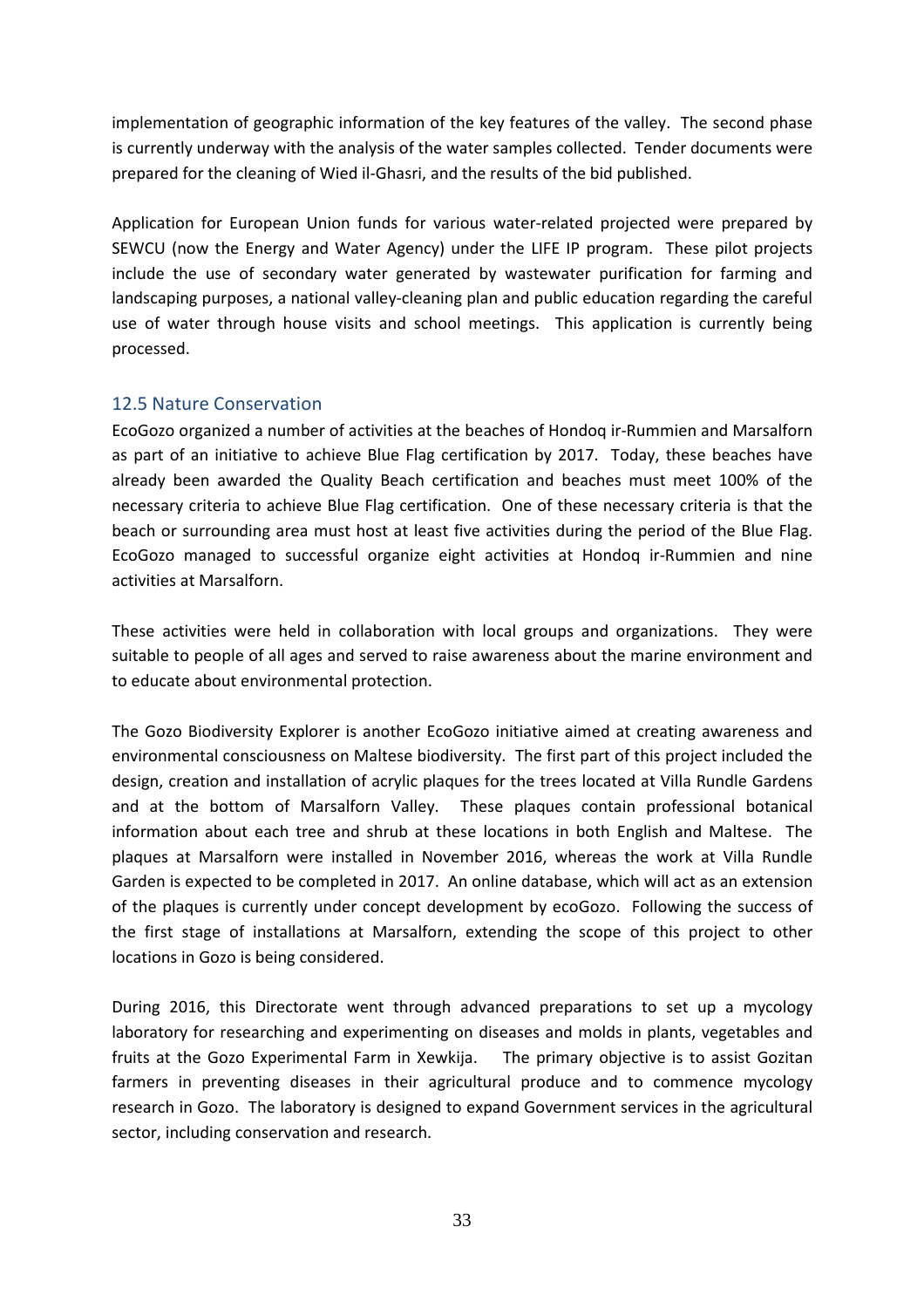#### 12.6 Society

During 2016, a certificate of energy efficiency was awarded to the Child and Youth Development Centre in Gozo. This certificate shows that the new building has Energy Performance Category A, meaning it is emitted less than 21 kilograms of carbon dioxide per square metre annually. It has also continued its work on the development and maintenance of the Ecological restoration and Family park project which is being developed at il-Qortin ta' Isopu, Nadur.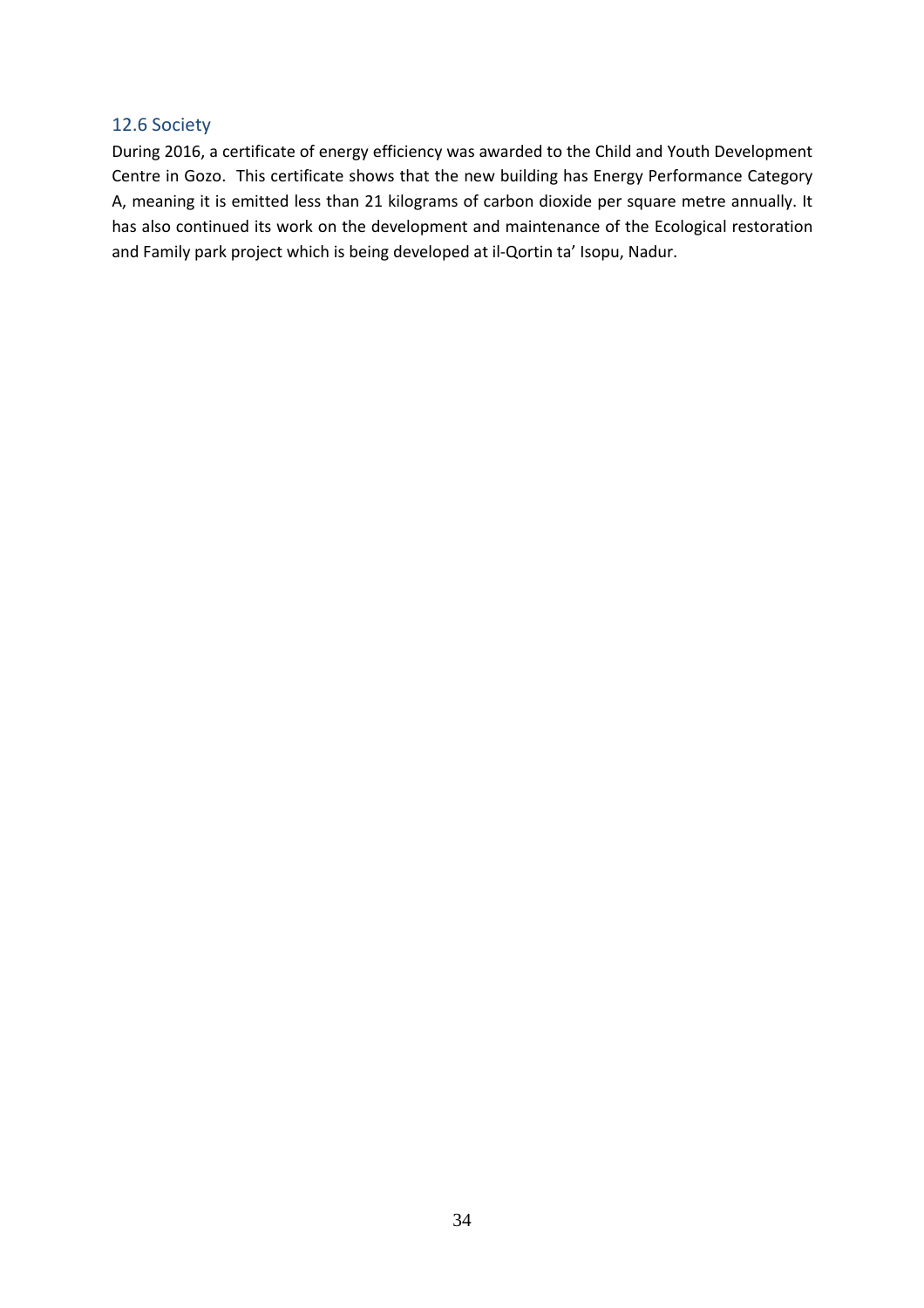# **13.0 Regional Issues**

During 2016, the Mediterranean Strategy for Sustainable Development 2016-2025 was approved at COP19 (Athens, Greece, 9-12 February 2016), as a strategic guidance document for implementing Agenda 2030 in the Mediterranean. The process of reviewing the 2005 Mediterranean Strategy for Sustainable Development was implemented under the leadership of Malta during its Presidency of the Mediterranean Commission on Sustainable Development during biennium 2013-201.

MSSD 2016-2025 is the result of over two years of intensive collaborative work within the MAP system and beyond. MSSD 2016-2025 was developed through a highly inclusive process, in which all member States and regional key stakeholders had the opportunity to participate. Involvement, support, and substantial contributions from many regional and national organizations and stakeholders were crucial to develop this strategy.

The MSSD contains 6 objectives, as follows, as well as a detailed chapter on implementation, which addresses institutional structures and processes, financing and monitoring:

Objective 1: Ensuring sustainable development in marine and coastal areas

Objective 2: Promoting resource management, food production and food security through sustainable forms of rural development

Objective 3: Planning and managing sustainable Mediterranean cities

Objective 4: Addressing climate change as a priority issue for the Mediterranean

Objective 5: Transition towards a green and blue economy

Objective 6: Improving governance in support of sustainable development.

During 2016 also, Malta occupied the post of one of the Vice-Presidents of the Steering Committee of the Mediterranean Commission for Sustainable Development. In this role Malta provided input and technical advice regarding setting up the implementation process for the Strategy.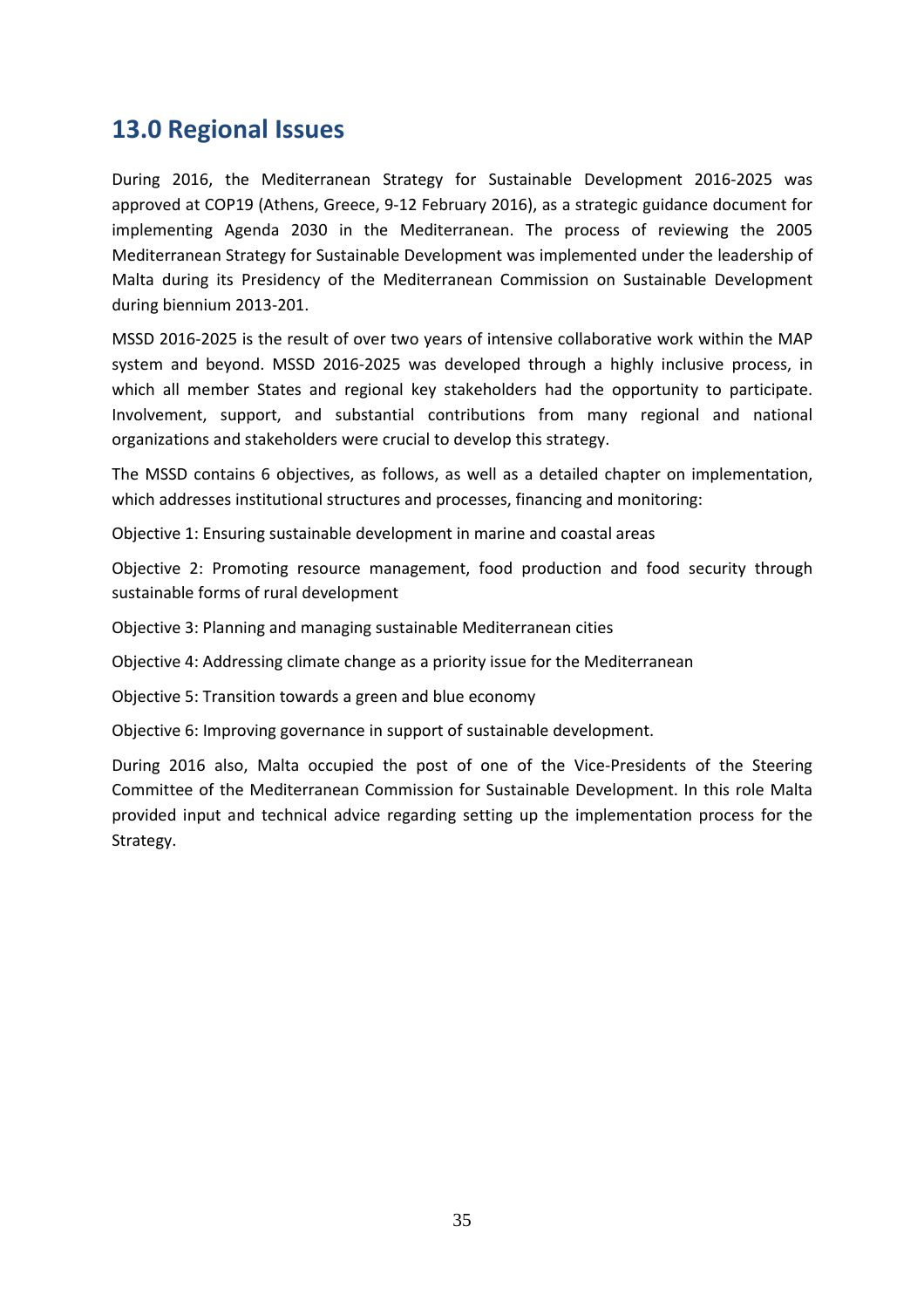# **14.0 A Sustainable Development Strategy for Malta 2007-2016**

Malta's Sustainable Development Strategy covered the period from 2007 to 2016 and is a comprehensive, multi-dimensional strategy document that incorporates economic, social and environmental dimensions of Sustainable Development.

The document identified twenty priority areas, which were considered as warranting foremost attention for the attainment of sustainable development goals in Malta. These priority areas were accompanied by indicators and targets which were designed to measure the progress achieved during the past ten years. A statistical analysis is annexed to this report.

The Strategy is a cross-sectoral document which relates to specific dimensions of sustainable development that span across multiple sectors and covers the three dimensions of sustainable development, e.g., national environmental management plans or poverty reduction. It also promotes the concept of sustainable development to integrate with existing actions plans and processes.

At the national level, Sustainable Development provides the backbone for implementing national sustainability targets with cross cutting themes In view of Agenda 2030, the updated strategy has to cover the whole scope of the SDGs and their targets, in terms of the established timeframe of the year 2030.

An SD strategy has to be renewed in order to adjust to the progress being done at a point in time. Thus such updating will not only incorporate national goals and indicators but also existing processes which will have to be aligned with the new sustainable development principles. This process will have to involve a number of stakeholders which have to align their policies and principles with those expressed by the SDG's. The involvement of stakeholders is a challenge but also an opportunity for governments to engage wider society and a broader range of partners in the transition towards sustainability.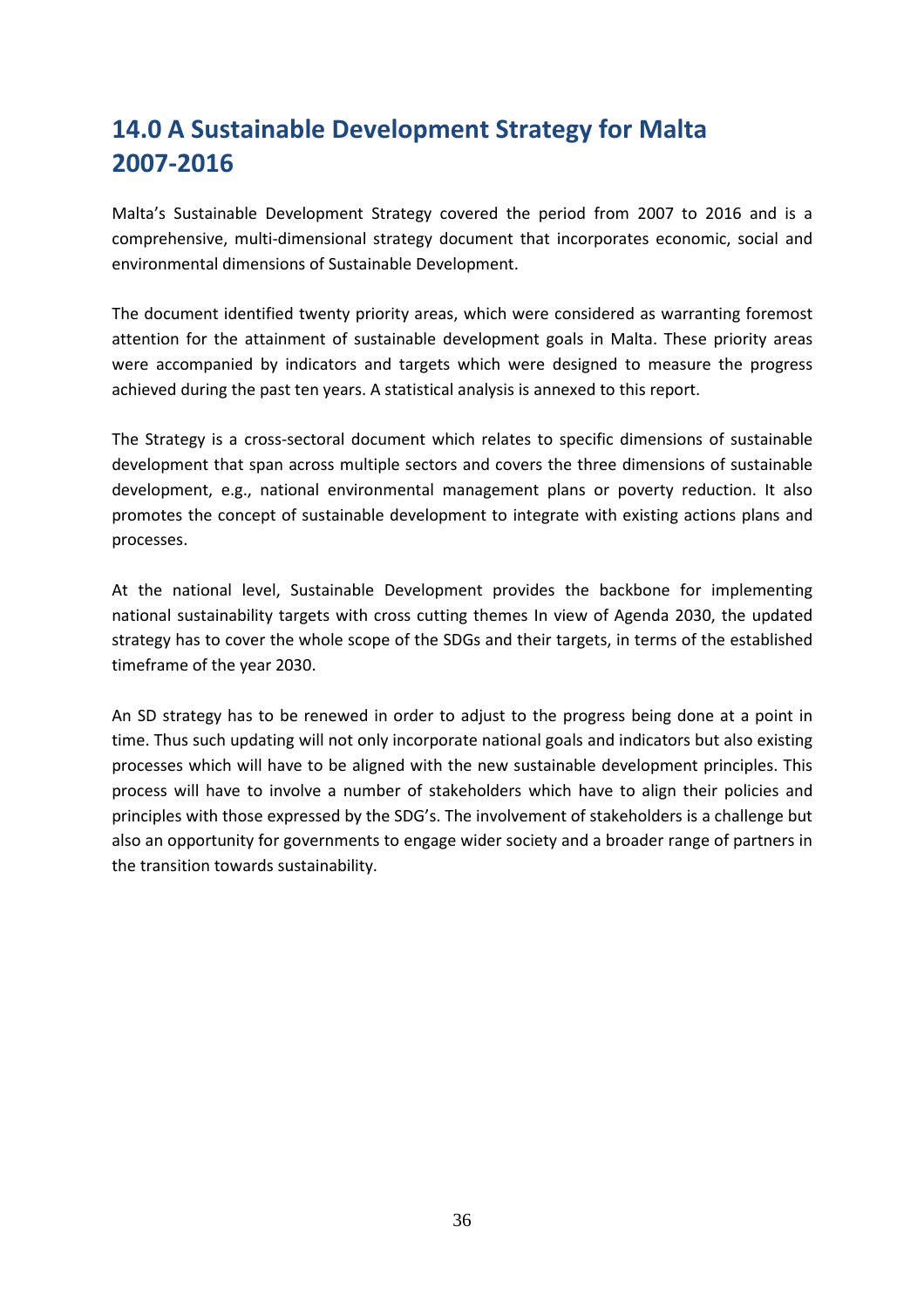# **Appendix A**

List of Indicators as outlined in the SD Strategy 2007-2016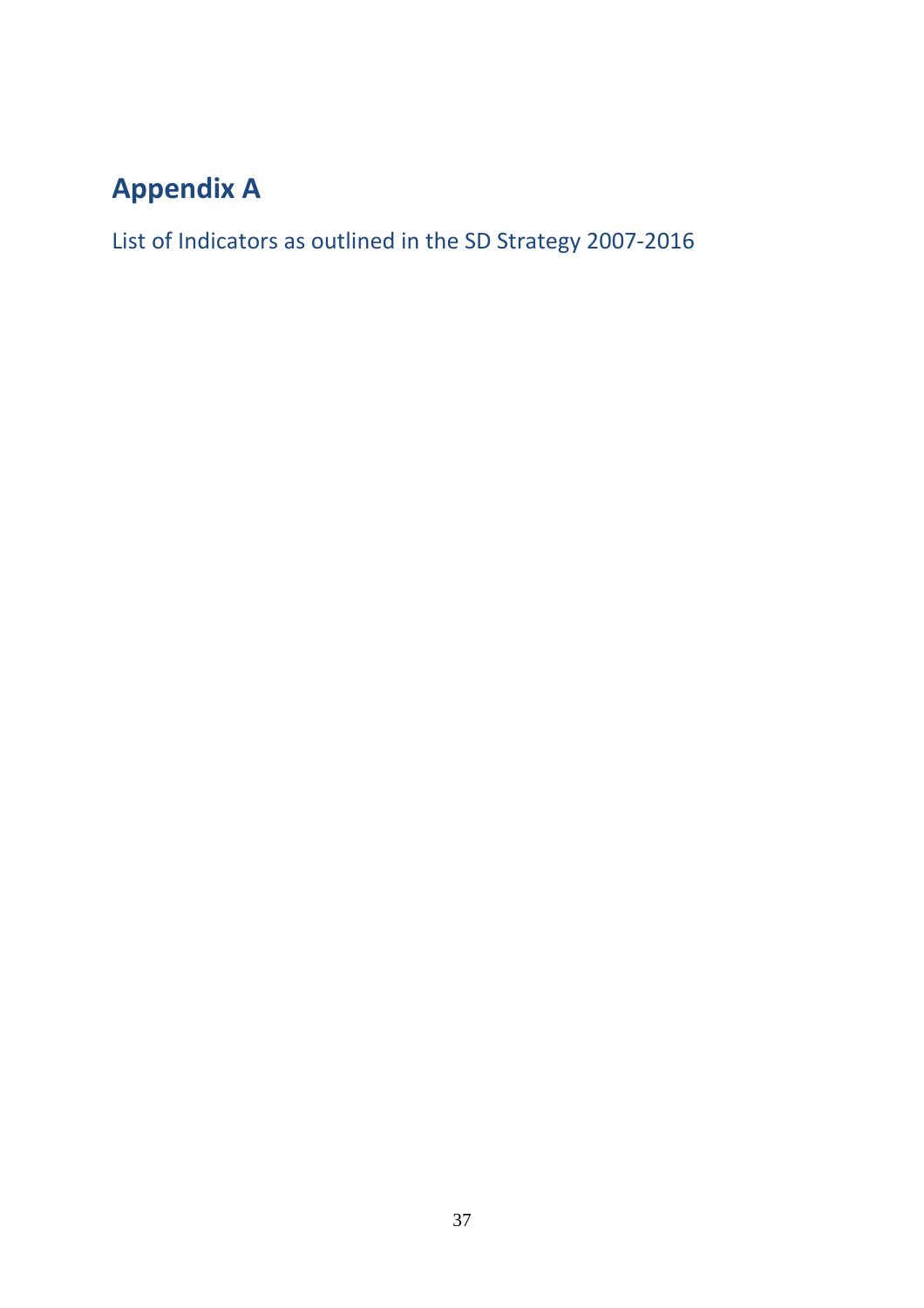#### **ECN 1: Economic growth**

| ncarapi pertapita |                                                                                        |          |                             |                |
|-------------------|----------------------------------------------------------------------------------------|----------|-----------------------------|----------------|
| Year              | <b>GDP</b> in<br>Rate of growth<br>chain-linked<br>(refer to right<br>volumes<br>axis) |          | Average total<br>population | GDP per capita |
|                   | €'000                                                                                  | per cent | number of<br>persons        | €              |
| 2000              | 5,391,637                                                                              |          | 389,962                     | 13,826         |
| 2001              | 5,424,429                                                                              | 0.6      | 393,095                     | 13,799         |
| 2002              | 5,586,206                                                                              | 3.0      | 395,933                     | 14,109         |
| 2003              | 5,728,332                                                                              | 2.5      | 398,567                     | 14,372         |
| 2004              | 5,753,652                                                                              | 0.4      | 401,160                     | 14,343         |
| 2005              | 5,971,443                                                                              | 3.8      | 403,797                     | 14,788         |
| 2006              | 6,080,576                                                                              | 1.8      | 405,251                     | 15,004         |
| 2007              | 6,322,979                                                                              | 4.0      | 406,738                     | 15,546         |
| 2008              | 6,534,582                                                                              | 3.3      | 409,375                     | 15,962         |
| 2009              | 6,373,678                                                                              | $-2.5$   | 412,452                     | 15,453         |
| 2010              | 6,599,507                                                                              | 3.5      | 414,470                     | 15,923         |
| 2011              | 6,725,870                                                                              | 1.9      | 416,271                     | 16,157         |
| 2012              | 6,917,029                                                                              | 2.8      | 419,442                     | 16,491         |
| 2013              | 7,198,269                                                                              | 4.1      | 423,359                     | 17,003         |
| 2014              | 7,466,292                                                                              | 3.7      | 427,425                     | 17,468         |
| 2015              | 7,939,080                                                                              | 6.3      | 431,324                     | 18,406         |

**Real GDP per capita** 

Source: National Accounts Unit, National Statistics Office

Note: Data from 2000 to 2010 are in line with News Release 195/2014; data from 2011 to 2015 are in line with News Release 041/2016.

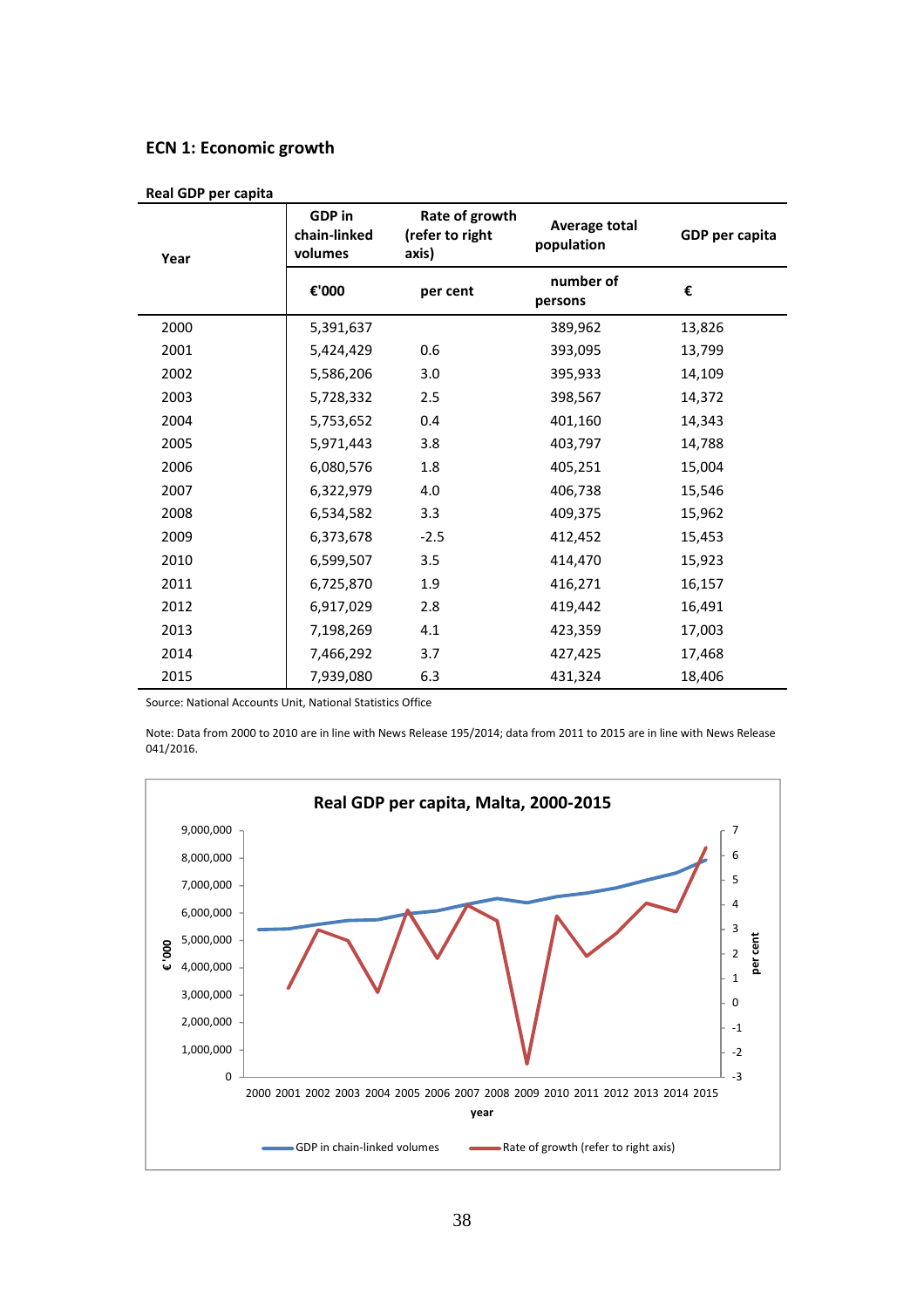### **ECN 2: Employment**

|      |              | <b>Employment rate</b> |       |              | <b>Unemployment rate</b> | per cent |
|------|--------------|------------------------|-------|--------------|--------------------------|----------|
| Year | <b>Males</b> | <b>Females</b>         | Total | <b>Males</b> | <b>Females</b>           | Total    |
| 2000 | 75.1         | 33.1                   | 54.2  | 7.0          | 5.4                      | 6.5      |
| 2001 | 76.4         | 31.6                   | 54.2  | 6.0          | 7.8                      | 6.5      |
| 2002 | 74.2         | 34.5                   | 54.5  | 6.2          | 8.2                      | 6.8      |
| 2003 | 74.8         | 33.6                   | 54.4  | 7.0          | 8.8                      | 7.6      |
| 2004 | 75.5         | 33.3                   | 54.5  | 6.4          | 8.9                      | 7.2      |
| 2005 | 73.7         | 33.5                   | 53.8  | 6.2          | 8.5                      | 6.9      |
| 2006 | 73.4         | 33.4                   | 53.6  | 6.1          | 8.6                      | 6.9      |
| 2007 | 74.2         | 36.9                   | 55.7  | 5.9          | 7.6                      | 6.5      |
| 2008 | 72.6         | 37.4                   | 55.3  | 6.6          | 7.5                      | 6.9      |
| 2009 | 71.7         | 37.6                   | 54.9  | 6.5          | 7.7                      | 6.9      |
| 2010 | 72.4         | 39.3                   | 56.1  | 6.8          | 7.1                      | 6.9      |
| 2011 | 73.6         | 41.0                   | 57.6  | 6.2          | 7.1                      | 6.5      |
| 2012 | 73.3         | 44.2                   | 59.1  | 5.9          | 7.4                      | 6.4      |
| 2013 | 74.1         | 47.0                   | 60.8  | 6.5          | 6.3                      | 6.4      |
| 2014 | 74.9         | 49.5                   | 62.4  | 6.1          | 5.3                      | 5.8      |
| 2015 | 76.2         | 51.0                   | 63.9  | 5.5          | 5.2                      | 5.4      |

**Employment and unemployment rates**

Source: Labour market statistics unit, National Statistics Office

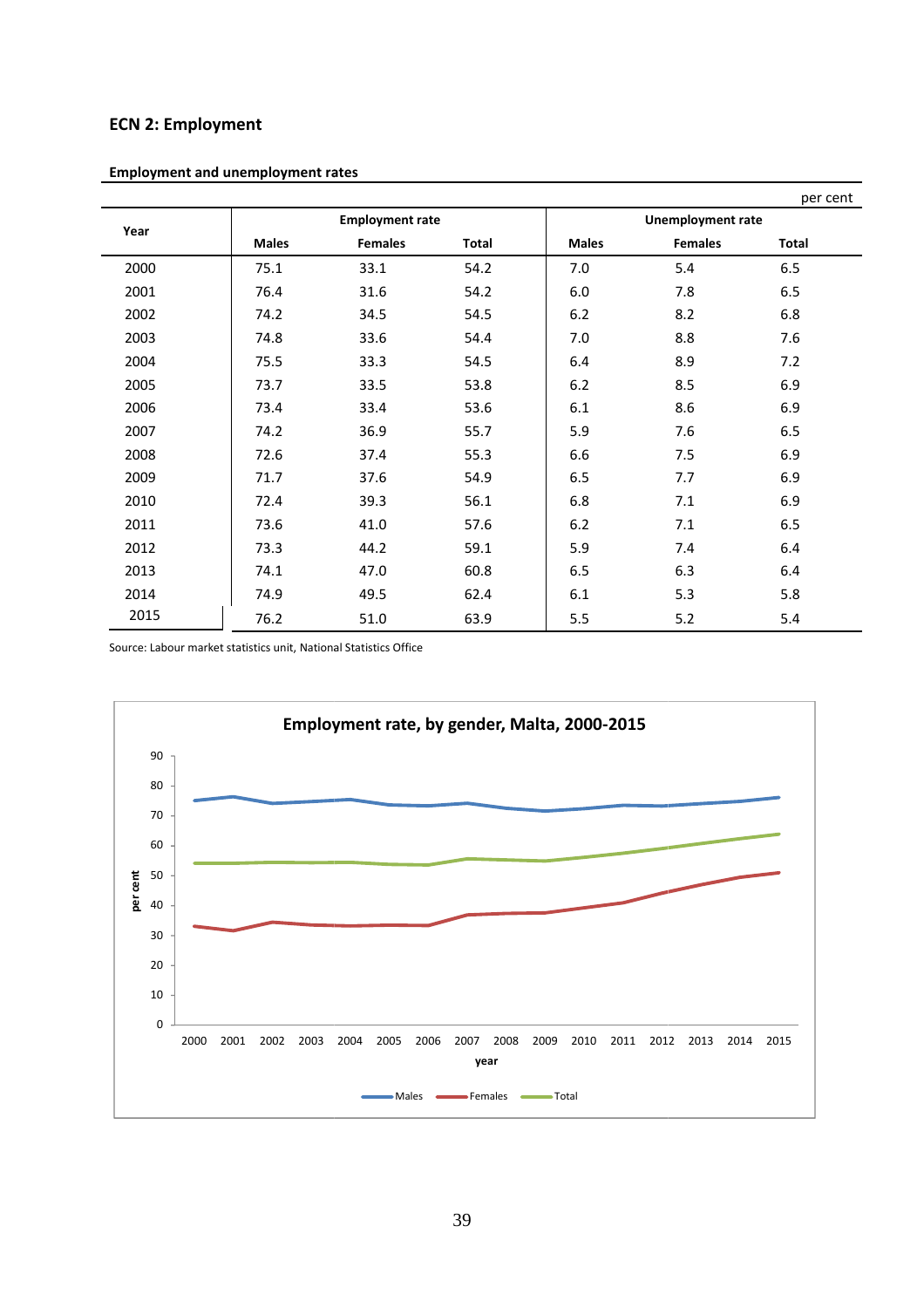#### **ECN 3: Competitiveness**

| Year | GDP in<br>chain-linked<br>volumes | Mean<br>hours<br>worked | Average<br>working<br>population | Labour<br>productivity | Rate of<br>change (refer<br>to right axis) |
|------|-----------------------------------|-------------------------|----------------------------------|------------------------|--------------------------------------------|
|      | €'000                             | number<br>of hours      | number of<br>persons             | € per hour<br>worked   | per cent                                   |
| 2001 | 5,424,429                         | 2,082                   | 146,110                          | 17.8                   |                                            |
| 2002 | 5,586,206                         | 2,074                   | 147,571                          | 18.2                   | 2.3                                        |
| 2003 | 5,728,332                         | 2,077                   | 147,815                          | 18.7                   | 2.2                                        |
| 2004 | 5,753,652                         | 2,066                   | 147,871                          | 18.8                   | $1.0\,$                                    |
| 2005 | 5,971,443                         | 2,052                   | 148,508                          | 19.6                   | 4.0                                        |
| 2006 | 6,080,576                         | 2,040                   | 152,366                          | 19.6                   | $-0.2$                                     |
| 2007 | 6,322,979                         | 2,033                   | 156,360                          | 19.9                   | 1.7                                        |
| 2008 | 6,534,582                         | 2,028                   | 160,363                          | 20.1                   | 1.0                                        |
| 2009 | 6,373,678                         | 2,003                   | 161,291                          | 19.7                   | $-1.8$                                     |
| 2010 | 6,599,507                         | 2,007                   | 164,450                          | 20.0                   | 1.4                                        |
| 2011 | 6,725,870                         | 2,013                   | 168,585                          | 19.8                   | $-0.9$                                     |
| 2012 | 6,917,029                         | 2,028                   | 172,701                          | 19.7                   | $-0.3$                                     |
| 2013 | 7,198,269                         | 1,994                   | 175,911                          | 20.5                   | 3.9                                        |
| 2014 | 7,466,292                         | 1,978                   | 181,796                          | 20.8                   | 1.2                                        |
| 2015 | 7,939,080                         | 1,995                   | 185,930                          | 21.4                   | 3.1                                        |

**Labour productivity** 

Source: National Statistics Office

Notes:

Mean hours worked include normal working hours excluding overtime. This figure includes full time, part time and reduced hours workers and is calculated from the LFS.

Average working population figures refer to the main occupation, which may be either full time or part-time.

GDP figures are in line with News Release 041/2016.

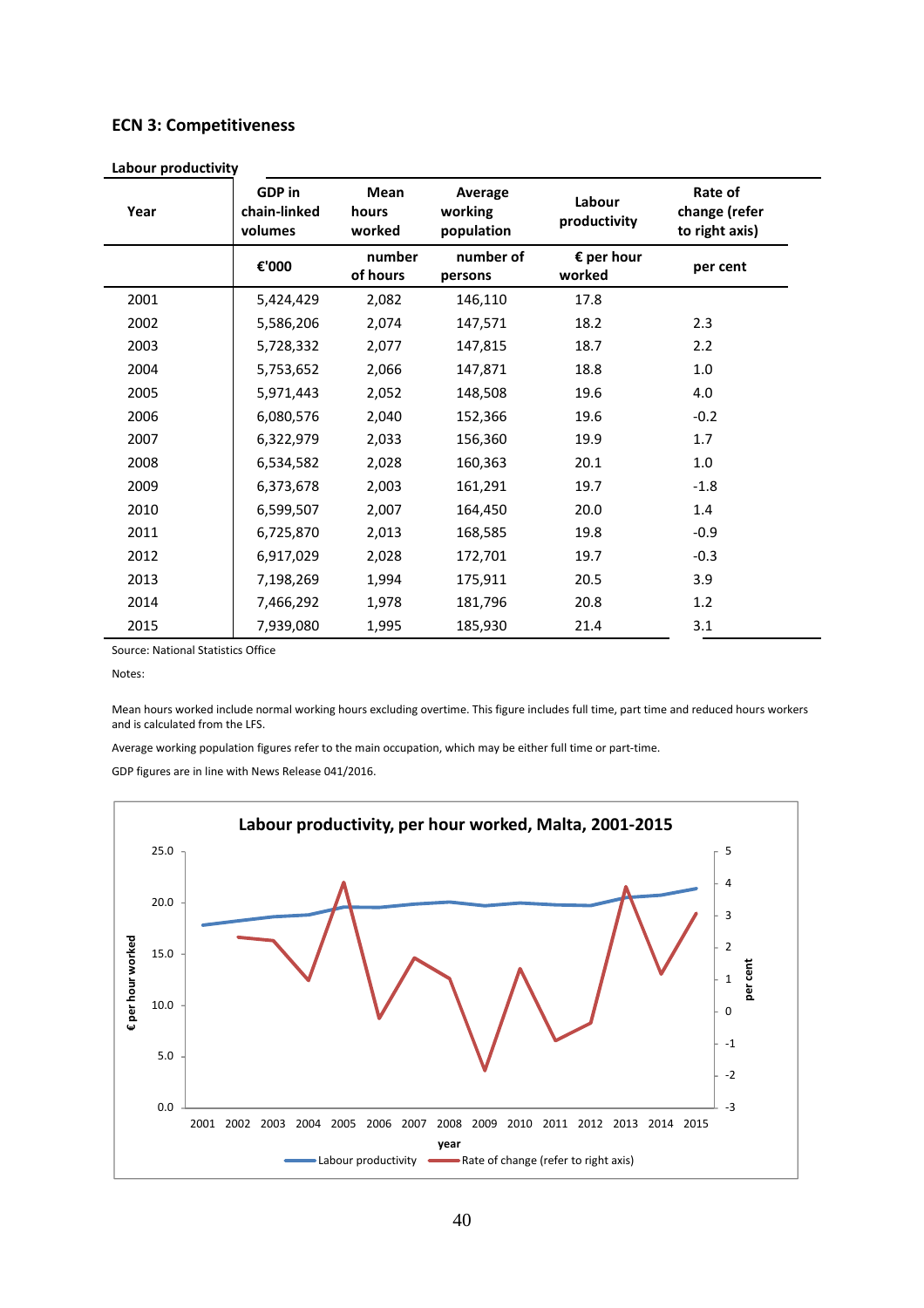#### **ECN 4: Public finance**

| Year | <b>Nominal GDP</b>   |                | Deficit (refer to right axis) | <b>Debt</b>    |                  |  |
|------|----------------------|----------------|-------------------------------|----------------|------------------|--|
|      | $\epsilon$ thousands | €<br>thousands | as a % of<br><b>GDP</b>       | €<br>thousands | as a % of<br>GDP |  |
| 2000 | 4,136,896            | -227,838       | $-5.5$                        | 2,519,216      | 60.9             |  |
| 2001 | 4,262,896            | $-260,763$     | $-6.1$                        | 2,791,014      | 65.5             |  |
| 2002 | 4,512,098            | $-243,285$     | $-5.4$                        | 2,850,177      | 63.2             |  |
| 2003 | 4,758,913            | $-432,583$     | $-9.1$                        | 3,288,495      | 69.1             |  |
| 2004 | 4,852,430            | $-212,792$     | $-4.4$                        | 3,492,262      | 72.0             |  |
| 2005 | 5,149,327            | $-138,862$     | $-2.7$                        | 3,610,124      | 70.1             |  |
| 2006 | 5,386,144            | $-140,753$     | $-2.6$                        | 3,480,277      | 64.6             |  |
| 2007 | 5,757,484            | $-129,758$     | $-2.3$                        | 3,592,105      | 62.4             |  |
| 2008 | 6,128,677            | $-254,657$     | $-4.2$                        | 3,845,489      | 62.7             |  |
| 2009 | 6,138,623            | $-201,465$     | $-3.3$                        | 4,161,863      | 67.8             |  |
| 2010 | 6,599,507            | $-210,466$     | $-3.2$                        | 4,463,282      | 67.6             |  |
| 2011 | 6,879,429            | $-176,869$     | $-2.6$                        | 4,809,402      | 69.9             |  |
| 2012 | 7,217,945            | $-256,140$     | $-3.5$                        | 4,872,461      | 67.5             |  |
| 2013 | 7,650,097            | -197,936       | $-2.6$                        | 5,245,202      | 68.6             |  |
| 2014 | 8,084,143            | $-163,441$     | $-2.0$                        | 5,421,860      | 67.1             |  |
| 2015 | 8,796,491            | $-128,999$     | $-1.5$                        | 5,620,668      | 63.9             |  |

**General government deficit and debt** 

Source: Public finance unit, National Statistics Office

Note: GDP data is in line with News Release 041/2016. Deficit and Debt figures are in line with News Release 065/2016.

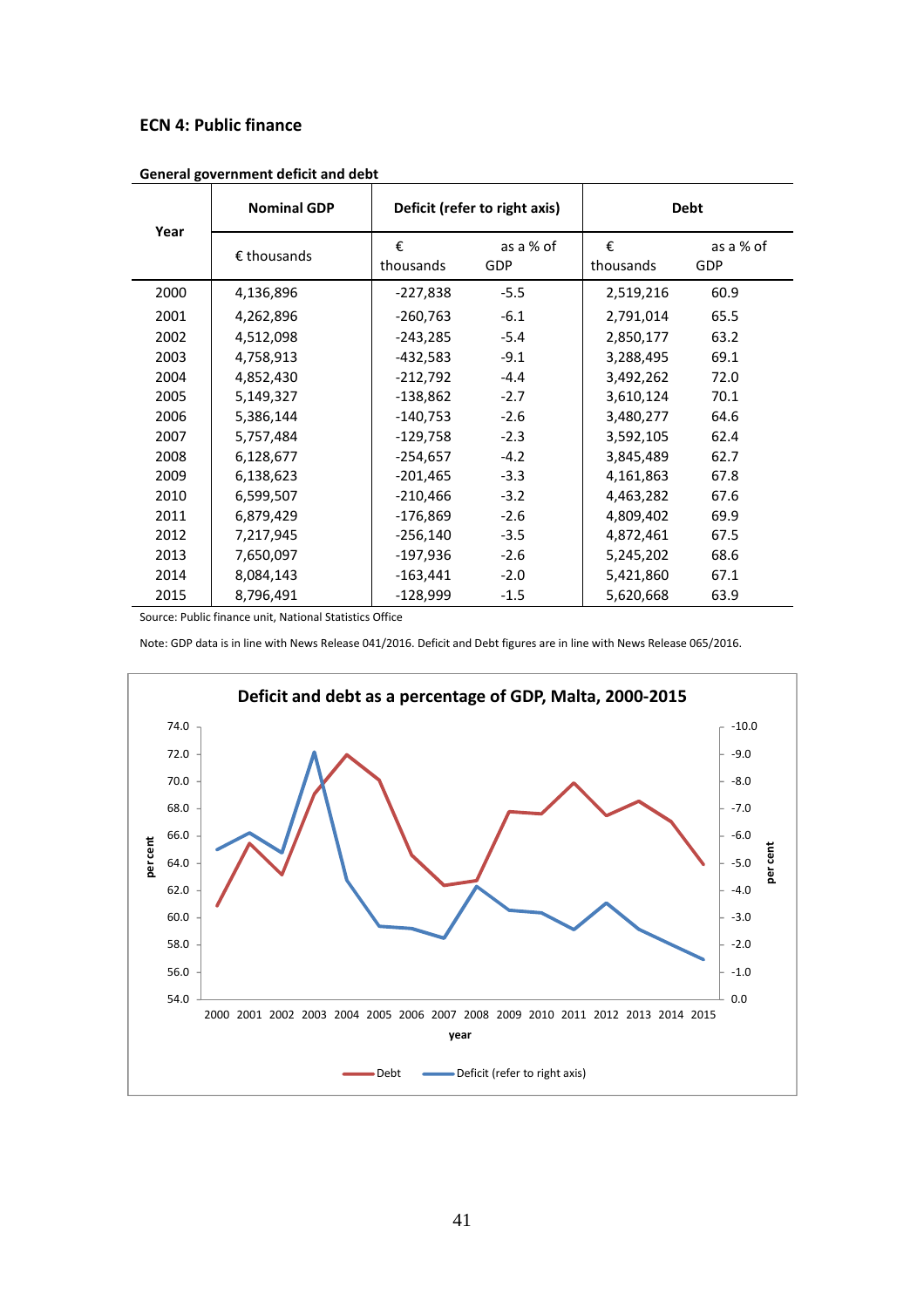### **ECN 5: Energy intensity of the economy**

| Year | <b>GDP</b> in chain-linked<br>volumes | <b>Gross inland energy</b><br>consumption | <b>Energy intensity of</b><br>the economy |
|------|---------------------------------------|-------------------------------------------|-------------------------------------------|
|      | €'000                                 | <b>TOE</b>                                | TOE per $\epsilon$ millions               |
| 2002 | 5,586,206                             | 851,926                                   | 152.5                                     |
| 2003 | 5,728,332                             | 897,330                                   | 156.6                                     |
| 2004 | 5,753,652                             | 950,489                                   | 165.2                                     |
| 2005 | 5,971,443                             | 922,631                                   | 154.5                                     |
| 2006 | 6,080,576                             | 936,411                                   | 154.0                                     |
| 2007 | 6,322,979                             | 954,870                                   | 151.0                                     |
| 2008 | 6,534,582                             | 961,774                                   | 147.2                                     |
| 2009 | 6,373,678                             | 898,614                                   | 141.0                                     |
| 2010 | 6,599,507                             | 918,891                                   | 139.2                                     |
| 2011 | 6,725,870                             | 918,846                                   | 136.6                                     |
| 2012 | 6,917,029                             | 957,939                                   | 138.5                                     |
| 2013 | 7,198,269                             | 857,279                                   | 119.1                                     |
| 2014 | 7,466,292                             | 861,774                                   | 115.4                                     |

|  | <b>Energy intensity of the economy</b> |
|--|----------------------------------------|
|--|----------------------------------------|

Source: National Statistics Office

Note: GDP data from 2000 to 2010 are in line with News Release 195/2014; data from 2011 to 2015 are in line with News Release 041/2016.

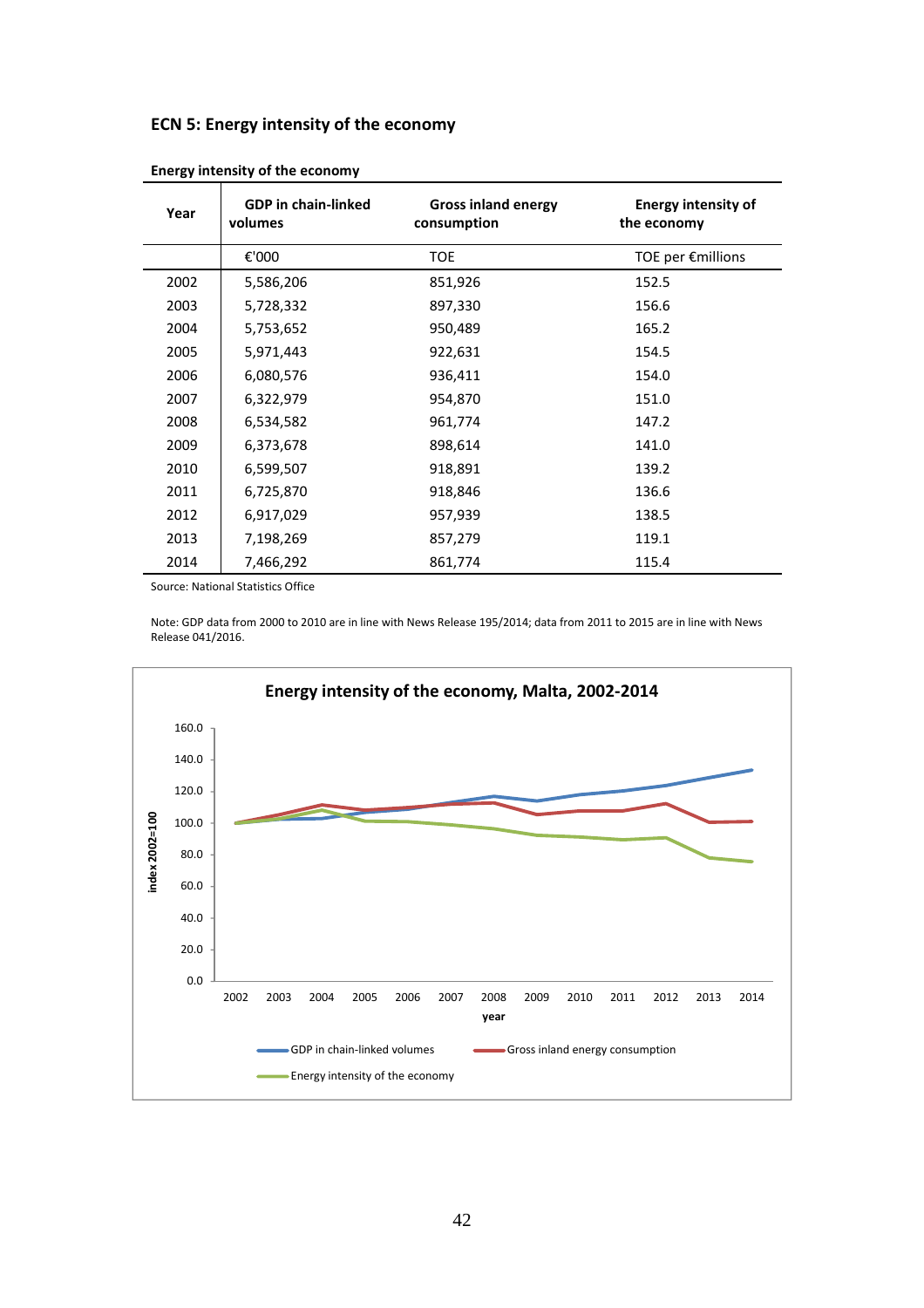#### **ENV 1: Climate change**

#### **Emission trends by sector**

|      |               |                                 |                    |       | equivalent                                    |  |  |
|------|---------------|---------------------------------|--------------------|-------|-----------------------------------------------|--|--|
|      |               | <b>Greenhouse gas emissions</b> |                    |       |                                               |  |  |
| Year | <b>Energy</b> | Industrial<br>processes         | <b>Agriculture</b> | Waste | Land use, land-<br>use change and<br>forestry |  |  |
| 1990 | 1,868.3       | 7.5                             | 82.0               | 42.4  | $-2.6$                                        |  |  |
| 1991 | 2,050.1       | 7.5                             | 86.0               | 45.5  | $-2.6$                                        |  |  |
| 1992 | 2,184.5       | 8.7                             | 92.6               | 48.0  | $-2.6$                                        |  |  |
| 1993 | 2,262.7       | 8.7                             | 99.2               | 52.1  | $-2.6$                                        |  |  |
| 1994 | 2,313.4       | 9.0                             | 104.5              | 56.8  | $-2.6$                                        |  |  |
| 1995 | 2,323.5       | 8.9                             | 108.0              | 60.2  | $-2.6$                                        |  |  |
| 1996 | 2,339.9       | 8.8                             | 107.9              | 61.6  | $-2.6$                                        |  |  |
| 1997 | 2,342.7       | 9.0                             | 114.2              | 64.2  | $-2.6$                                        |  |  |
| 1998 | 2,349.4       | 8.4                             | 96.8               | 69.6  | $-2.6$                                        |  |  |
| 1999 | 2,431.1       | 7.9                             | 100.9              | 70.4  | $-2.6$                                        |  |  |
| 2000 | 2,427.0       | 11.8                            | 112.3              | 74.7  | $-2.6$                                        |  |  |
| 2001 | 2,564.0       | 17.2                            | 110.8              | 77.3  | $-2.6$                                        |  |  |
| 2002 | 2,476.6       | 22.4                            | 109.1              | 79.4  | $-2.7$                                        |  |  |
| 2003 | 2,679.6       | 25.4                            | 104.4              | 83.6  | $-2.6$                                        |  |  |
| 2004 | 2,618.0       | 34.7                            | 105.6              | 87.1  | $-2.6$                                        |  |  |
| 2005 | 2,750.7       | 48.3                            | 102.9              | 97.3  | $-2.7$                                        |  |  |
| 2006 | 2,790.1       | 86.1                            | 104.1              | 110.4 | $-2.7$                                        |  |  |
| 2007 | 2,846.8       | 103.1                           | 108.2              | 118.7 | $-2.8$                                        |  |  |
| 2008 | 2,837.5       | 119.0                           | 101.8              | 124.0 | $-2.8$                                        |  |  |
| 2009 | 2,698.5       | 139.6                           | 98.2               | 137.7 | $-2.8$                                        |  |  |
| 2010 | 2,702.1       | 150.8                           | 94.9               | 151.0 | $-2.8$                                        |  |  |
| 2011 | 2,801.0       | 177.3                           | 88.6               | 144.7 | $-2.9$                                        |  |  |
| 2012 | 2,884.8       | 206.3                           | 87.6               | 145.8 | $-2.9$                                        |  |  |
| 2013 | 2,491.1       | 225.5                           | 90.1               | 147.2 | $-2.9$                                        |  |  |
| 2014 | 2,498.9       | 238.7                           | 88.9               | 156.3 | $-2.8$                                        |  |  |

Source: Malta Resources Authority: Greenhouse Gas Emissions Inventory 2014 - Submission 2016 v.7

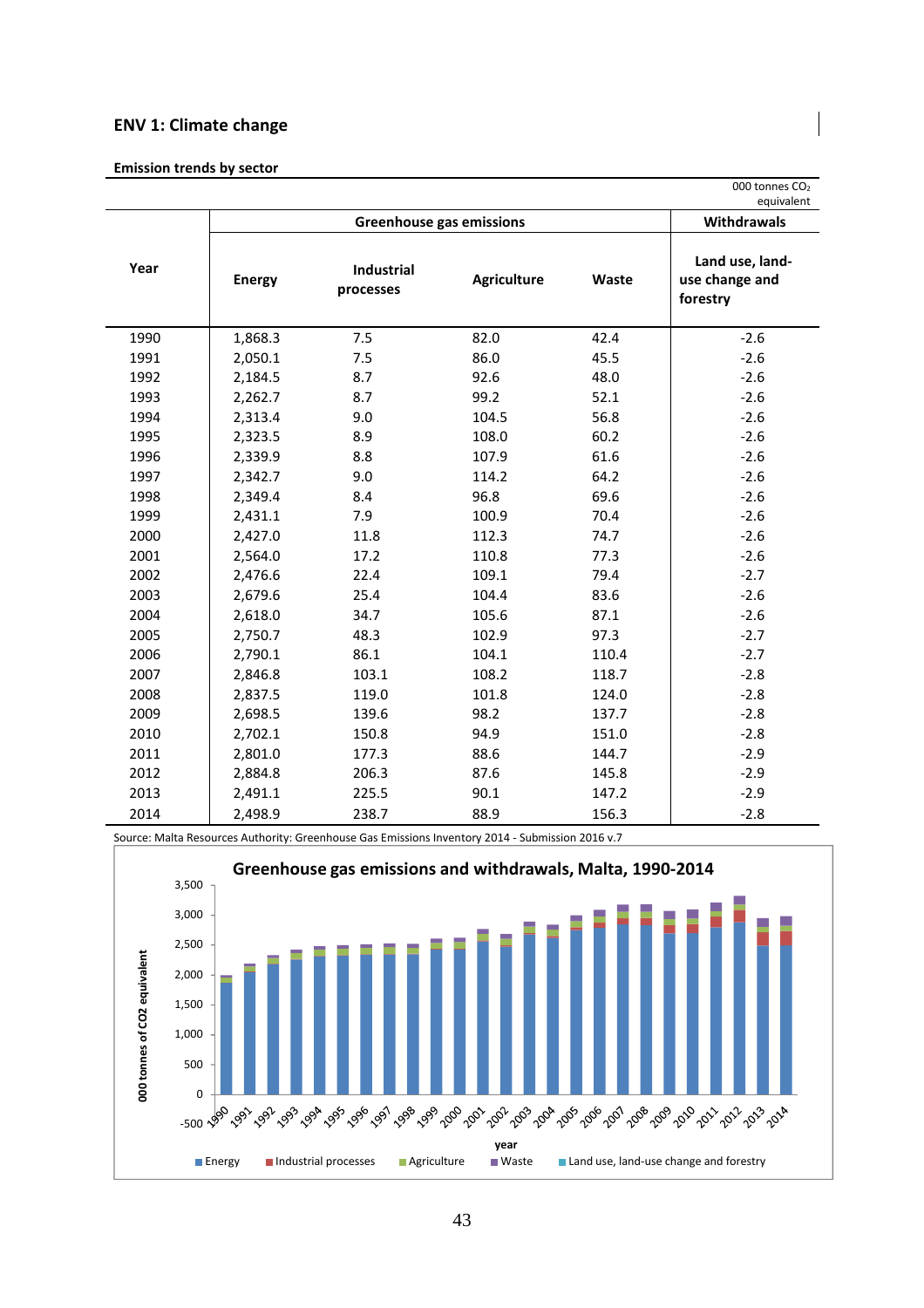#### **ENV 2: Air quality**

|      |                         |             | $\frac{ug}{m^3}$   |
|------|-------------------------|-------------|--------------------|
| Year | <b>National average</b> | Urban areas | <b>Rural areas</b> |
| 2003 | 22.5                    | 35.6        | 10.1               |
| 2004 | 20.8                    | 36.7        | 9.9                |
| 2005 | 22.8                    | 41.7        | 11.5               |
| 2006 | 25.5                    | 48.8        | 11.4               |
| 2007 | 28.8                    | 51.0        | 12.6               |
| 2008 | 28.7                    | 50.2        | 13.6               |
| 2009 | 28.1                    | 51.3        | 12.5               |
| 2010 | 26.3                    | 47.0        | 12.2               |
| 2011 | 27.3                    | 48.7        | 13.0               |
| 2012 | 27.7                    | 46.0        | 11.4               |
| 2013 | 27.1                    | 50.7        | 11.2               |
| 2014 | 26.8                    | 43.7        | 12.4               |
| 2015 | 27.4                    | 43.7        | 13.2               |

Source: Environment and Resources Authority.

Notes:

Urban areas are covered by Hamrun, Sliema and Floriana monitoring stations.

Rural areas are covered by Dingli, Marsalforn and Xlendi monitoring stations.

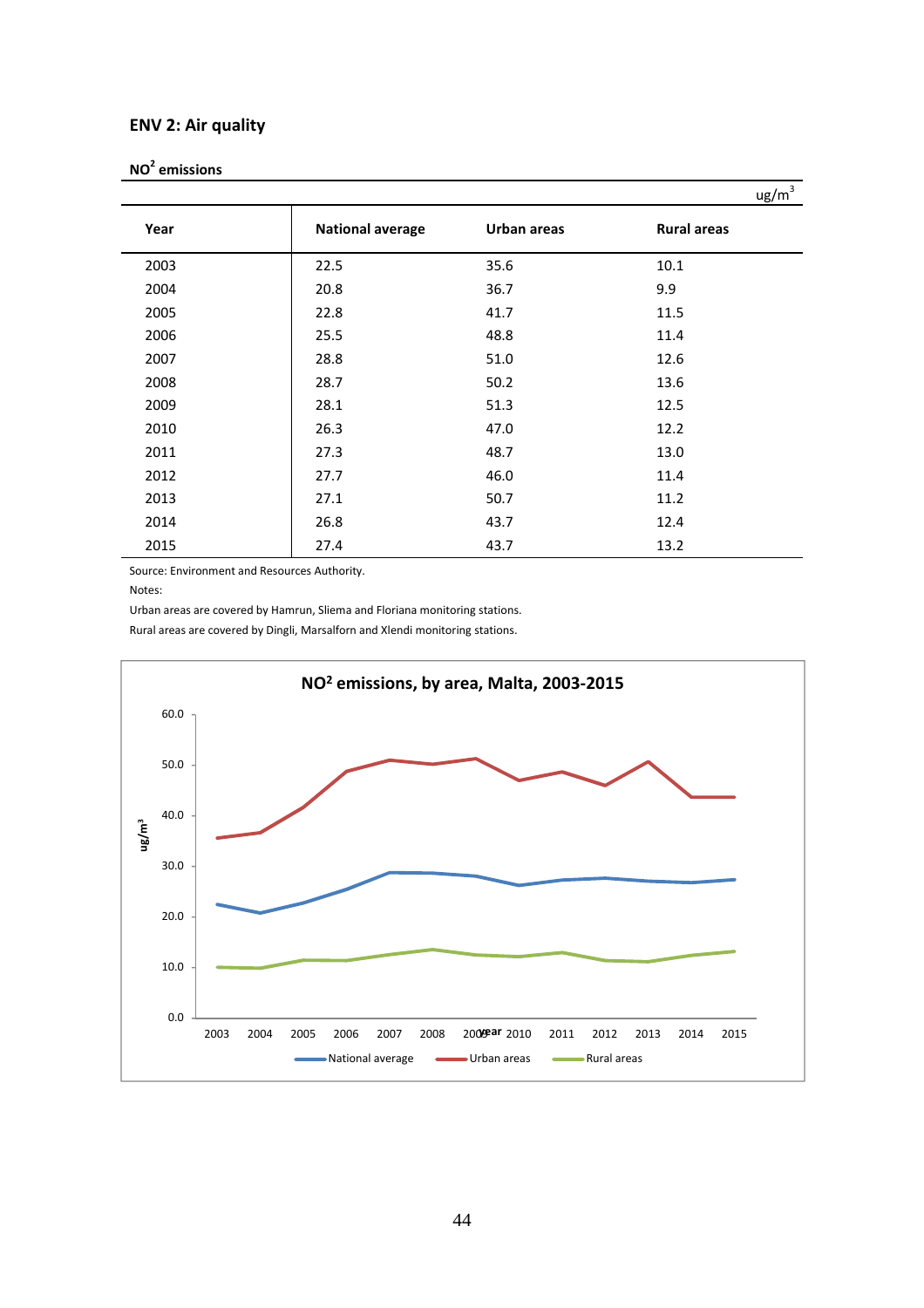#### **ENV 3: Nature and Biodiversity**

| Date of<br><b>Submission</b> | <b>Special Areas of</b><br>Conservation -<br>terrestrial |                           |                    | <b>Special Areas of</b><br>Conservation -<br>marine |                    | <b>Special Protection</b><br>Areas - terrestrial | <b>Special Protection</b><br>Areas - marine |                           |  |
|------------------------------|----------------------------------------------------------|---------------------------|--------------------|-----------------------------------------------------|--------------------|--------------------------------------------------|---------------------------------------------|---------------------------|--|
|                              | number<br>of sites                                       | area -<br>km <sup>2</sup> | number<br>of sites | area -<br>km <sup>2</sup>                           | number<br>of sites | area -<br>km <sup>2</sup>                        | number<br>of sites                          | area -<br>km <sup>2</sup> |  |
| 2004                         | 23                                                       | 39.4                      | 0                  | 0.0                                                 | 6                  | 7.6                                              | 0                                           | 0.0                       |  |
| 2006                         | 27                                                       | 39.7                      | $\mathbf{1}$       | 8.5                                                 | 13                 | 14.3                                             | 0                                           | 0.0                       |  |
| 2008                         | 27                                                       | 41.1                      | 1                  | 8.5                                                 | 13                 | 16.3                                             | 0                                           | 0.0                       |  |
| 2011                         | 27                                                       | 42.0                      | 5                  | 190.8                                               | 13                 | 16.5                                             | 0                                           | 0.0                       |  |
| 2016                         | 27                                                       | 42.0                      | 8                  | 1,576.4                                             | 13                 | 16.5                                             | 8                                           | 3,220.2                   |  |

**Coverage of Protected Areas** 

Source: Environment and Resources Authority

Note: Certain SACs and SPAs overlap.



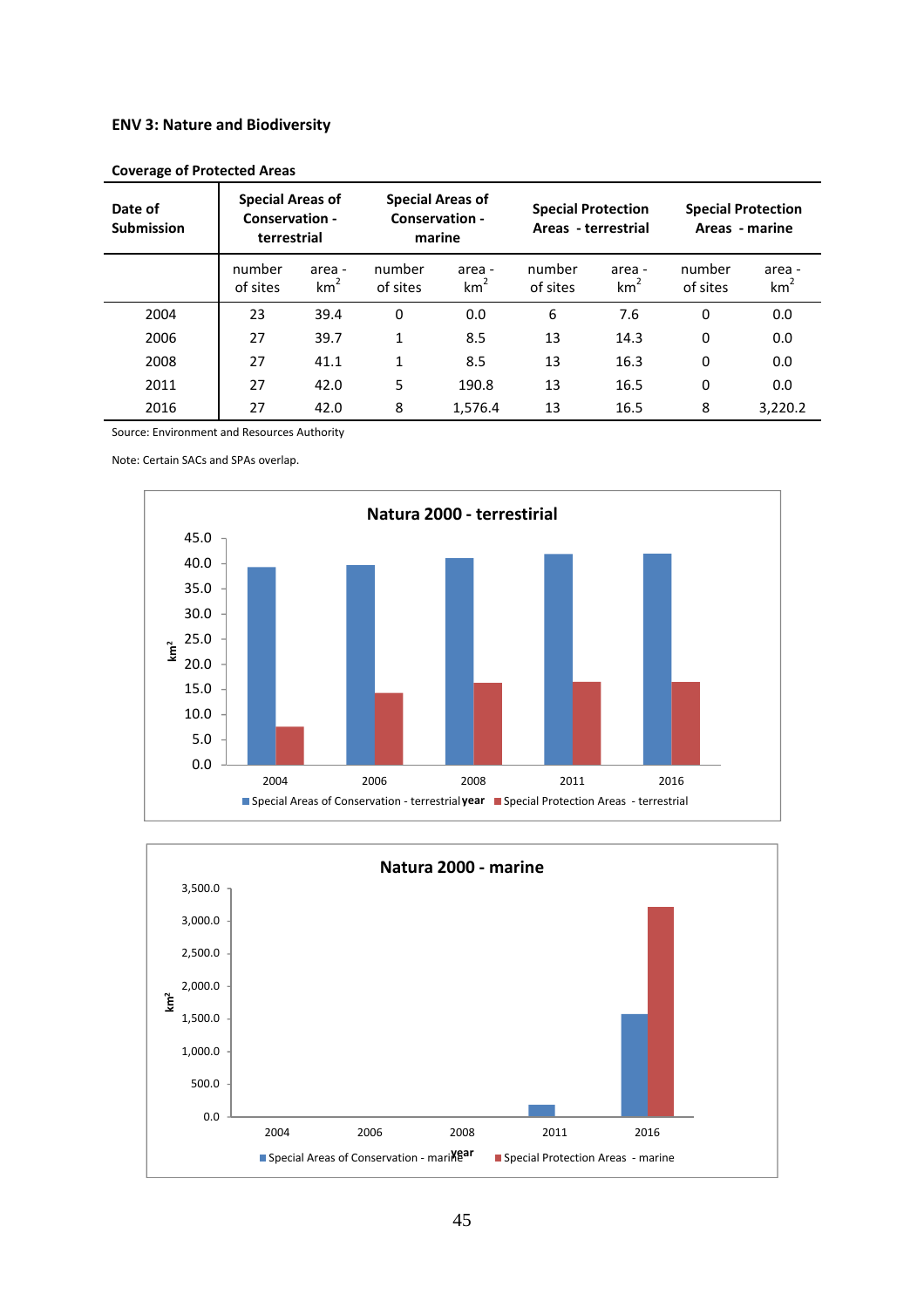|                                                   |                          |       |            |            |            |                   |            |            |       |            |            |       | millions |
|---------------------------------------------------|--------------------------|-------|------------|------------|------------|-------------------|------------|------------|-------|------------|------------|-------|----------|
|                                                   |                          | 2004  | 2005       | 2006       | 2007       | 2008              | 2009       | 2010       | 2011  | 2012       | 2013       | 2014  | 2015     |
| Precipitation                                     | (1)                      | 145.8 | 159.7<br>9 | 170.6<br>3 | 196.0<br>6 | 158.2<br>$\Omega$ | 214.9<br>9 | 162.1<br>3 | 186.7 | 164.0<br>8 | 151.5<br>4 | 159.3 | 175.14   |
| Actual evapotranspiration                         | (2)                      | 66.83 | 72.60      | 77.52      | 89.08      | 71.88             | 97.68      | 71.32      | 82.16 | 72.18      | 66.66      | 70.11 | 77.05    |
| <b>Internal Flow</b>                              | $(3)=(1)-(2)$            | 78.99 | 87.19      | 93.11      | 106.9<br>8 | 86.33             | 117.3      | 90.81      | 104.6 | 91.90      | 84.88      | 89.26 | 98.10    |
| Actual external inflow                            | (4)                      | 0.00  | 0.00       | 0.00       | 0.00       | 0.00              | 0.00       | 0.00       | 0.00  | 0.00       | 0.00       | 0.00  | 0.00     |
| Total freshwater resources                        | $= (3)+(4)$              | 78.99 | 87.19      | 93.11      | 106.9<br>8 | 86.33             | 117.3      | 90.81      | 104.6 | 91.90      | 84.88      | 89.26 | 98.10    |
| <b>LTAA Total freshwater resources</b>            | (5)                      | 93.26 | 94.09      | 92.74      | 95.15      | 94.12             | 95.77      | 95.40      | 96.13 | 96.73      | 97.13      | 96.20 | 95.44    |
| Groundwater abstraction - WSC                     | (6)                      | 14.89 | 13.99      | 13.06      | 13.96      | 14.08             | 12.68      | 12.78      | 13.06 | 13.30      | 13.79      | 13.96 | 13.44    |
| Groundwater abstraction - Agriculture             | (7)                      | 13.51 | 15.91      | 16.95      | 20.30      | 19.25             | 16.54      | 25.65      | 22.55 | 24.05      | 29.02      | 27.35 | 26.75    |
| Groundwater abstraction - Pivate sources          | (8)                      | 2.50  | 2.50       | 2.50       | 2.50       | 2.50              | 2.50       | 2.50       | 2.50  | 2.50       | 2.50       | 2.50  | 2.50     |
| <b>Total Groundwater abstraction</b>              | $(9) =$<br>$(6)+(7)+(8)$ | 30.89 | 32.40      | 32.51      | 36.76      | 35.83             | 31.72      | 40.94      | 38.11 | 39.85      | 45.31      | 43.81 | 42.68    |
| Surface water abstraction (wells and<br>cisterns) | (10)                     | 2.62  | 2.62       | 2.62       | 2.62       | 2.62              | 2.62       | 2.62       | 2.62  | 2.62       | 2.62       | 2.62  | 2.62     |
| <b>Total freshwater abstraction</b>               | $(11)=(9)+(10)$          | 33.51 | 35.02      | 35.13      | 39.38      | 38.45             | 34.34      | 43.56      | 40.73 | 42.47      | 47.93      | 46.43 | 45.30    |
| Water Exploitation Index (%)                      | $=$<br>$(11)/(5)$ * 100  | 35.94 | 37.22      | 37.88      | 41.38      | 40.85             | 35.86      | 45.66      | 42.37 | 43.91      | 49.35      | 48.27 | 47.47    |

m3

**ENV 4** 

**Water Exploitation Index** 

Source: NSO, WSC, Malta Airport Meteorological Office

Notes:

Indicator methodology has been updated and data has been revised.

LTAA refers to Long Term Annual Average which is an average taken over a period of 20 consecutive years.

Data about groundwater abstraction from agriculture is estimated by NSO and is based on the results of a survey on irrigation water use in agriculture that was carried out in 2009.

Data about groundwater abstraction from private sources is an estimate that is based on FAO Water Resources Review, 2006. This estimate covers manufacturing, service industries and households.

Data about surface water abstraction refers to water collected in agricultural cisterns and household wells. Estimates are based on NSO's Census of Agriculture, 2001 and NSO's census of Population and housing, 2011.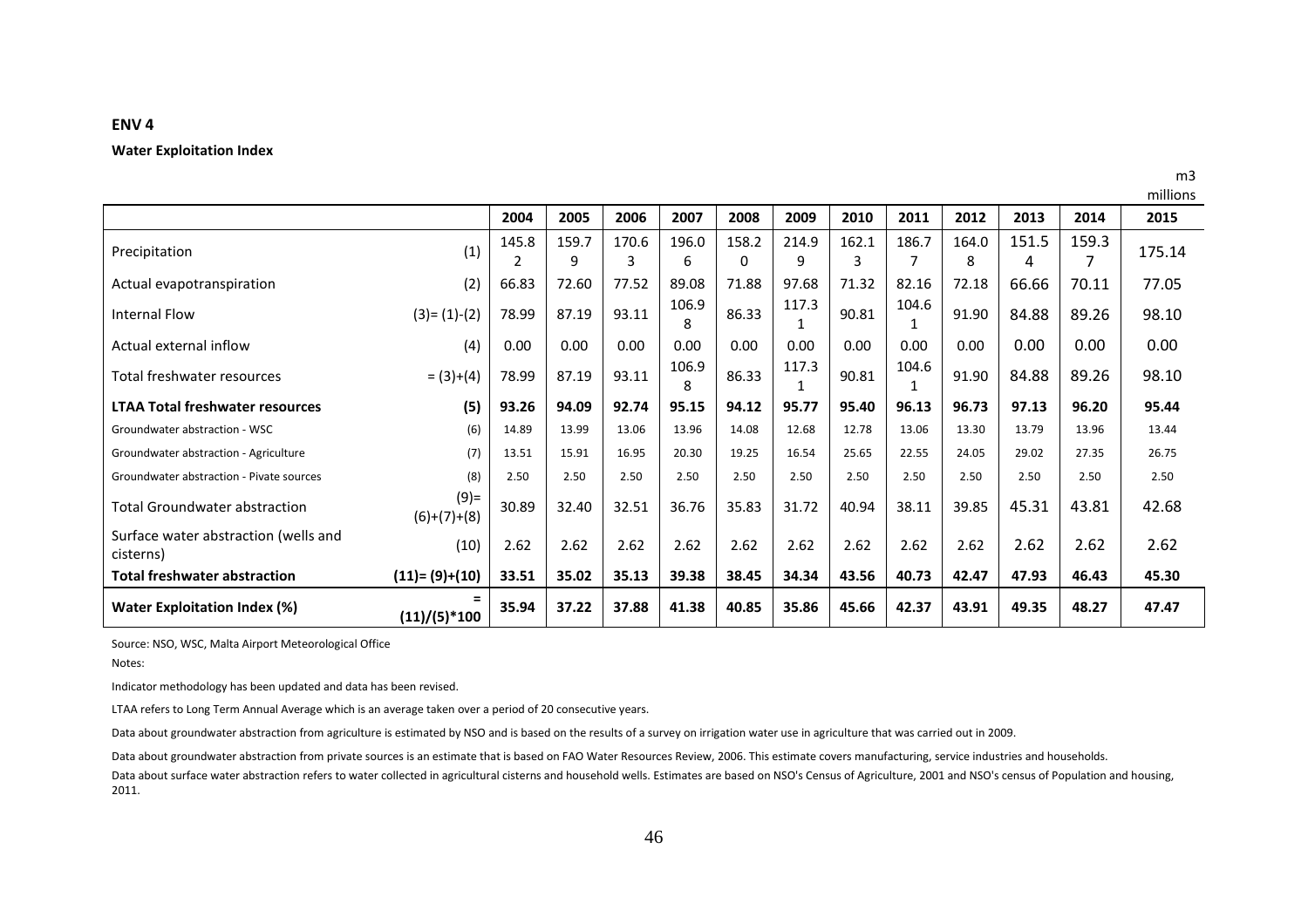

Data is consistent with results submitted by NSO to Eurostat for the Joint Questionnaire on Inland Waters (JQ-IW) in 2016.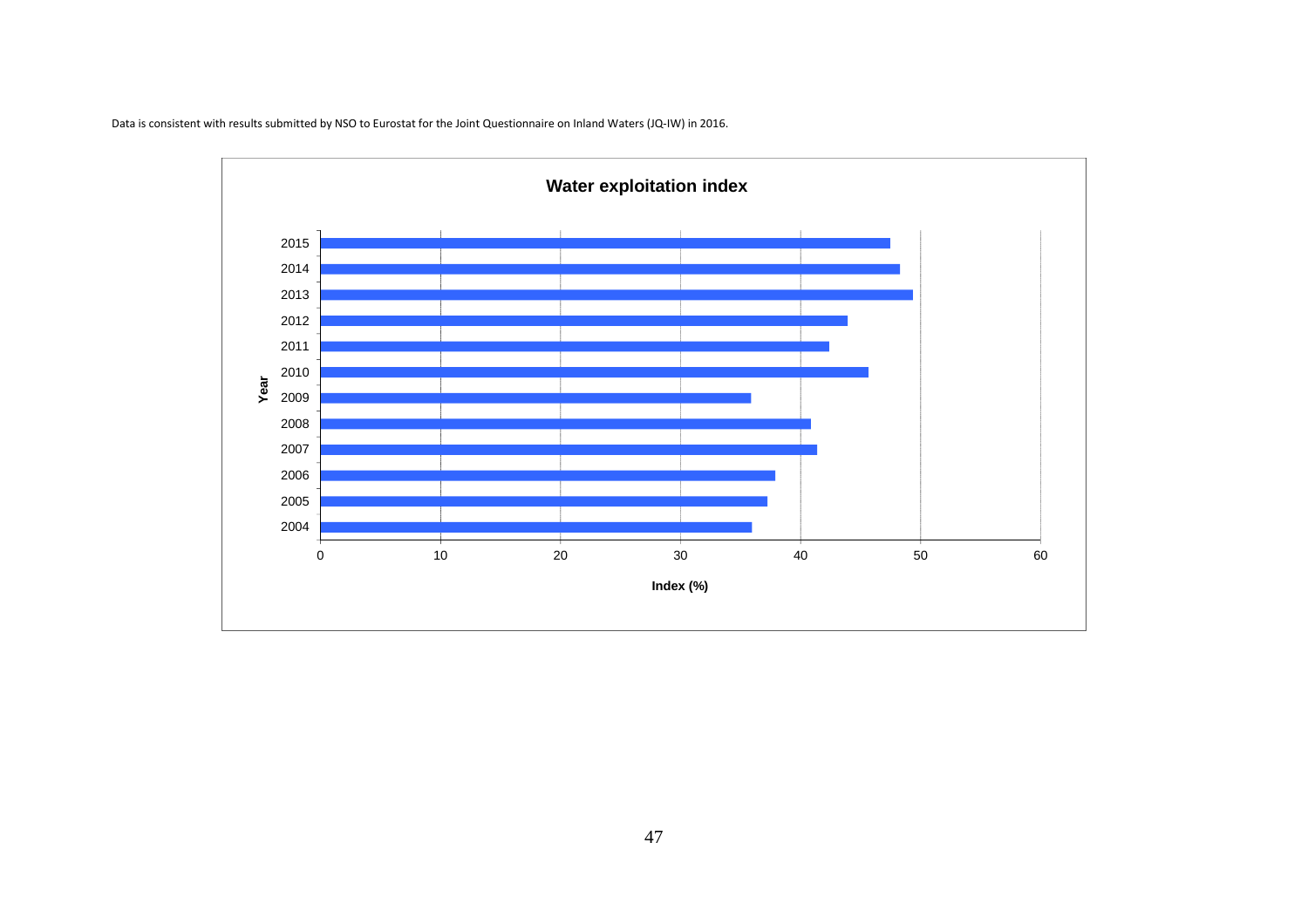### **ENV 5: Bathing water quality**

|      |                           |                             |                 |                              |              | per cent      |
|------|---------------------------|-----------------------------|-----------------|------------------------------|--------------|---------------|
| Year | Insufficiently<br>sampled | <b>Excellent</b><br>quality | Good<br>quality | <b>Sufficient</b><br>quality | Poor quality | <b>Closed</b> |
| 2009 | 0                         | 93.1                        | 4.6             | 2.3                          | 0.0          | 0.0           |
| 2010 | 0                         | 95.4                        | 3.4             | 1.1                          | 0.0          | 0.0           |
| 2011 | 0                         | 97.7                        | 1.1             | 1.1                          | 0.0          | 0.0           |
| 2012 | 0                         | 96.6                        | 3.4             | 0.0                          | 0.0          | 0.0           |
| 2013 | 0                         | 98.9                        | 1.1             | 0.0                          | 0.0          | 0.0           |
| 2014 | 0                         | 100.0                       | 0.00            | 0.0                          | 0.0          | 0.0           |
| 2015 | 0                         | 97.7                        | 2.30            | 0.0                          | 0.0          | 0.0           |

**Classification according to Bathing Water Directive 2006/7/EC** 

Source: Environmental Health Directorate

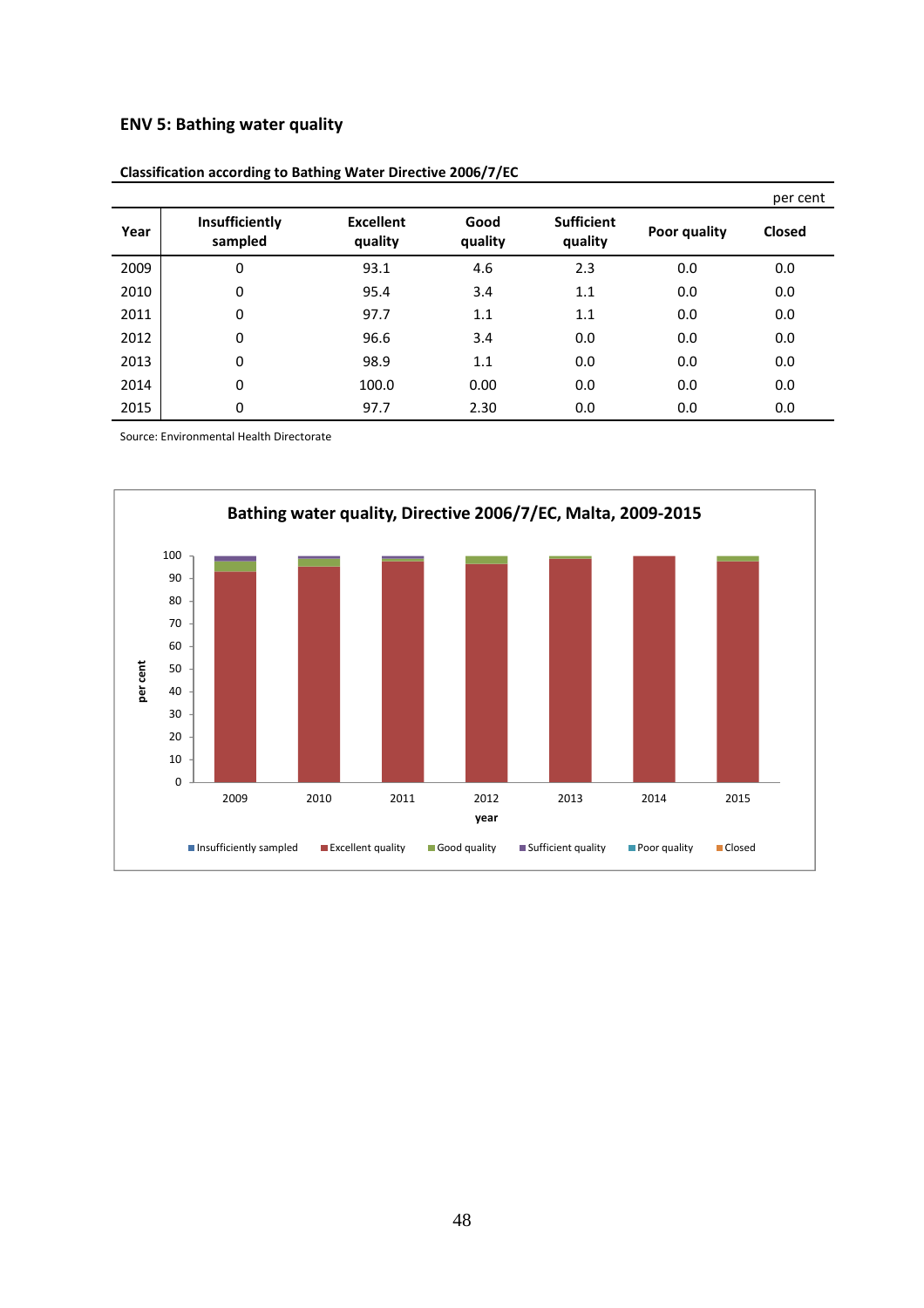| ENV 6 - Waste                                                   |      |      |      |       |      |      |      |      |      |      |               |
|-----------------------------------------------------------------|------|------|------|-------|------|------|------|------|------|------|---------------|
| Generation of waste (dry weight) excluding major mineral wastes |      |      |      |       |      |      |      |      |      |      |               |
|                                                                 |      |      |      |       |      |      |      |      |      |      | kg per capita |
| Description                                                     | 2004 | 2005 | 2006 | 2007  | 2008 | 2009 | 2010 | 2011 | 2012 | 2013 | 2014          |
| Total, non-hazardous<br>ecxl. major mineral<br>wooten           | 723  | 699  | 779  | 884   | 842  | 785  | 754  | 820  | 850  | 857  | 887           |
| Total, hazardous excl.<br>Major mineral wastes                  | 100  | 118  | 117  | 150   | 125  | 97   | 59   | 55   | 89   | 49   | 71            |
| Total, general excl. major<br>mineral wastes                    | 823  | 817  | 896  | 1,034 | 967  | 883  | 813  | 875  | 939  | 906  | 958           |
| Source: National Statistics Office                              |      |      |      |       |      |      |      |      |      |      |               |

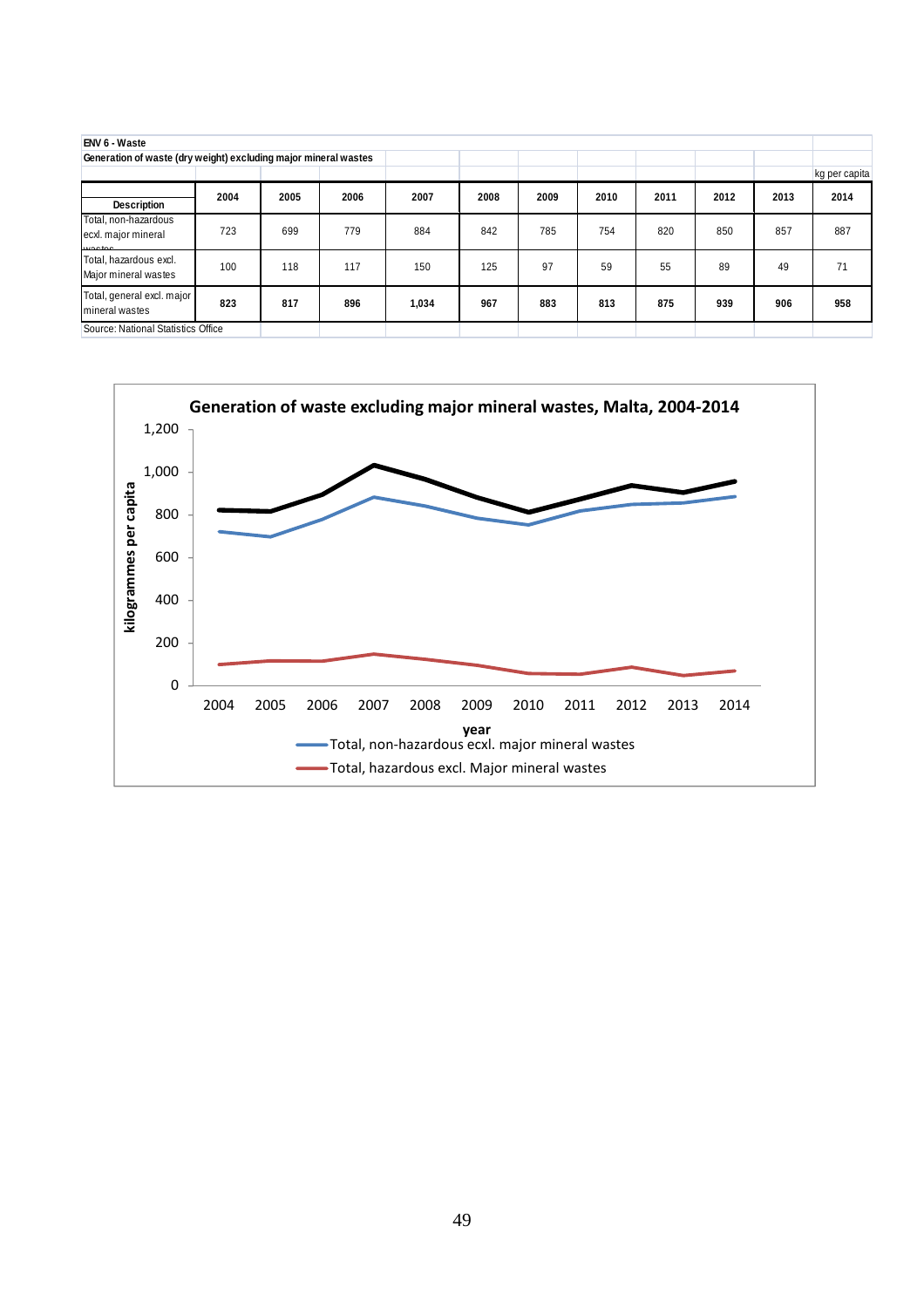#### **ENV 7: Transport**

| Year | <b>Public transport commuters</b><br>per capita | <b>Licensed private vehicles</b><br>per capita |
|------|-------------------------------------------------|------------------------------------------------|
| 2001 | 76.91                                           | 0.51                                           |
| 2002 | 74.80                                           | 0.52                                           |
| 2003 | 72.98                                           | 0.54                                           |
| 2004 | 78.30                                           | 0.54                                           |
| 2005 | 73.58                                           | 0.54                                           |
| 2006 | 74.45                                           | 0.55                                           |
| 2007 | 78.85                                           | 0.57                                           |
| 2008 | 76.94                                           | 0.58                                           |
| 2009 | 73.00                                           | 0.58                                           |
| 2010 | 75.37                                           | 0.60                                           |
| 2011 | 78.52                                           | 0.61                                           |
| 2012 | 80.76                                           | 0.61                                           |
| 2013 | 80.00                                           | 0.62                                           |
| 2014 | 101.75                                          | 0.64                                           |

#### **Prevalence of private and public transport**

Source: Transport Malta; National Statistics Office.

Note: 2011 and 2014 figures are not directly comparable to previous years due to the changes in the public transport service.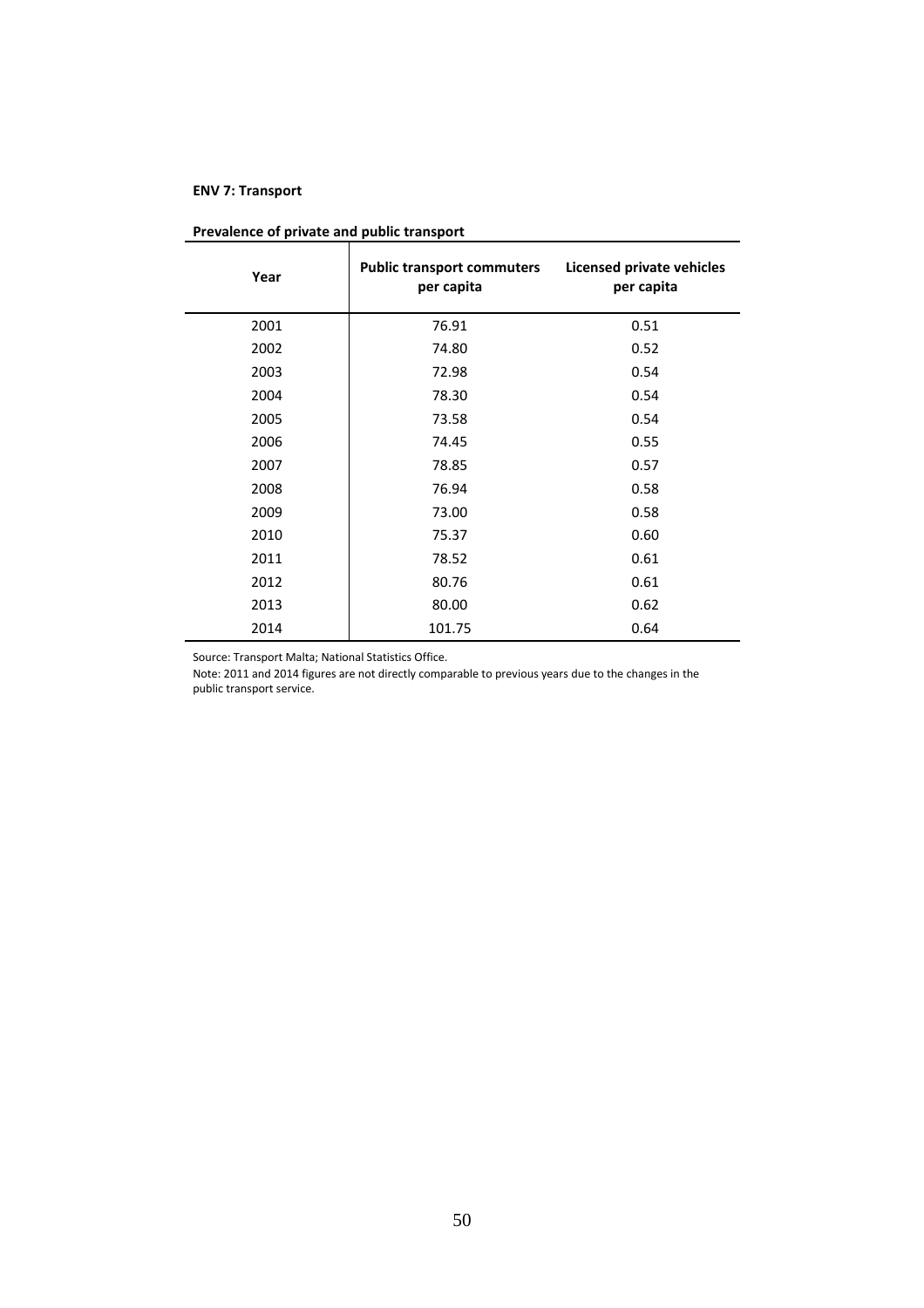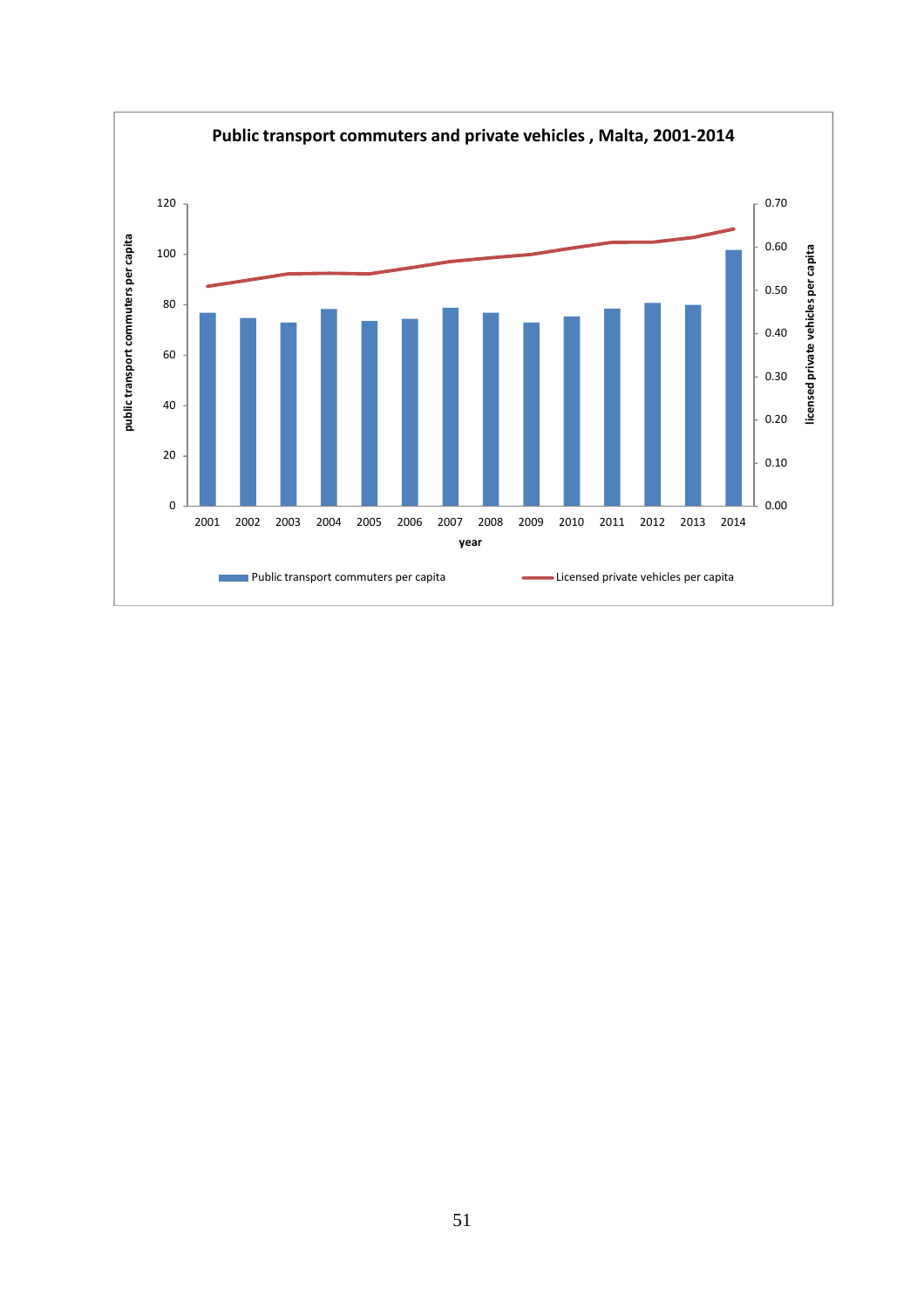#### **ENV 8: Built-up land**

| Year | <b>Built-up within</b><br>development zones |      | Built up in outside<br>development zones |      | <b>Landfills</b> |     | <b>Quarries</b> |     |                 | <b>Total area affected</b><br>by development |  |
|------|---------------------------------------------|------|------------------------------------------|------|------------------|-----|-----------------|-----|-----------------|----------------------------------------------|--|
|      | km <sup>2</sup>                             | %    | km <sup>2</sup>                          | %    | km <sup>2</sup>  | %   | km <sup>2</sup> | %   | km <sup>2</sup> | %                                            |  |
| 1990 | 48.8                                        | 15.5 | 15.3                                     | 4.9  | 0.9              | 0.3 | 2.7             | 0.9 | 67.7            | 21.5                                         |  |
| 2000 | 52.2                                        | 16.6 | 22.0                                     | 7.0  | 0.9              | 0.3 | 2.7             | 0.9 | 77.8            | 24.7                                         |  |
| 2004 | 53.5                                        | 17.0 | 27.6                                     | 8.8  | 0.9              | 0.3 | 2.7             | 0.9 | 84.7            | 26.9                                         |  |
| 2005 | 53.8                                        | 17.0 | 30.0                                     | 9.5  | 0.9              | 0.3 | 2.7             | 0.9 | 87.4            | 27.7                                         |  |
| 2010 | 57.3                                        | 18.2 | 35.6                                     | 11.3 | 0.9              | 0.3 | 2.7             | 0.9 | 96.4            | 30.6                                         |  |
| 2015 | 59.3                                        | 18.8 | 40.9                                     | 13.0 | 0.9              | 0.3 | 2.7             | 0.9 | 103.8           | 32.9                                         |  |

Source: Planning Authority

#### Notes:

The development applications which occured between 1988 (1990) and 1993 have not been considered due to the lack of reliable data.

Land which has been issued with an approved permit for development is assumed to have been built up immediately after the permit has been issued.

Changes in the areas occupied by landfills and quarries have been negligible and thus these figures have been kept constant throughout the time series.

The area figures calculated for 2010 and 2015 have been adjusted to include the changes in the within scheme areas that have occurred in 2006 rationalisation exercise including changes in the UCA boundaries post 2006 as well as the inclusion of Mtarfa locality as part of the schemed area. This means that when comparing area figures and percentages one must keep in mind the changes in the extent of the "schemed" areas post 2006.

Figures for this indicator should be taken as indicative of the rate of development and not as the actual built-up area.

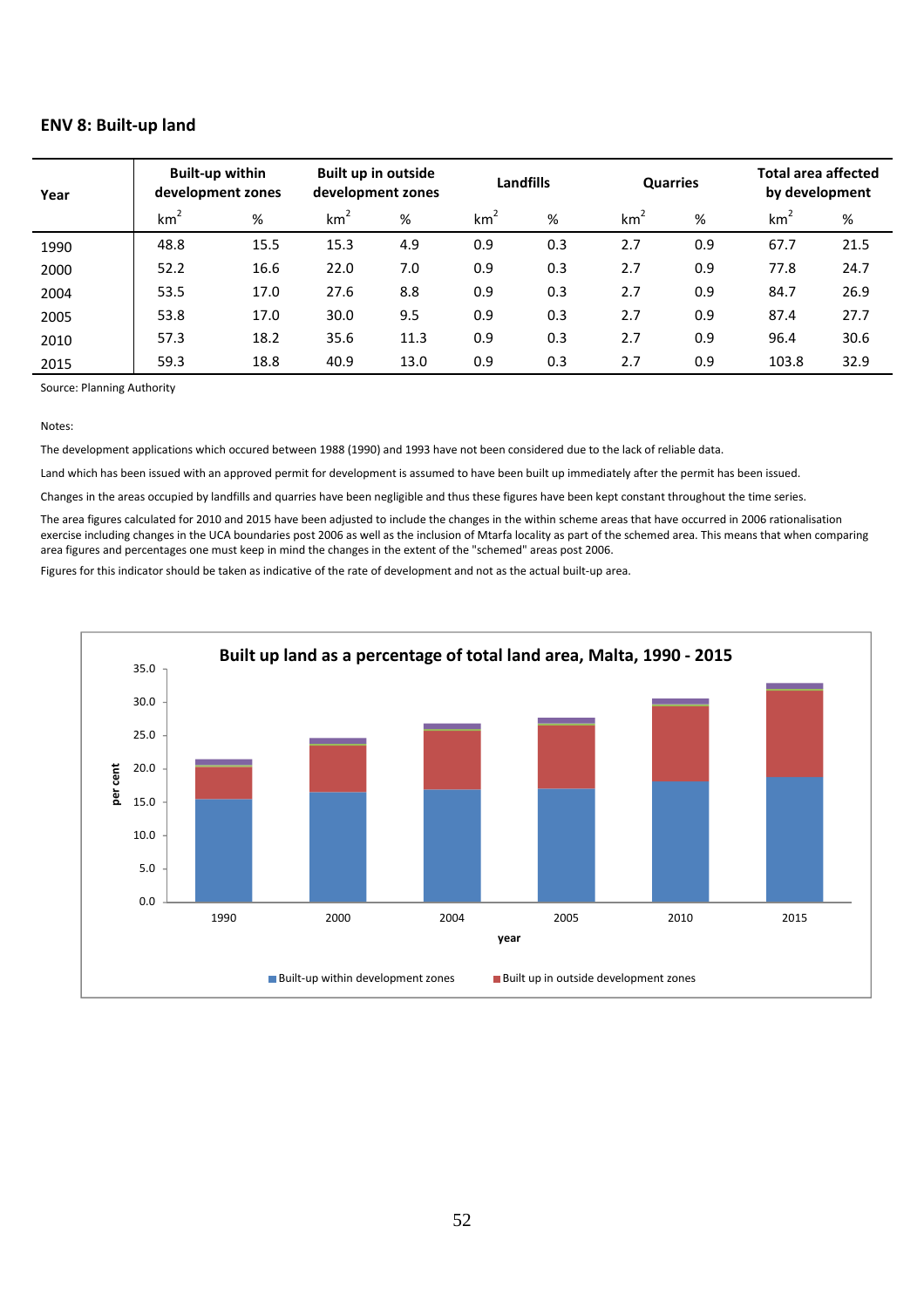### **SOC1: People at risk of poverty**

|              |      |      |      |      |      |          |          |                     |          | per cent |
|--------------|------|------|------|------|------|----------|----------|---------------------|----------|----------|
| Age group    | 2005 | 2006 | 2007 | 2008 | 2009 | 201<br>0 | 201<br>1 | 201<br>$\mathbf{2}$ | 201<br>3 | 2014     |
| < 16         | 17.6 | 17.8 | 19.6 | 20.8 | 21.2 | 21.8     | 22.6     | 23.0                | 24.5     | 23.7     |
| $16 - 24$    | 10.9 | 9.7  | 11.7 | 9.6  | 11.7 | 14.1     | 15.5     | 14.3                | 13.2     | 14.0     |
| $25 - 49$    | 10.9 | 10.8 | 11.9 | 11.4 | 12.2 | 13.4     | 13.3     | 12.9                | 14.6     | 14.1     |
| $50 - 64$    | 13.7 | 13.6 | 15.0 | 14.8 | 13.3 | 13.1     | 12.5     | 11.6                | 13.1     | 13.0     |
| $65 +$       | 23.3 | 23.5 | 19.4 | 24.3 | 19.7 | 18.2     | 17.6     | 17.3                | 14.9     | 16.9     |
| Gender       |      |      |      |      |      |          |          |                     |          |          |
| <b>Males</b> | 13.9 | 13.5 | 14.5 | 13.9 | 14.3 | 14.8     | 15.0     | 14.4                | 15.4     | 15.7     |
| Females      | 14.8 | 14.9 | 15.2 | 16.7 | 15.5 | 16.2     | 16.1     | 15.8                | 16.1     | 16.0     |
| Average rate | 14.3 | 14.2 | 14.9 | 15.3 | 14.9 | 15.5     | 15.6     | 15.1                | 15.7     | 15.9     |

#### **At-risk-of-poverty rate**

Source: Living conditions and culture statistics unit, National Statistics Office.

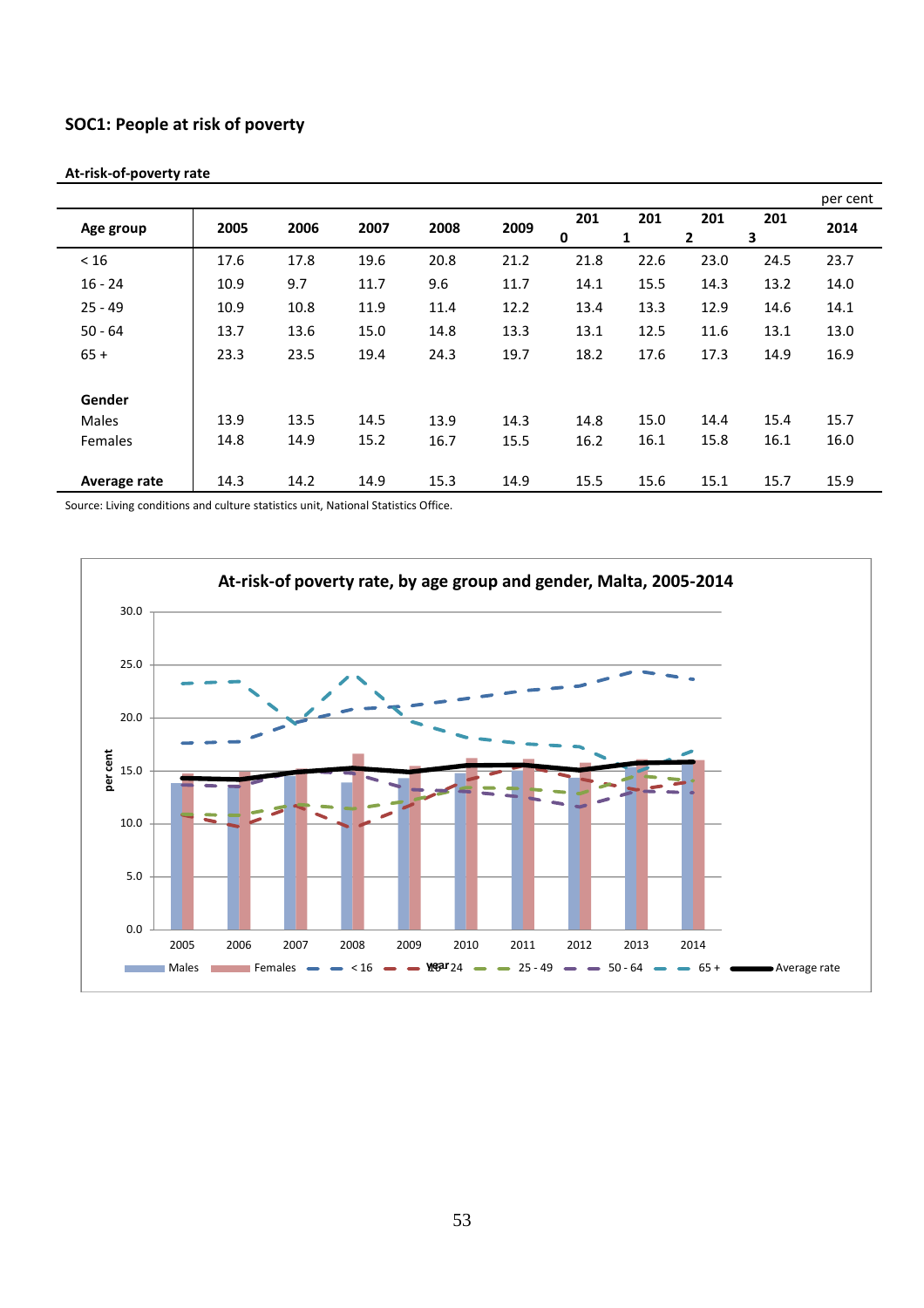### **SOC 2: Proportion of women in the labour force**

|      |              |                | per cent     |
|------|--------------|----------------|--------------|
| Year | <b>Males</b> | <b>Females</b> | <b>Total</b> |
| 2000 | 80.9         | 35.4           | 58.2         |
| 2001 | 81.4         | 34.6           | 58.2         |
| 2002 | 80.2         | 36.6           | 58.5         |
| 2003 | 80.4         | 36.8           | 58.8         |
| 2004 | 80.7         | 36.5           | 58.7         |
| 2005 | 78.6         | 36.6           | 57.8         |
| 2006 | 78.2         | 36.5           | 57.6         |
| 2007 | 77.6         | 38.6           | 58.4         |
| 2008 | 76.9         | 40.2           | 58.9         |
| 2009 | 76.7         | 40.8           | 59.1         |
| 2010 | 77.8         | 42.3           | 60.4         |
| 2011 | 78.5         | 44.1           | 61.6         |
| 2012 | 78.0         | 47.7           | 63.1         |
| 2013 | 79.4         | 50.2           | 65.0         |
| 2014 | 79.9         | 52.2           | 66.3         |
| 2015 | 80.8         | 53.8           | 67.6         |

**Activity rate (15-64 yrs)** 

Source: Labour market statistics unit, National Statistics Office.

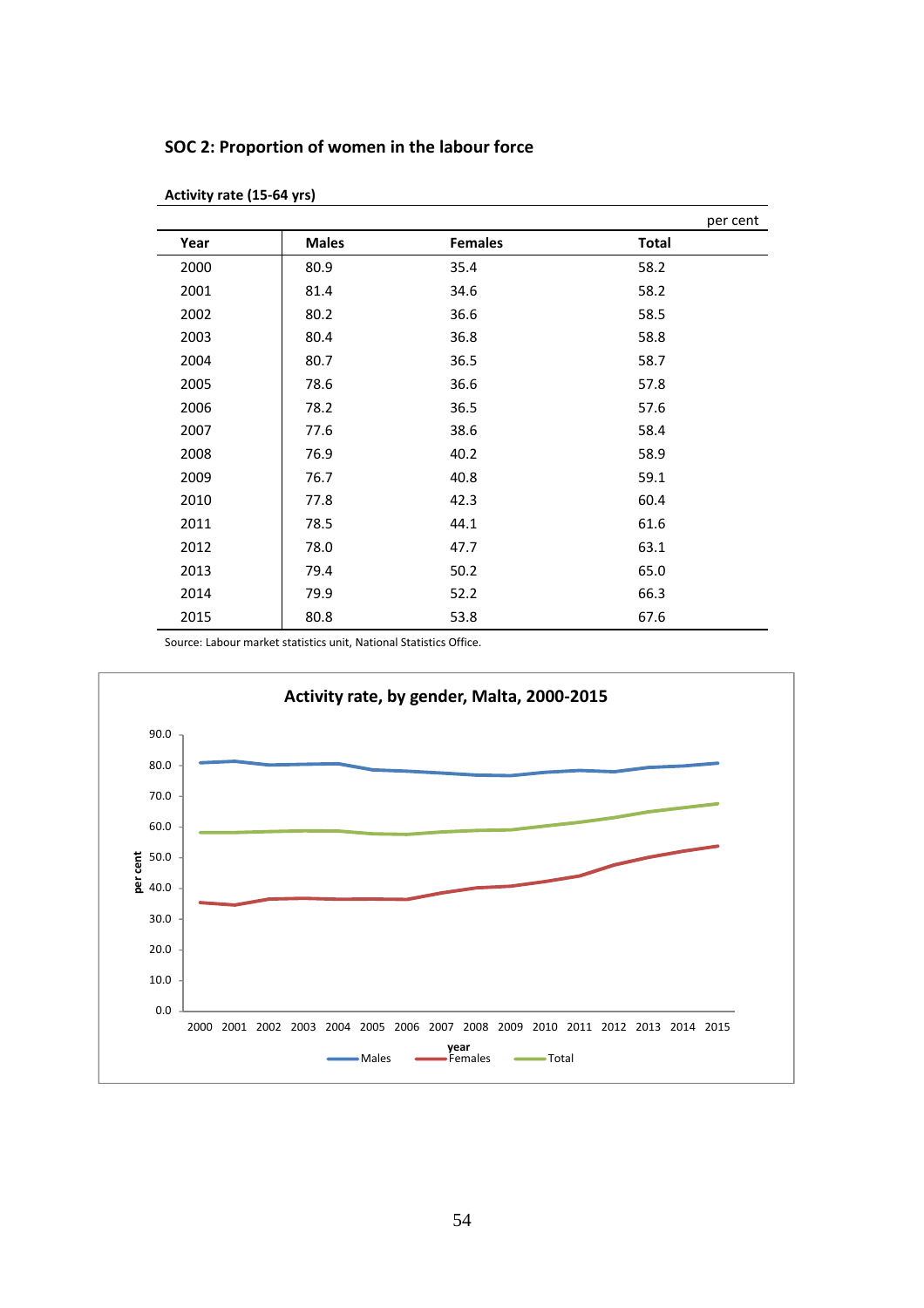#### **SOC 3: Health**

#### **Crude death rates per broad causes of death**

|                                       |      |      |      |      |      |      |      |      |      |      | deaths per 1,000<br>persons in mid-<br>year population |
|---------------------------------------|------|------|------|------|------|------|------|------|------|------|--------------------------------------------------------|
| <b>Causes of death</b>                | 2004 | 2005 | 2006 | 2007 | 2008 | 2009 | 2010 | 2011 | 2012 | 2013 | 2014                                                   |
| Neoplasms                             | 1.8  | 1.8  | 2.0  | 2.0  | 2.1  | 2.1  | 2.1  | 2.1  | 2.2  | 2.1  | 2.2                                                    |
| Diseases of the circulatory<br>system | 3.1  | 3.4  | 3.4  | 3.1  | 3.1  | 3.0  | 2.8  | 3.5  | 3.8  | 3.1  | 2.9                                                    |
| Diseases of the respiratory<br>system | 0.8  | 0.8  | 0.7  | 0.7  | 0.7  | 0.7  | 0.7  | 0.6  | 0.7  | 0.8  | 0.7                                                    |
| Diseases of the digestive system      | 0.3  | 0.3  | 0.3  | 0.2  | 0.3  | 0.3  | 0.2  | 0.2  | 0.3  | 0.2  | 0.3                                                    |
| Other causes of death                 | 1.4  | 1.5  | 1.5  | 1.6  | 1.7  | 1.7  | 1.5  | 1.4  | 1.2  | 1.5  | 1.6                                                    |
| <b>Total</b>                          | 7.5  | 7.8  | 7.9  | 7.6  | 7.9  | 7.8  | 7.3  | 7.8  | 8.1  | 7.7  | 7.8                                                    |

Source: Population and tourism statistics unit, National Statistics Office.